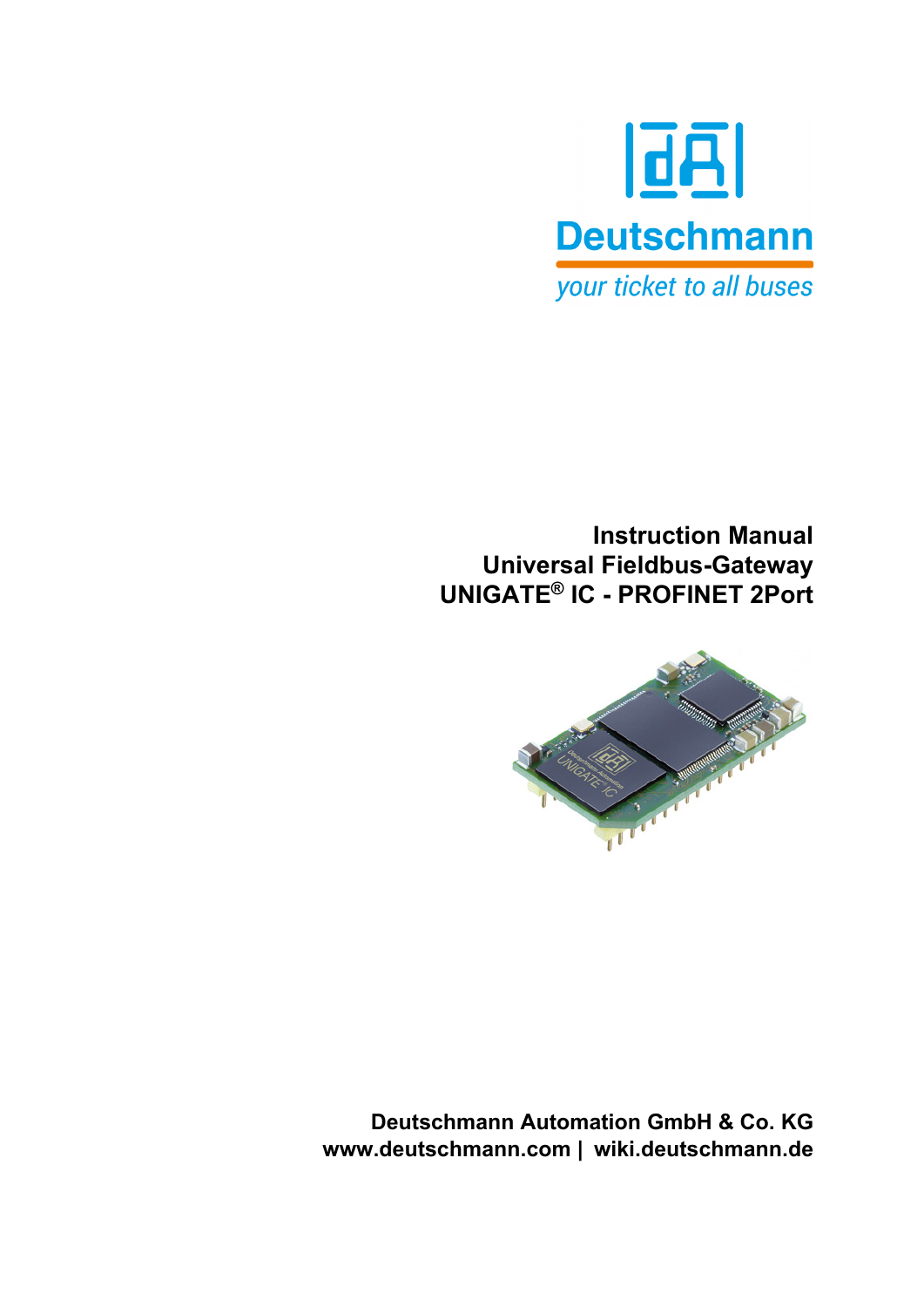Manual Art.-No.: V3841E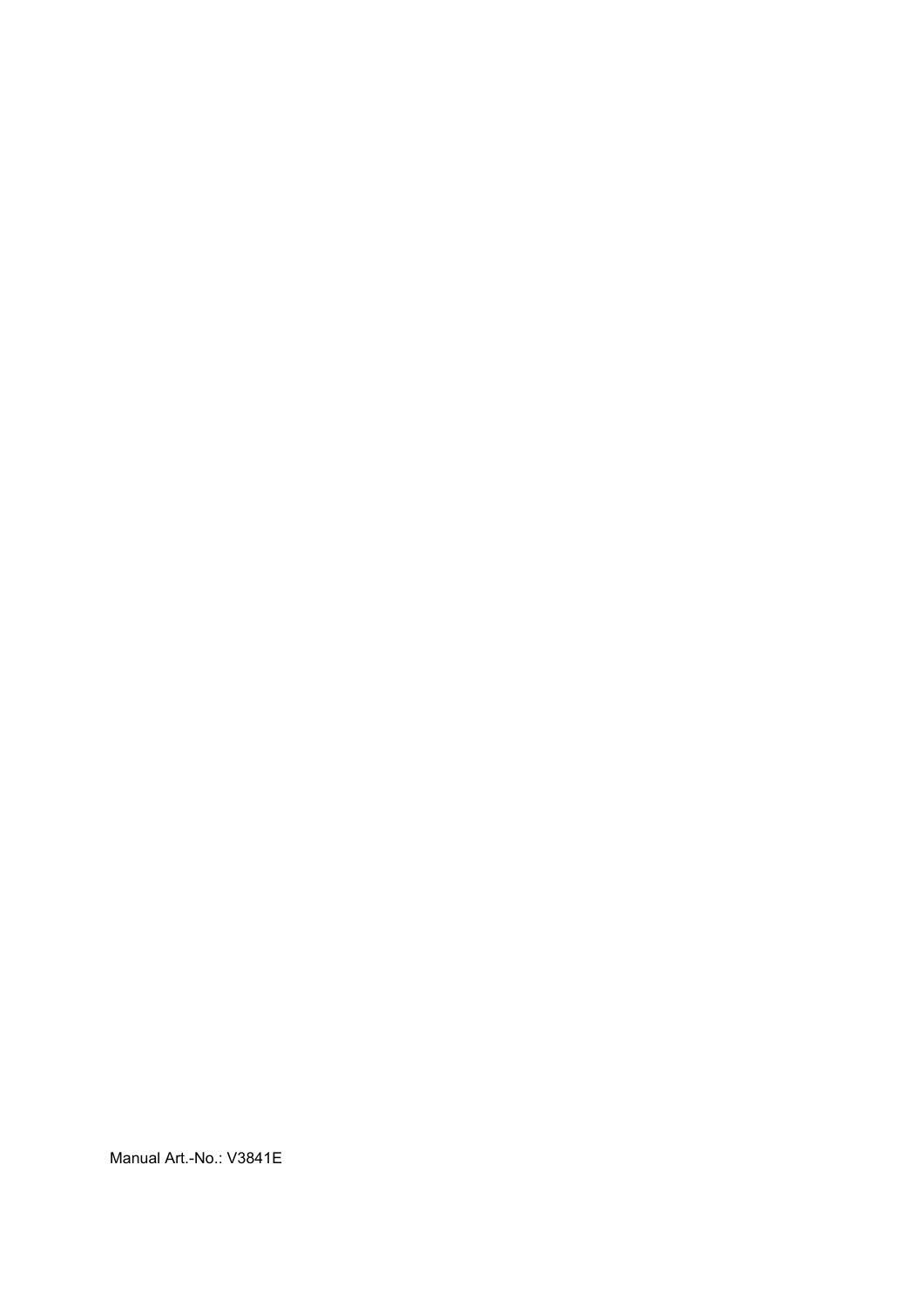| 1              |                                                                                                                                                                                                                                       |    |
|----------------|---------------------------------------------------------------------------------------------------------------------------------------------------------------------------------------------------------------------------------------|----|
| $\overline{2}$ |                                                                                                                                                                                                                                       |    |
|                | 2.1                                                                                                                                                                                                                                   |    |
|                | 2.2                                                                                                                                                                                                                                   |    |
|                | 2.3                                                                                                                                                                                                                                   |    |
|                | 2.4                                                                                                                                                                                                                                   |    |
|                | 2.5                                                                                                                                                                                                                                   |    |
|                | The Debug-interface resonal contract to contract the contract of the Debug-interface resonal contract to contract the UP of the UP of the UP of the UP of the UP of the UP of the UP of the UP of the UP of the UP of the UP o<br>2.6 |    |
|                | 2.7                                                                                                                                                                                                                                   |    |
| 3              |                                                                                                                                                                                                                                       |    |
|                | 3.1                                                                                                                                                                                                                                   |    |
|                | 3.2                                                                                                                                                                                                                                   |    |
|                | 3.2.1                                                                                                                                                                                                                                 |    |
|                | 3.2.2                                                                                                                                                                                                                                 |    |
|                | 3.2.3                                                                                                                                                                                                                                 |    |
|                | 3.2.4                                                                                                                                                                                                                                 |    |
|                | 3.2.5                                                                                                                                                                                                                                 |    |
|                | 3.2.6                                                                                                                                                                                                                                 |    |
|                | 3.2.7                                                                                                                                                                                                                                 |    |
|                | 3.2.8                                                                                                                                                                                                                                 |    |
|                |                                                                                                                                                                                                                                       |    |
|                |                                                                                                                                                                                                                                       |    |
|                |                                                                                                                                                                                                                                       |    |
|                |                                                                                                                                                                                                                                       |    |
|                |                                                                                                                                                                                                                                       |    |
|                |                                                                                                                                                                                                                                       |    |
|                |                                                                                                                                                                                                                                       |    |
|                | 3.3                                                                                                                                                                                                                                   |    |
|                | 3.4                                                                                                                                                                                                                                   |    |
|                | 3.5                                                                                                                                                                                                                                   |    |
|                | 3.6<br>3.7                                                                                                                                                                                                                            |    |
|                | Handling (mounting the UNIGATE® IC on the carrier board) 23<br>3.8                                                                                                                                                                    |    |
|                |                                                                                                                                                                                                                                       |    |
| 4              |                                                                                                                                                                                                                                       |    |
|                | 4.1<br>Overview                                                                                                                                                                                                                       |    |
|                | 4.2                                                                                                                                                                                                                                   | 25 |
|                | 4.3                                                                                                                                                                                                                                   | 25 |
|                | 4.4                                                                                                                                                                                                                                   | 25 |
| 5              |                                                                                                                                                                                                                                       | 26 |
|                | 5.1                                                                                                                                                                                                                                   | 26 |
|                | 5.1.1                                                                                                                                                                                                                                 |    |
|                | 5.2                                                                                                                                                                                                                                   |    |
|                |                                                                                                                                                                                                                                       |    |
| 6              | The Debug-interface                                                                                                                                                                                                                   | 28 |
|                | 6.1                                                                                                                                                                                                                                   |    |
|                | 6.2                                                                                                                                                                                                                                   |    |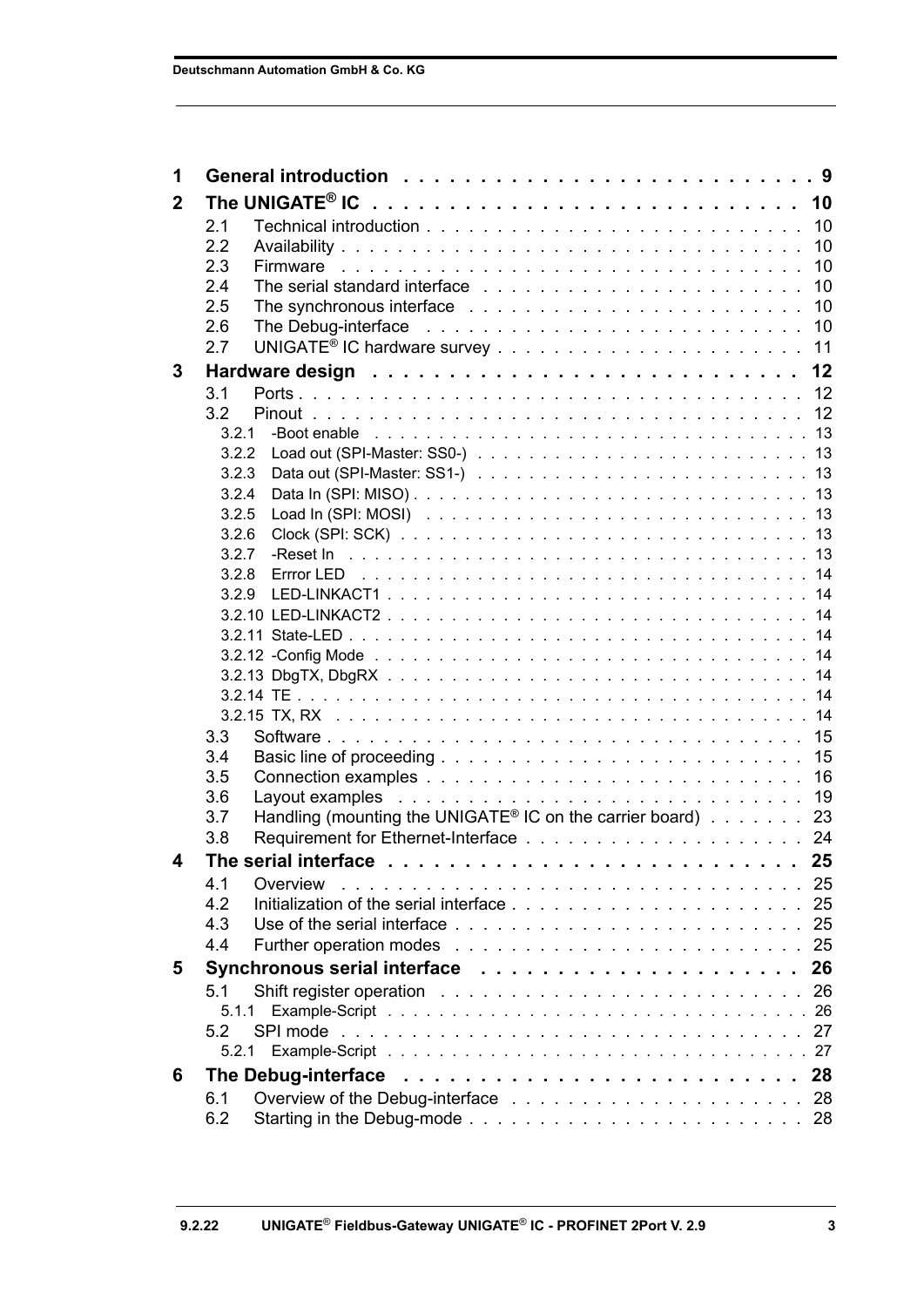|    | Communication parameter for the Debug-interface 28<br>6.3                                                                    |    |
|----|------------------------------------------------------------------------------------------------------------------------------|----|
|    | 6.4                                                                                                                          |    |
|    | 6.5                                                                                                                          |    |
| 7  |                                                                                                                              |    |
|    | 7.1                                                                                                                          |    |
|    | 7.2                                                                                                                          |    |
|    | 7.3<br>Update the script research research research research research research research research research research re<br>7.4 |    |
|    | 7.4.1                                                                                                                        |    |
|    | 7.4.2                                                                                                                        |    |
| 8  |                                                                                                                              |    |
|    | 8.1                                                                                                                          |    |
|    | 8.2                                                                                                                          |    |
|    | What can you do with a script device? 33<br>8.3                                                                              |    |
|    | 8.4                                                                                                                          |    |
|    | 8.5                                                                                                                          |    |
|    | 8.6                                                                                                                          |    |
| 9  |                                                                                                                              |    |
|    | 9.1                                                                                                                          |    |
|    | 9.2                                                                                                                          |    |
| 10 |                                                                                                                              |    |
|    | 10.1                                                                                                                         |    |
|    | 10.2                                                                                                                         |    |
|    |                                                                                                                              |    |
| 11 |                                                                                                                              |    |
| 12 |                                                                                                                              |    |
|    | 12.1<br>12.2                                                                                                                 |    |
|    | PROFINET device name response in the contract of the contract of the contract of the PROFINET device name<br>12.3            |    |
|    | 12.4                                                                                                                         |    |
|    | 12.5                                                                                                                         |    |
|    | 12.6                                                                                                                         |    |
|    | 12.7                                                                                                                         |    |
|    |                                                                                                                              |    |
| 14 |                                                                                                                              |    |
|    | Overview<br>14.1                                                                                                             | 42 |
|    | 14.2                                                                                                                         | 42 |
|    |                                                                                                                              | 42 |
|    |                                                                                                                              |    |
|    |                                                                                                                              |    |
|    | 14.5                                                                                                                         |    |
| 15 | <b>Technical data</b>                                                                                                        |    |
|    | 15.1                                                                                                                         |    |
|    | 15.2 Technical data UNIGATE <sup>®</sup> IC - PROFINET 2Port 45                                                              |    |
|    |                                                                                                                              |    |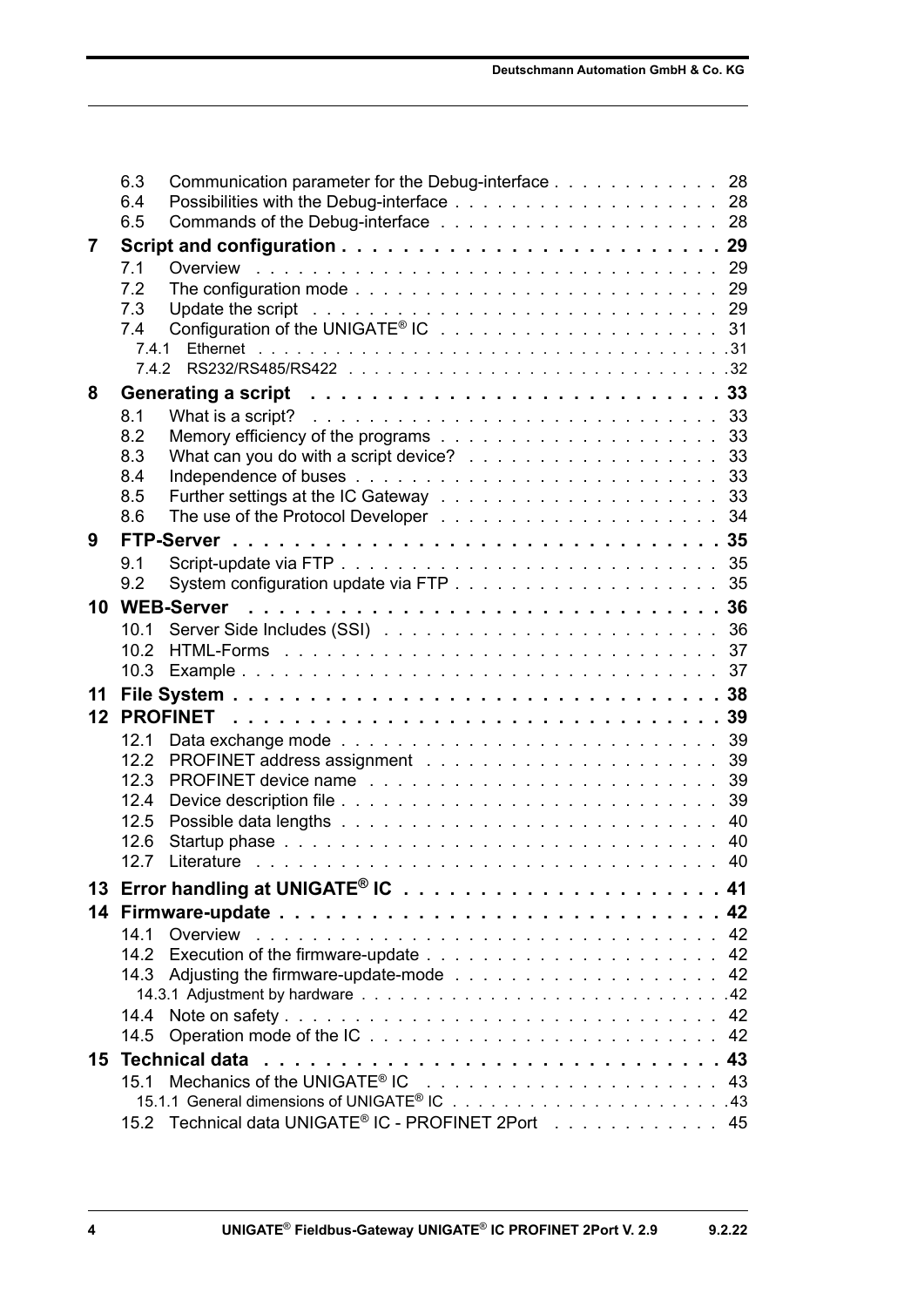| 18.1 Returning a device response to the contract of the contract of the contract of the contract of the contract of the contract of the contract of the contract of the contract of the contract of the contract of the contra |  |
|--------------------------------------------------------------------------------------------------------------------------------------------------------------------------------------------------------------------------------|--|
|                                                                                                                                                                                                                                |  |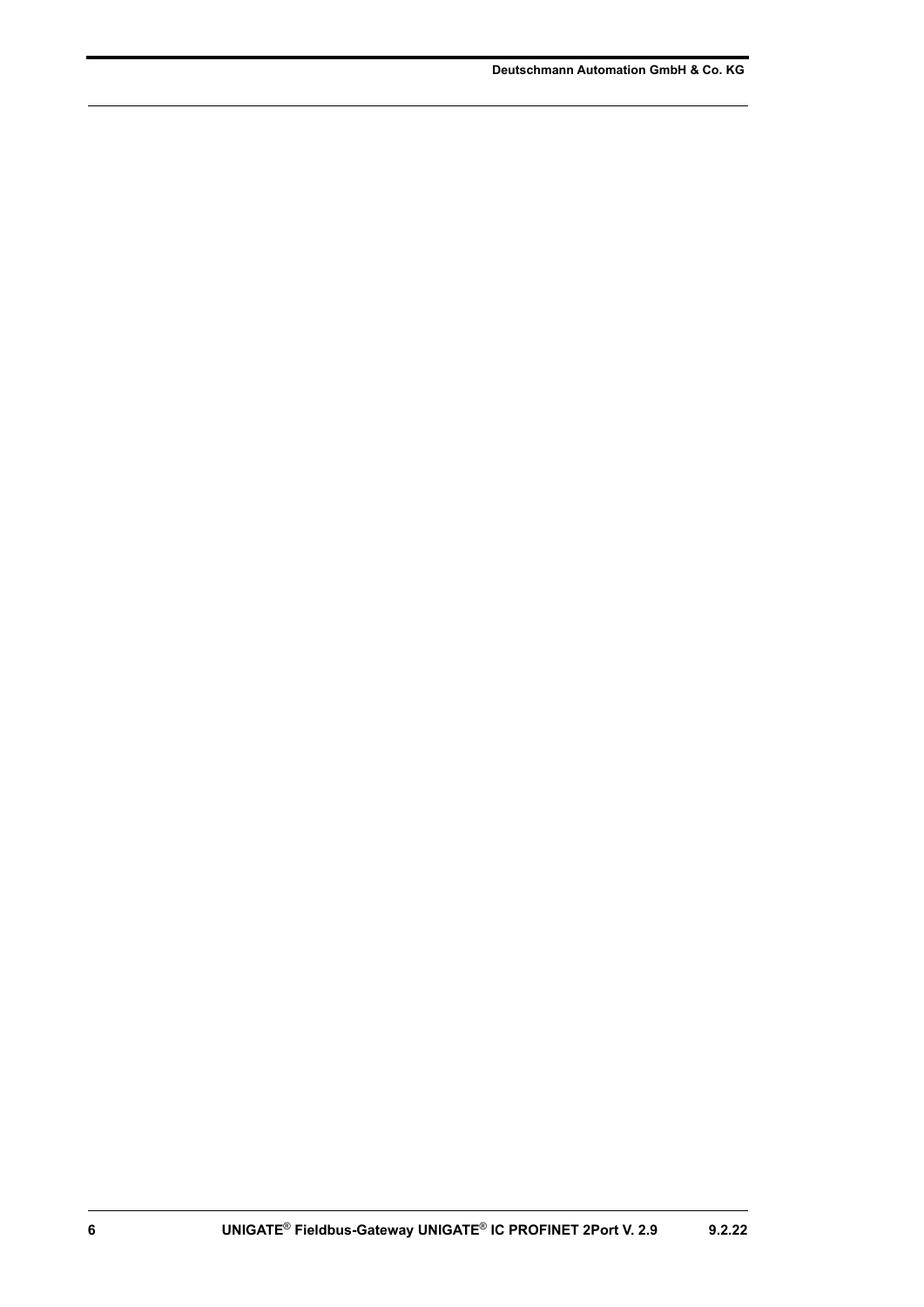#### Disclaimer of liability

We have checked the contents of the document for conformity with the hardware and software described. Nevertheless, we are unable to preclude the possibility of deviations so that we are unable to assume warranty for full compliance. The information given in the publication is, however, reviewed regularly. Necessary amendments are incorporated in the following editions. We would be pleased to receive any improvement proposals which you may have.

#### Copyright

Copyright (C) Deutschmann Automation GmbH & Co. KG 1997 – 2022. All rights reserved. This document may not be passed on nor duplicated, nor may its contents be used or disclosed unless expressly permitted. Violations of this clause will necessarily lead to compensation in damages. All rights reserved, in particular rights of granting of patents or registration of utility-model patents.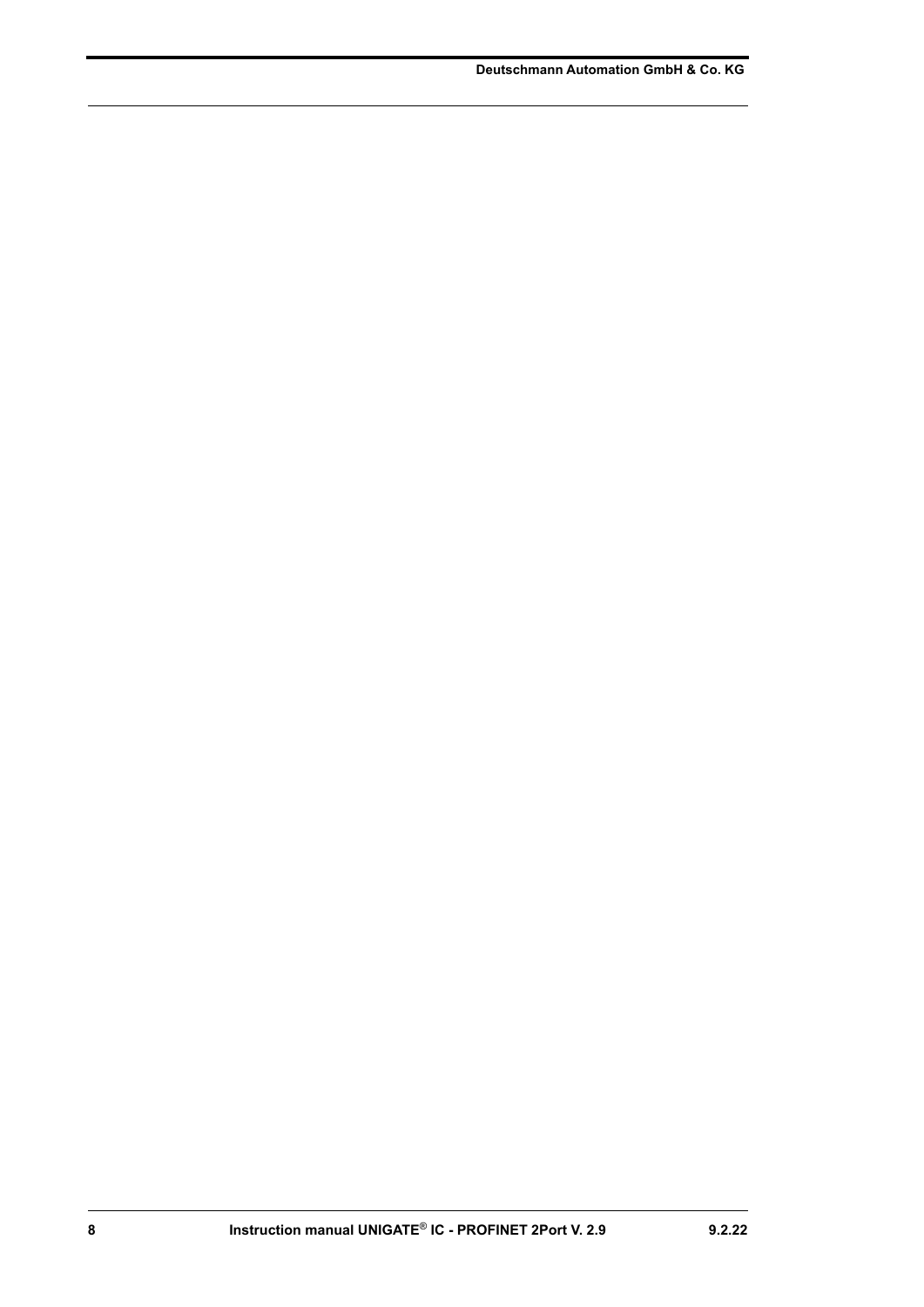# <span id="page-8-0"></span>**1 General introduction**

In the past the integration of a fieldbus connection required an enormous effort from the progress engineers. On account of the large variety of communication systems it is not enough to compile the right combination of communication hardware; due to their standards and fundamentals different busses also require the corresponding skills of the engineers.

This does not apply in case of the UNIGATE<sup>®</sup> IC by Deutschmann Automation any more. All digital functions, software, stack and driver as well as optocoupler are integrated on a UNIGATE® IC in correspondence with the standard. In addition to the reduction of the required size, also different fieldbusses can easily be integrated.

#### **Through the flexible firmware of UNIGATE® IC no software-changes are required on the side of the customer!**

Since 1997 Deutschmann Automation has experience in the field of fieldbus gateways; this enormous experience results in the UNIGATE<sup>®</sup> IC as a consistent sequel of this successful product line.

#### **Terminology**

In the entire document and in all parts of the software that is to be used, the terms Input and Output are used. Input and Output are ambiguous, always depending on the viewpoint. We see the fieldbus as central interface and as integral component of your device; therefore in all places it is always referred to data from the viewpoint of the Slave, that is Input data, as data from the Master to the Slave - regardless of the used bus.

#### **Representation of numbers**

Numbers in decimal format are always represented without prefix and without suffix as well. Hexadecimal numbers are always marked with the prefix 0x.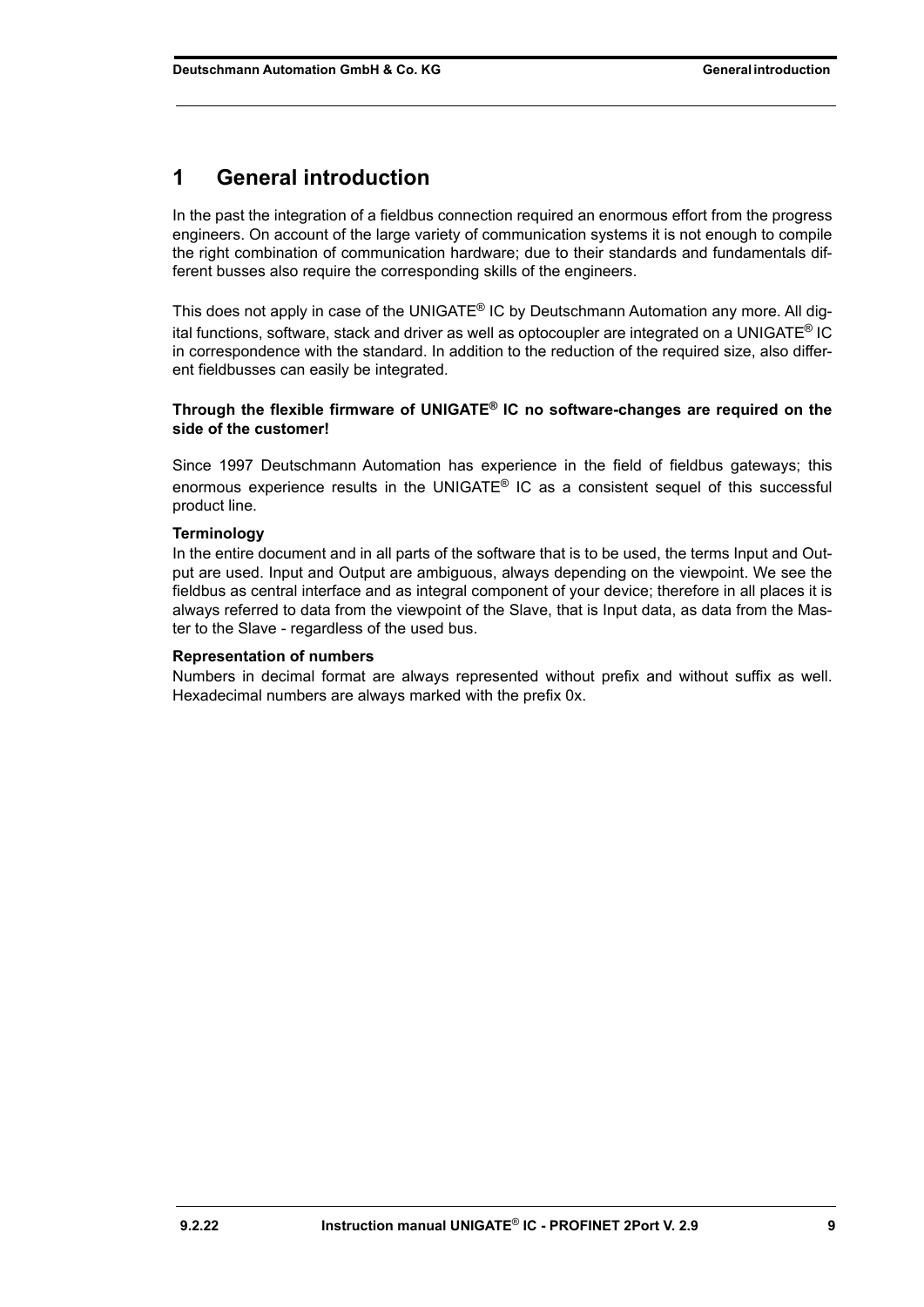# <span id="page-9-0"></span>**2 The UNIGATE® IC**

# <span id="page-9-1"></span>**2.1 Technical introduction**

The UNIGATE® IC by Deutschmann Automation contains all components that are required for the communication in a fieldbus in one single module. Therefore a developer does not have to take care for that detail any more, only a hardware redesign is necessary in order to integrate the UNIGATE® IC and the required plug connectors.

# <span id="page-9-2"></span>**2.2 Availability**

The module is available as PROFINET. Further fieldbusses are either planned or being worked on. They will only differ in the connections of the busses. The meaning of the general pins 1 - 9 as well as 24 and 26 - 32 will remain unchanged also for further fieldbus implementations. You can find an up-to-date list for all UNIGATE® ICs under: http://www.deutschmann.com.

# <span id="page-9-3"></span>**2.3 Firmware**

UNIGATE® IC is programmed via scripts. On principle any script, that has been developed for a UNIGATE® SC, can also be operated on the UNIGATE® IC.

# <span id="page-9-4"></span>**2.4 The serial standard interface**

Intelligent devices, that already feature a micro controller or a microprocessor, are generally supplied with a serial asynchronous interface with a TTL-level. It is directly connected with the TTLinterface of the UNIGATE® IC. For more information on this serial interface see [chapter 4.](#page-24-0)

# <span id="page-9-5"></span>**2.5 The synchronous interface**

In addition to the standard interface there is also the possibility of the synchronous input and output. That way for instance digital IOs can be connected through shift register components or also analog IOs can be connected through a DA-converter with serial in-/output. For synchronous IOs 256 signals at the most can be used (256 bit). Wiring examples can be found in [chapter 3.5](#page-15-0) and for software examples see [chapter 5](#page-25-0). This interface can also be used to connect modules or devices with SPI-interface. It is also possible to build, for instance digital or analogous I/O-modules, with the customer's device not being equipped with an own controller. The fieldbus IC is also operable autonomously without that controller.

# <span id="page-9-6"></span>**2.6 The Debug-interface**

The UNIGATE<sup>®</sup> IC features a Debug-interface, which allows to process a script step by step and also to monitor or manipulate data. This is indispensable for the development of a script. Usually a script is developed with the software Protocol Developer. For more details take a look at the instruction manual Protocol Developer.

### **All interfaces can independently be used at the same time.**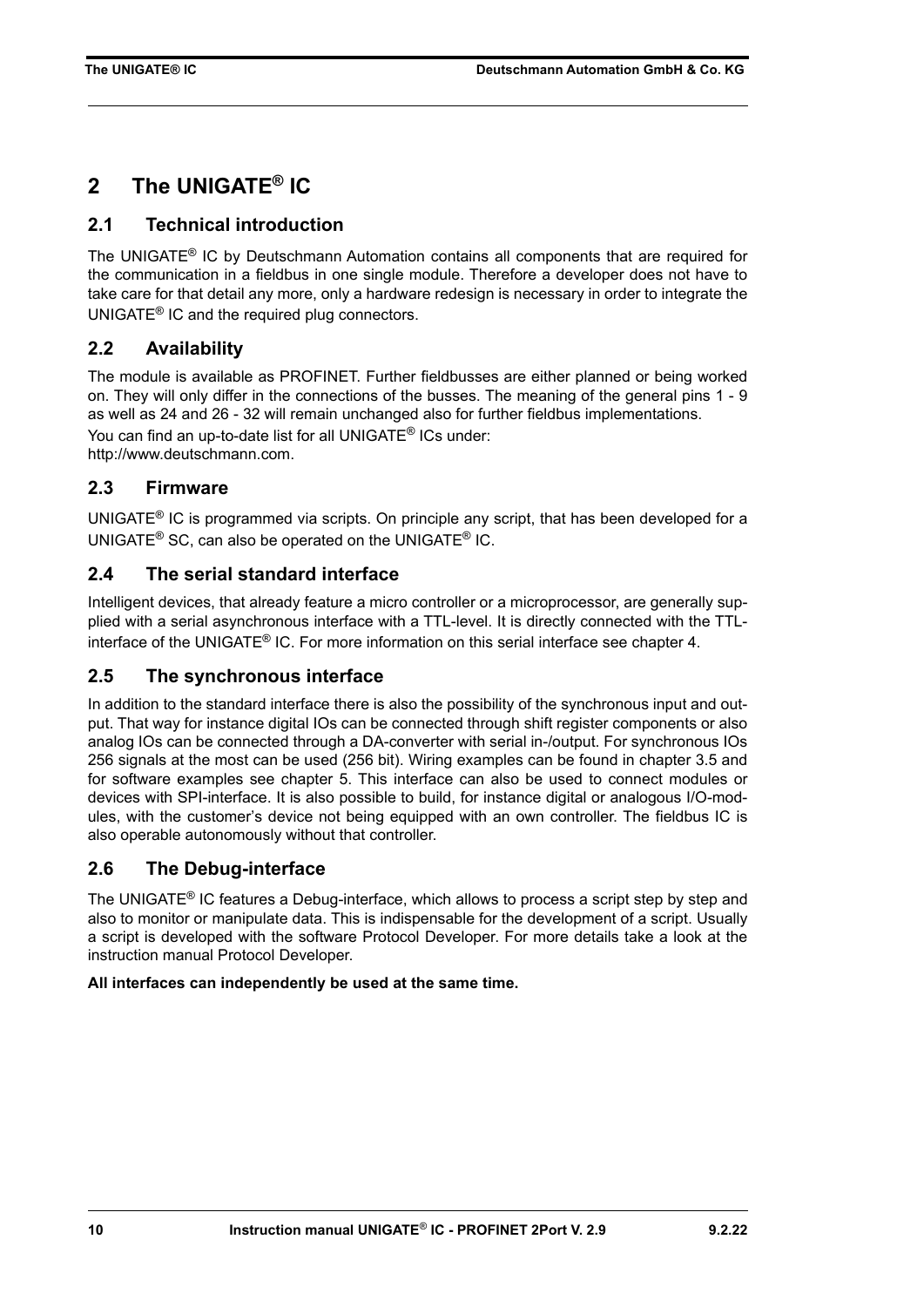# <span id="page-10-0"></span>**2.7 UNIGATE**® **IC hardware survey**

The hardware of the UNIGATE® IC consists of some few standard components. The picture below shows the functional structure of the IC.

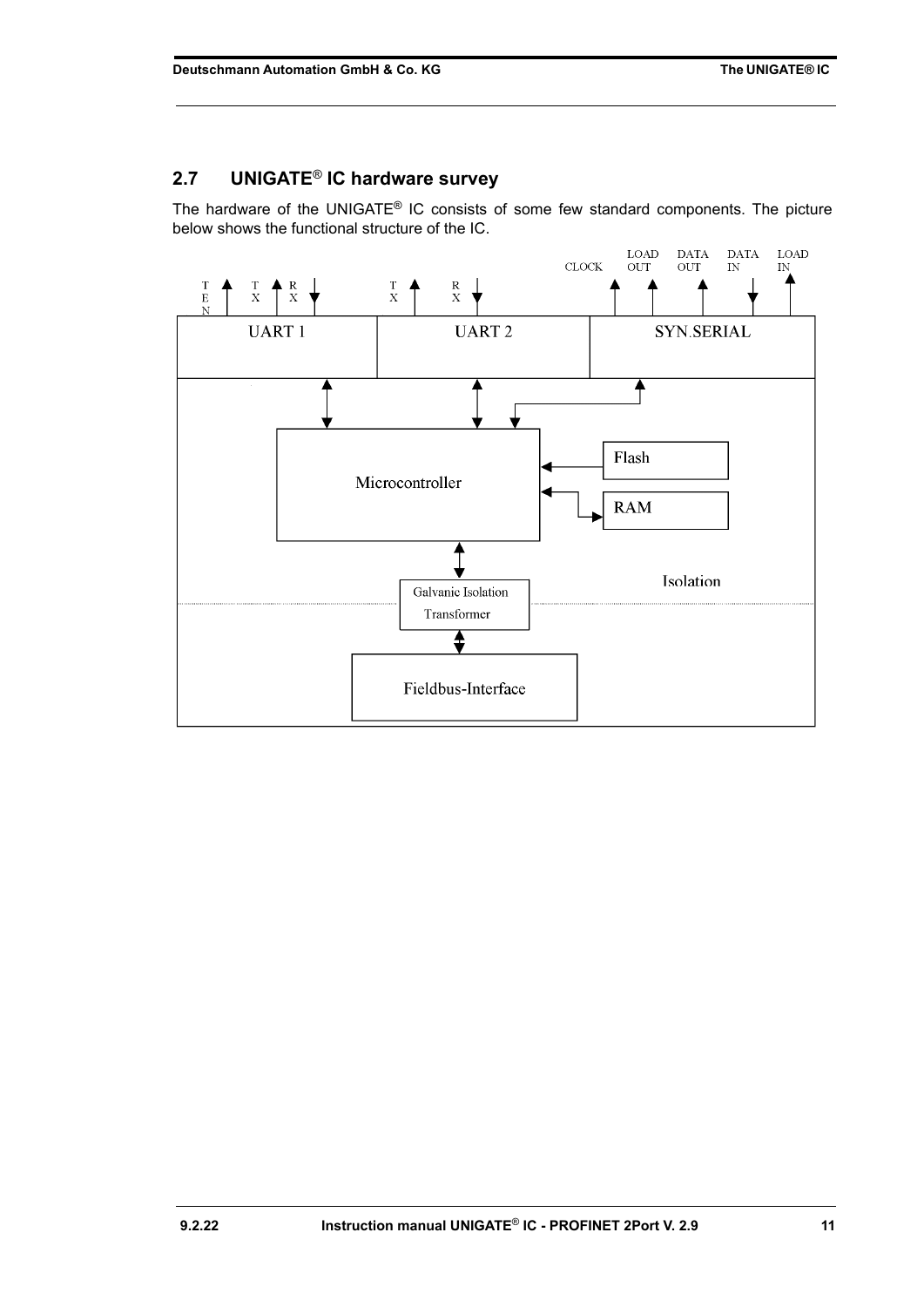# <span id="page-11-0"></span>**3 Hardware design**

This chapter gives basic advise, that is required in order to load UNIGATE<sup>®</sup> IC into your own hardware designs. In the following all ports of UNIGATE<sup>®</sup> IC are described in detail.

# <span id="page-11-1"></span>**3.1 Ports**

UNIGATE® IC features 32 pins in its layout as a DIL 32 component.The exact mechanical dimensions can be taken from [chapter 15.](#page-42-0)



 **In the layout boreholes for ALL 32 pins have to be planned.**

# <span id="page-11-2"></span>**3.2 Pinout**

| Pin                     | <b>Technical</b>                           | <b>Name</b>             | <b>Description</b>                         |                                          |
|-------------------------|--------------------------------------------|-------------------------|--------------------------------------------|------------------------------------------|
|                         | specifications                             |                         |                                            | Remark                                   |
| $1*$                    | $3.3V \pm 5\% < 460$ mA                    | $\overline{\text{Vcc}}$ | +3.3V voltage supply                       |                                          |
| $\overline{2}$          | $IN_{Logic}$                               | -BE                     | boot enable                                |                                          |
| $\overline{3}$          | OUT <sub>Driver</sub>                      | Load out                | strobe signal for synchronous, serial      |                                          |
|                         |                                            | $(SSO-)$                | interface                                  |                                          |
| $\overline{\mathbf{4}}$ | OUT <sub>Driver</sub>                      | Data out                | output data for synchronous, serial inter- |                                          |
|                         |                                            | $(SS1-)$                | face                                       |                                          |
| $\overline{5}$          | $IN_{Logic}$                               | Data in                 | input data of the synchronous, serial      |                                          |
|                         |                                            | (MISO)                  | interface                                  | internally pulled up with 10 $k\Omega$   |
| 6                       | $OUT_{Logic}$                              | Load in                 | strobe signal input data of the synchro-   |                                          |
|                         |                                            | (MOSI)                  | nous, serial interface                     |                                          |
| 7                       | OUT <sub>Direct</sub>                      | Clock                   | clock pulse signal for synchronous,        |                                          |
|                         |                                            | (SCK)                   | serial interface                           |                                          |
| $\overline{8}$          | $IN_{\text{Reset}}$                        | -Reset in               | reset-input of the IC                      | internally pulled up with 100 $k\Omega$  |
| $9*$                    | connected to pin 1                         | $\overline{\text{Vcc}}$ | +3.3V voltage supply                       |                                          |
| 10                      | according to norm                          | Error-LED               | Anode of the red LED                       |                                          |
| 11                      | according to norm                          | LED-LINK-               | Ethernet-link pulse found / Networkdata    |                                          |
|                         |                                            | ACT <sub>1</sub>        | traffic Port 1                             |                                          |
| 12                      | nc                                         | nc                      | not connected                              |                                          |
| 13                      | according to norm                          | RD <sub>1</sub> -       | Ethernet-signal RD- Port1                  |                                          |
| 14                      | according to norm                          | $RD1+$                  | Ethernet-signal RD+ Port1                  |                                          |
| 15                      | according to norm                          | TD1-                    | Ethernet-signal TD- Port1                  |                                          |
| 16                      | according to norm                          | TD1+                    | Ethernet-signal TD+ Port1                  |                                          |
| 17                      | according to norm                          | TD2+                    | Ethernet-signal TD+ Port2                  |                                          |
| 18                      | according to norm                          | TD <sub>2</sub> -       | Ethernet-signal TD- Port2                  |                                          |
| 19                      | according to norm                          | $RD2+$                  | Ethernet-signal RD+ Port2                  |                                          |
| 20                      | according to norm                          | <b>RD2-</b>             | Ethernet-signal RD- Port2                  |                                          |
| 21                      | nc                                         | nc                      | not connected                              |                                          |
| 22                      | according to norm                          | LED-LIN-                | Ethernet-link pulse found / Network data   |                                          |
|                         |                                            | KACT <sub>2</sub>       | traffic Port2                              |                                          |
| 23                      | nc                                         | nc                      | not connected                              |                                          |
| $24*$                   | connected to pin 32 GND                    |                         | Ground supply voltage of the IC            |                                          |
| 25                      |                                            | State-LED               | Bus status LED (Anode of the green         |                                          |
|                         |                                            |                         | LED)                                       |                                          |
| 26                      | $\overline{\text{IN}}_{\text{Logic}}$      | -Config Mode            | Signal to start in configuration mode      | internally pulled up with 100 $k\Omega$  |
| 27                      | $OUT_{Logic}$                              | <b>DbgTX</b>            | serial Debug TX                            |                                          |
| 28                      | $\overline{\textsf{IN}}_{\textsf{Logic}}$  | DbgRX                   | serial Debug RX                            | internally pulled up with 100 $k\Omega$  |
| 29                      | $\overline{\text{IN}_{\text{Logic}}}$      | RX                      | serial data RX                             | internally pulled up with 100 k $\Omega$ |
| 30                      | $\overline{\mathsf{OUT}_{\mathsf{Logic}}}$ | ТX                      | serial data TX                             |                                          |
| 31                      | $\overline{\text{OUT}}_{\text{Logic}}$     | TE                      | Transmit enable                            |                                          |
| 32                      | <b>GND</b>                                 | <b>GND</b>              | Ground supply voltage of the IC            |                                          |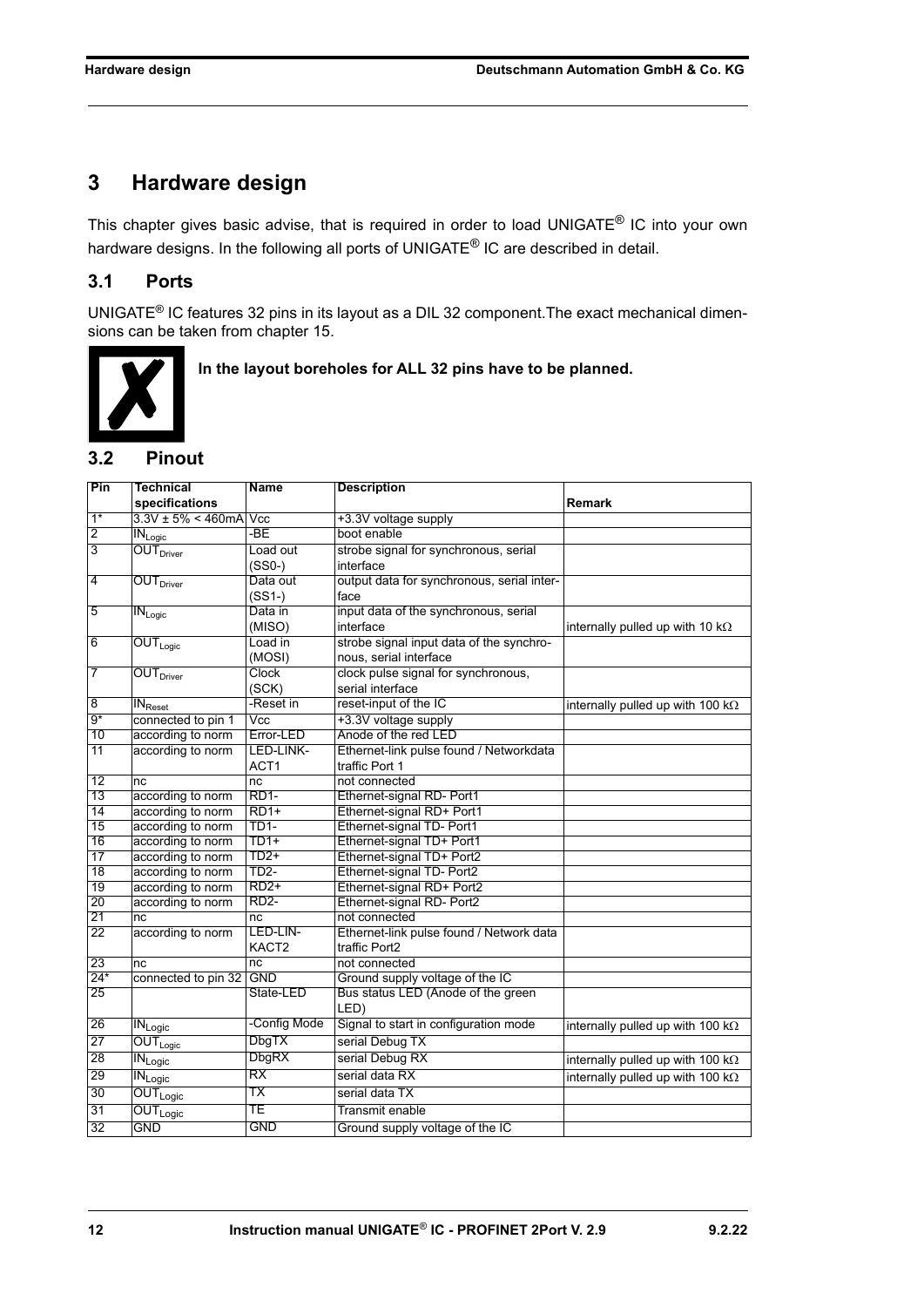$*$  The supply voltage is 3.3V  $+/-$  5 %, max. 460 mA DC.

| $3.3V \pm 5\%, < 460mA$                    | Vп             | $V_{\text{IH}}$ |
|--------------------------------------------|----------------|-----------------|
| $IN_{\text{Reset}}$                        | < 0.25V / 1mA  | -1.5V / 10µA    |
| $IN_{Logic}$                               | < 0.5V / 0.4mA | >1.5V / 10µA    |
|                                            | Voi            | V <sub>он</sub> |
| $\overline{\textsf{OUT}}_{\textsf{Logic}}$ | < 0.6V / 1mA   | > 2.3V / 0, 1mA |
| $\overline{\text{OUT}}_{\text{Direct}}$    | < 0.5V / 4mA   | >2.5V/4mA       |

#### <span id="page-12-0"></span>**3.2.1 -Boot enable**

The IC is started in the firmware update mode with the level GND during the power up process. See also [chapter 12](#page-38-0).

#### <span id="page-12-1"></span>**3.2.2 Load out (SPI-Master: SS0-)**

Strobe signal for the synchronous serial interface. With the positive edge at this output data is taken from the connected shift registers to the physical outputs.

In SPI mode this Pin serves as a low-active Slave-Select-Signal.

### <span id="page-12-2"></span>**3.2.3 Data out (SPI-Master: SS1-)**

On this line data is output on the synchronous serial interface. The most significant bit of the data is output first.

In SPI mode this Pin serves as a low-active Slave-Select-Signal.

### <span id="page-12-3"></span>**3.2.4 Data In (SPI: MISO)**

Data is read in on the synchronous serial interface via this signal. The most significant bit of the data is expected first.

In SPI mode this Pin serves as data transfer from Slave to Master.

#### <span id="page-12-4"></span>**3.2.5 Load In (SPI: MOSI)**

This pin is the strobe signal for the input data of the synchronous serial interface. In SPI mode this Pin serves as data transfer Master to Slave.

#### <span id="page-12-5"></span>**3.2.6 Clock (SPI: SCK)**

This signal is the clock line for the synchronous serial interface. That signal is equally valid for data input and data output.

#### <span id="page-12-6"></span>**3.2.7 -Reset In**

- **•** A reset generator (Max 809) is on board; with it in the normal case the reset input is not required. In this case the reset input has to be connected with VCC, in order to avoid interferences (see [chapter 3.6\)](#page-18-0).
- **•** If the the customer's application has to initiate a reset of the UNIGATE® IC, then the reset input can also be connected with a reset output of the customer's application instead of connecting it with VCC. Here all specifications of the reset signal, mentioned in [chapter 3.2](#page-11-2) have to be kept. The reset-impulse is supposed to last at least 10 ms.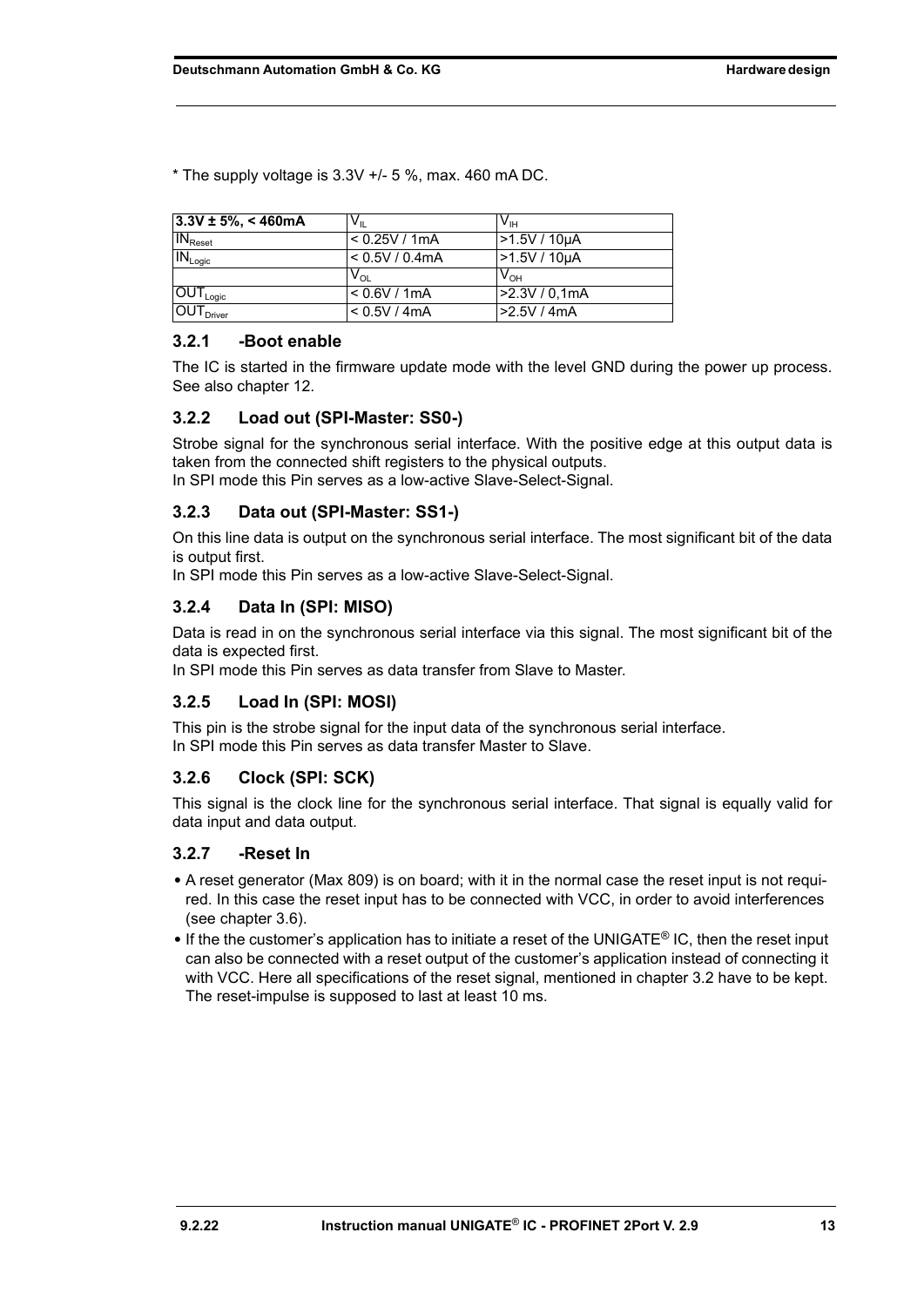### <span id="page-13-0"></span>**3.2.8 Errror LED**

A red LED can be connected to this line (see [chapter 3.6\)](#page-18-0). It can have the following conditions:

| Off   | No error                                                     |
|-------|--------------------------------------------------------------|
| Flash | <b>PROFINET</b> user flash test                              |
| ∣On   | Error/Script error if the state LED does not flash at 10 Hz. |

### <span id="page-13-1"></span>**3.2.9 LED-LINKACT1**

A green LED can be connected to this line (see [chapter 3.6\)](#page-18-0). This is directly accessed by the PROFINET processor and is glowing when the Gateway on Port 1 is an operational network (it will receive link pulses) and flickers if there is network traffic.

### <span id="page-13-2"></span>**3.2.10 LED-LINKACT2**

A green LED can be connected to this line (see [chapter 3.6\)](#page-18-0). This is directly accessed by the PROFINET processor and is glowing when the Gateway on Port 1 is an operational network (it will receive link pulses) and flickers if there is network traffic.

### <span id="page-13-3"></span>**3.2.11 State-LED**

A green LED can be connected to this line (see [chapter 3.6](#page-18-0)). It shows the bus status and can have the following conditions:

| $\overline{M}$    | <b>Bus not started</b>                                   |
|-------------------|----------------------------------------------------------|
| lFlash 10Hz       | System-Error or warning (see chapter 13)                 |
| <b>Flash 2 Hz</b> | Bus started, waiting for connection / configuration mode |
| ∣On               | connected                                                |

### <span id="page-13-4"></span>**3.2.12 -Config Mode**

If the pin has the level GND, then the IC starts in the configuration mode.

# <span id="page-13-5"></span>**3.2.13 DbgTX, DbgRX**

They are transmission line and receive line as well of the IC's Debug-interface. For the function description of the Debug-interface see [chapter 6](#page-27-0).

### <span id="page-13-6"></span>**3.2.14 TE**

The transmit enable signal allows the connection of RS485 drivers to the IC's serial interface. The signal is set to High whenever the IC sends via the line TX.

### <span id="page-13-7"></span>**3.2.15 TX, RX**

Transmission and receive line of the serial interface. This interface is programmable in accordance with the description in [chapter 4](#page-24-0).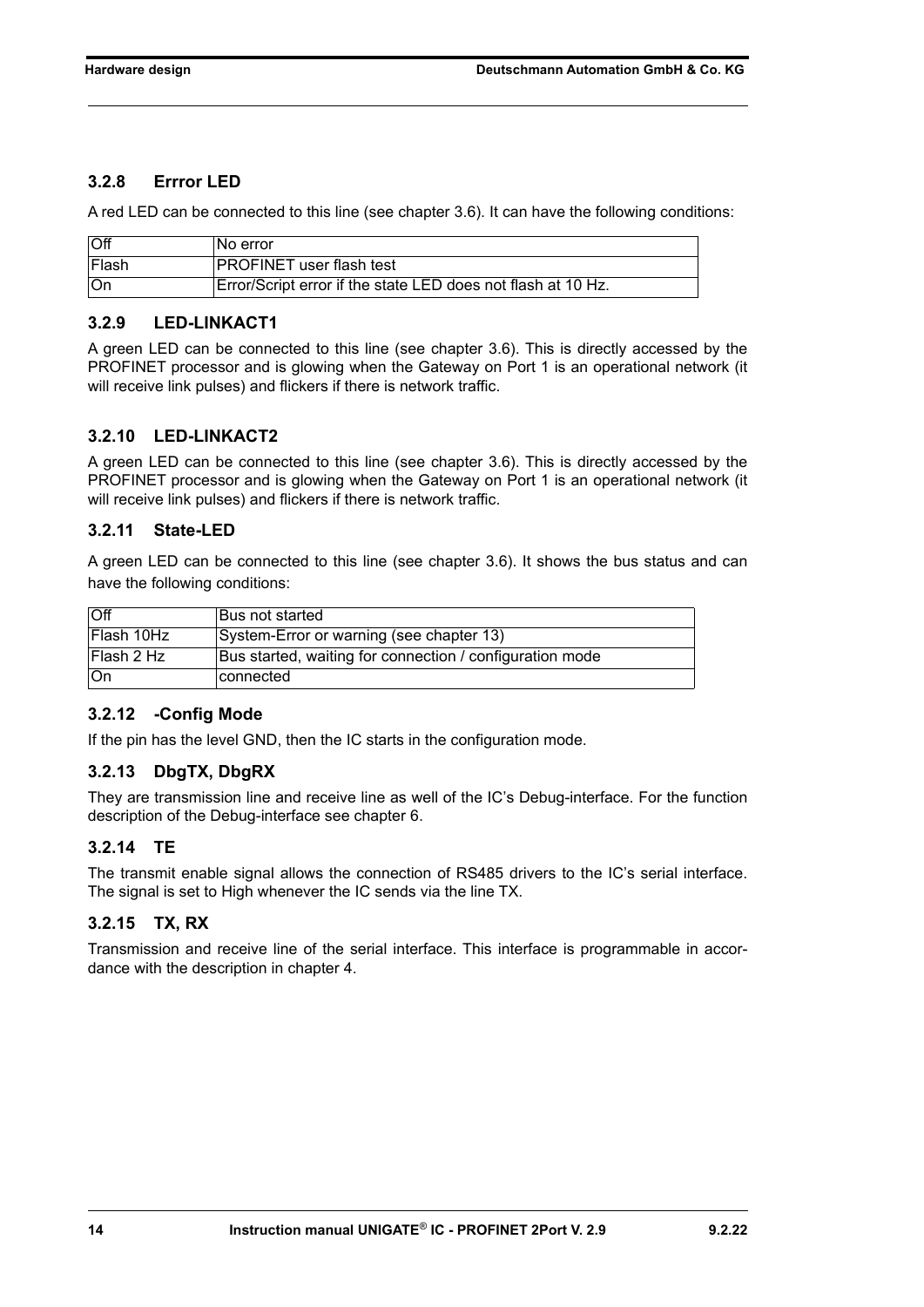# <span id="page-14-0"></span>**3.3 Software**

The software executes script-commands, which in turn control the IC's hardware and they process their complete protocol by software. The script itself can be generated by the company Deutschmann Automation or with the software Protocol Developer by yourself. For a detailed description of the script.commands of the Protocol Developer see the instruction manual Protocol Developer and the online documentation concerning script-commands.

# <span id="page-14-1"></span>**3.4 Basic line of proceeding**

In theory it is enough to replace the RS232-driver that is included in your application by the UNIGATE® IC.



Your device, which on the whole is supposed to be assembled as shown above, will now be modified in a way that the PROFINET is available at the 9-pol. socket. However, a hardware redesign is necessary in order to keep the assignment in standard form.



After the RS232-driver has been replaced by the UNIGATE<sup>®</sup> IC, PROFINET is available at an RJ45-socket.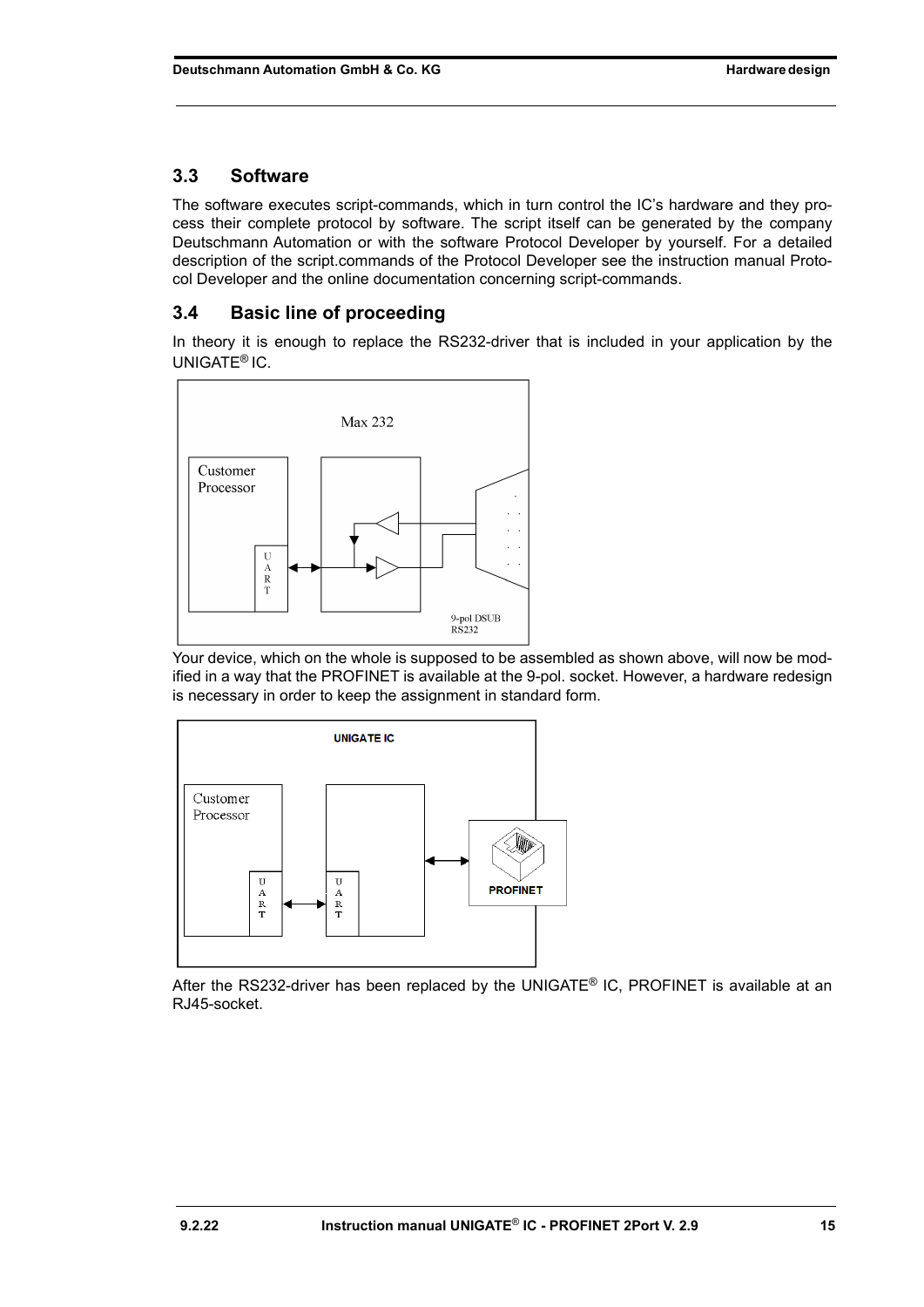# <span id="page-15-0"></span>**3.5 Connection examples**

Here you will find some advise that offers help for a re-design. In the following several versions are listed, that should make it easier for you to decide.

Version 1: Use as a pure link module for the bus



The UNIGATE® IC independently processes the communication with the customer's device via the TTL-interface.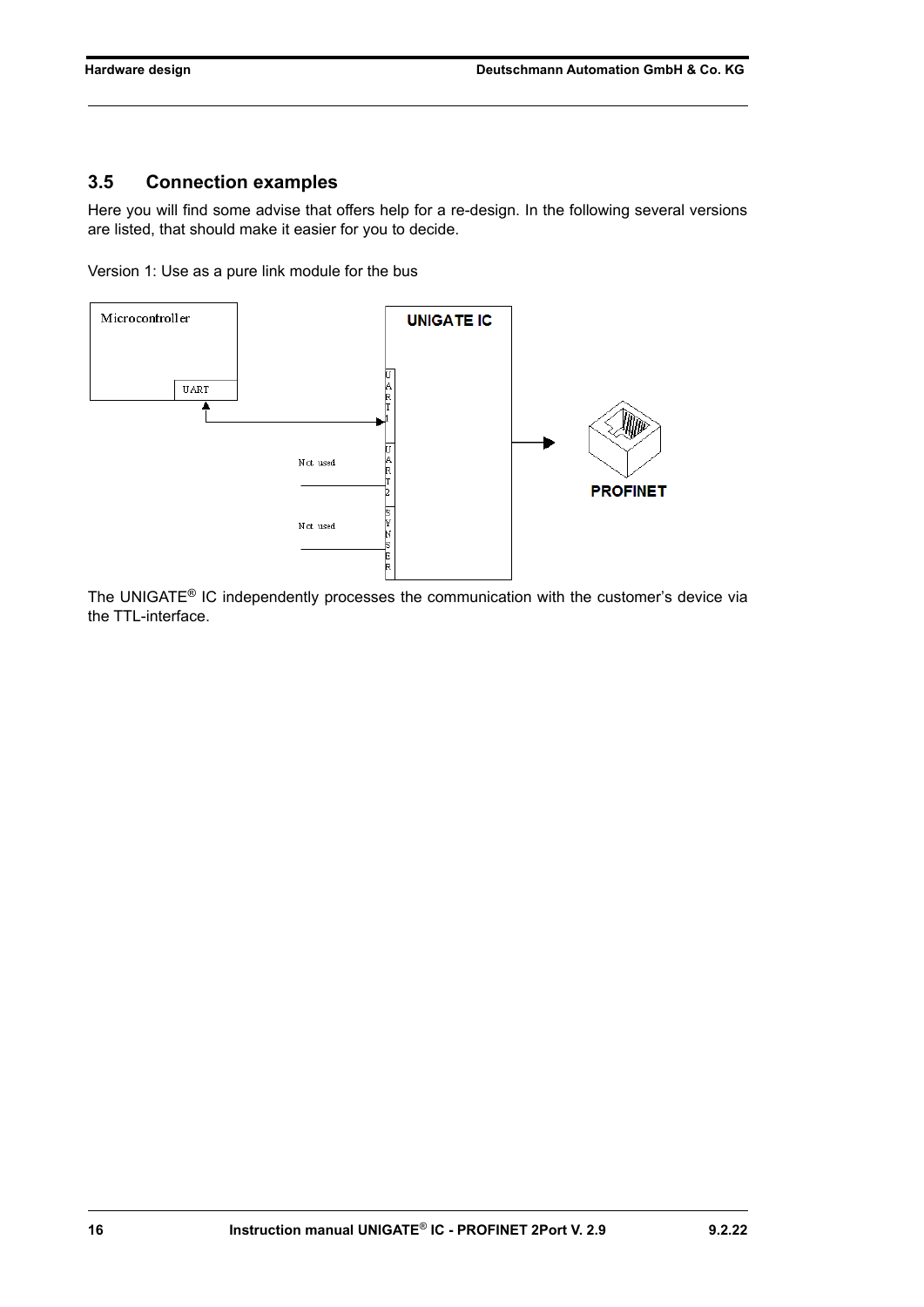

Version 2: Use of UNIGATE<sup>®</sup> IC for digital or analog I/O-modules<br>
<sub>Out N-M</sub> out N-M

Here only the synchronous serial interface is used, the asynchronous serial interface is basically of no account. If you want to program the script in your completed application, then the use of a connector for the asynchronous interface is recommended. With it you can carry out the ISP-programming.

**For this operating mode no additional controller is required on your application!**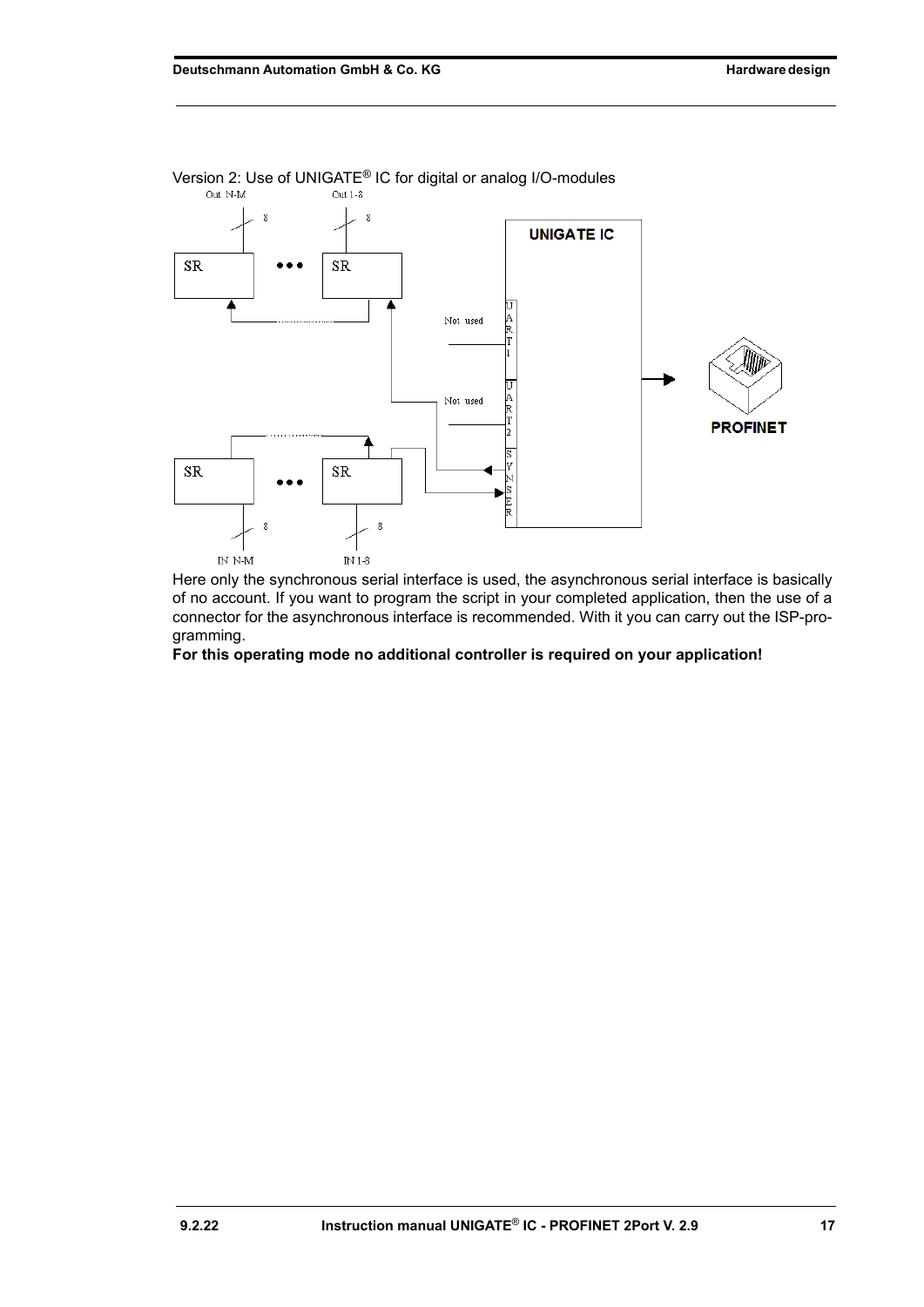

The following circuit diagram is an example for how shift register components can be connected to the IC.

Version 3: Example for digital I/Os

The serial synchronous and the asynchronous interface as well can be operated by UNIGATE<sup>®</sup> IC at the same time. Here the possibility results that an existing application can be extended by additional digital or analog I/Os.

In chapter 5.2 you find an example for a script, that operates these I/Os.

Valid for all versions: A designated plug connection of the serial interface in the application offers the possibility of an update of the firmware or the software via an external connection.

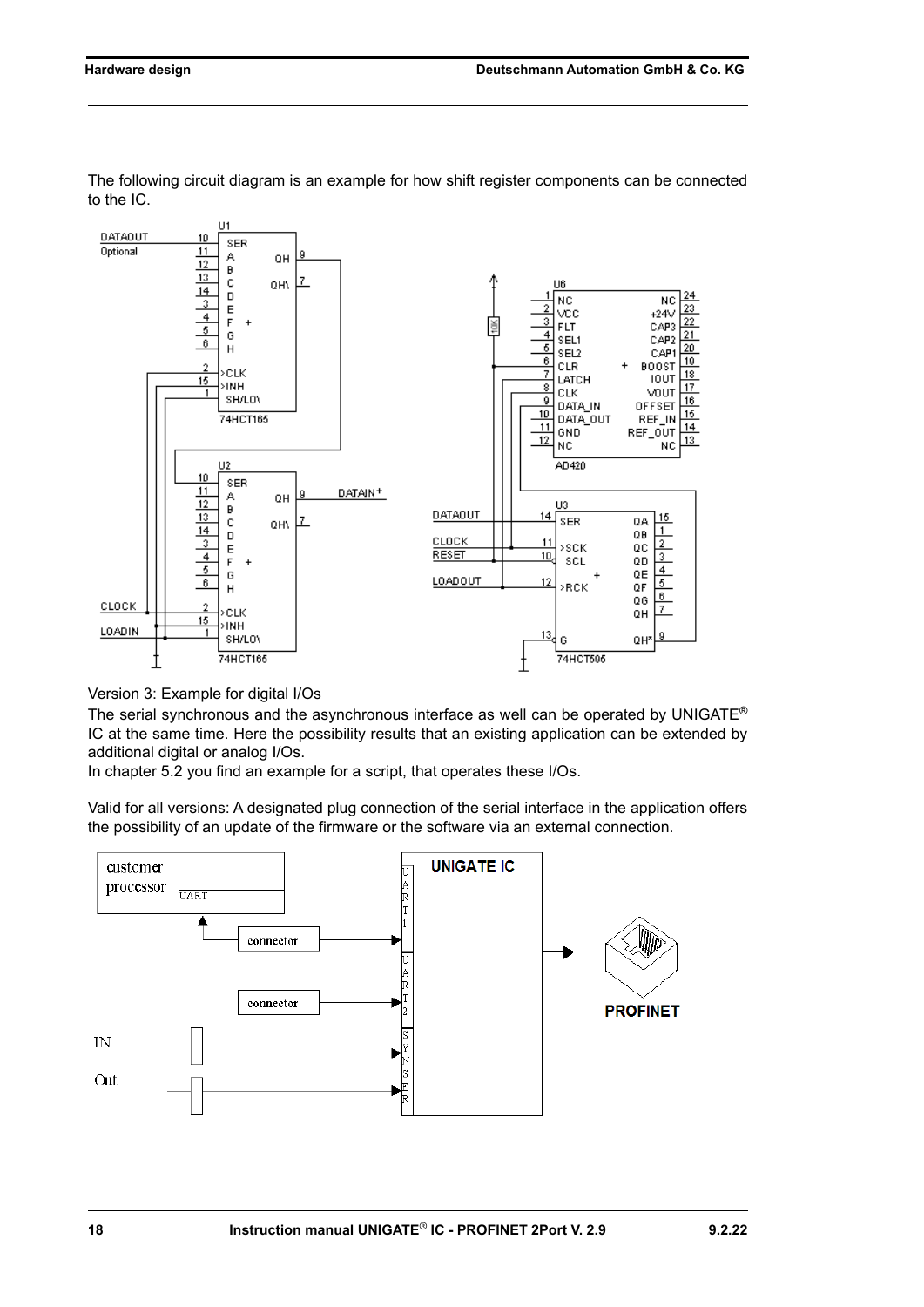#### Stand 07.11.11) ã, **AND**<br>The Emp ၃၃ p. wires as short as possible.<br>C2 and C4 close to the UNIGATE supply pins.<br>commended to place the Bus State and Error LED close to the bus connector. UNIGATE IC-PN/EI 2 Port reference design using discrete components LED-LINKACT2 회회회회 NOTE 1: Route RD and TD differential pairs dose together / parallel<br>NOTE 2: Place C2 and C4 close to the Ethienel transformer.<br>NOTE 3: Place C2 and C4 close to the Ethienel transformer.<br>NOTE 5: It is recommended to place t ă, **ទគ្គនិន្ទនិង**និងប្អូន មាន មាន  $\frac{C5}{4}$   $\frac{22nE}{2}$ 학<br>인구 UNIGATE IC-PN/EI (2 Port) Ş,  $\underline{\Theta} = \underline{\Theta} \stackrel{\bullet}{\Omega} \stackrel{\bullet}{\pi} \stackrel{\bullet}{\pi} \stackrel{\bullet}{\omega} \stackrel{\bullet}{\omega}$ TILLO THE THE TERM CONTENTS 晶晶 쵸 ă LED-LINKACT2 LED-LINKACT1 RD2+<br>RD2-首首  $\frac{1}{10}$  $\sum_{i=1}^{n}$  $\frac{\sqrt{84}}{1}$  $\frac{1}{2}$ WE-LAN\_10/100\_BASETX\_749010014 WE-LAN\_10/100\_BASETX\_749010014 TR<sub>2</sub> ΤŘΊ  $\frac{\alpha}{2}$  $75R$ 阁 **FBR** 75R  $\frac{1}{15R}$ R6  $\frac{c_3}{\text{10nF/MM}}$  $\overline{\mathbb{R}^2}$  $\frac{1}{10R}$  $\frac{C1}{10}$  $\frac{1}{10R}$ R7  $\frac{1}{15R}$ )<br>이 부 **HAHAHAH** <del>ן גון גון גון גון ג</del> ٦Н ٣ 57 P1<br>WE-RJ45\_10/100\_615008140121 P2<br>WE-RJ45\_10/100\_615008140121 pne couuector

### <span id="page-18-0"></span>**3.6 Layout examples**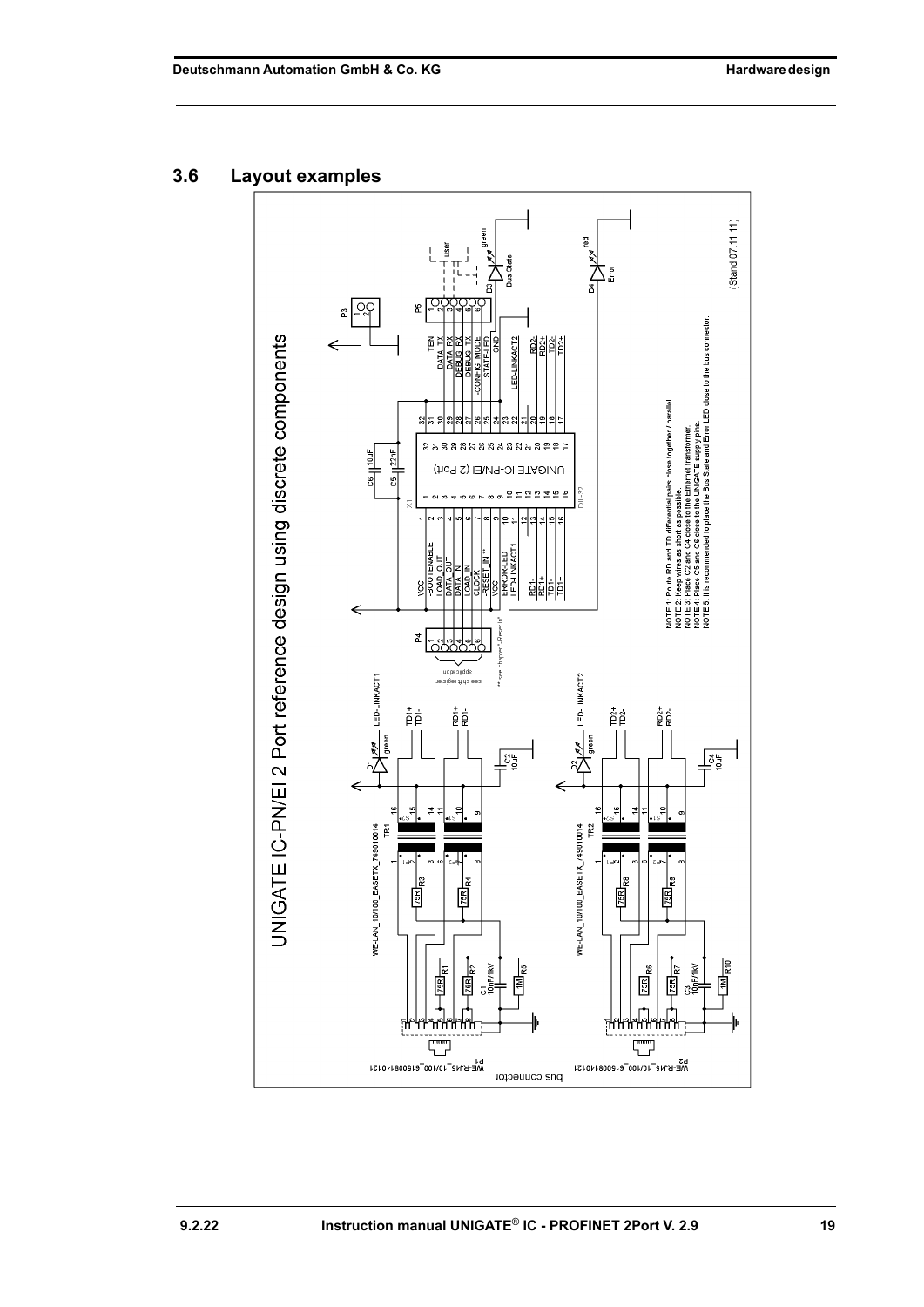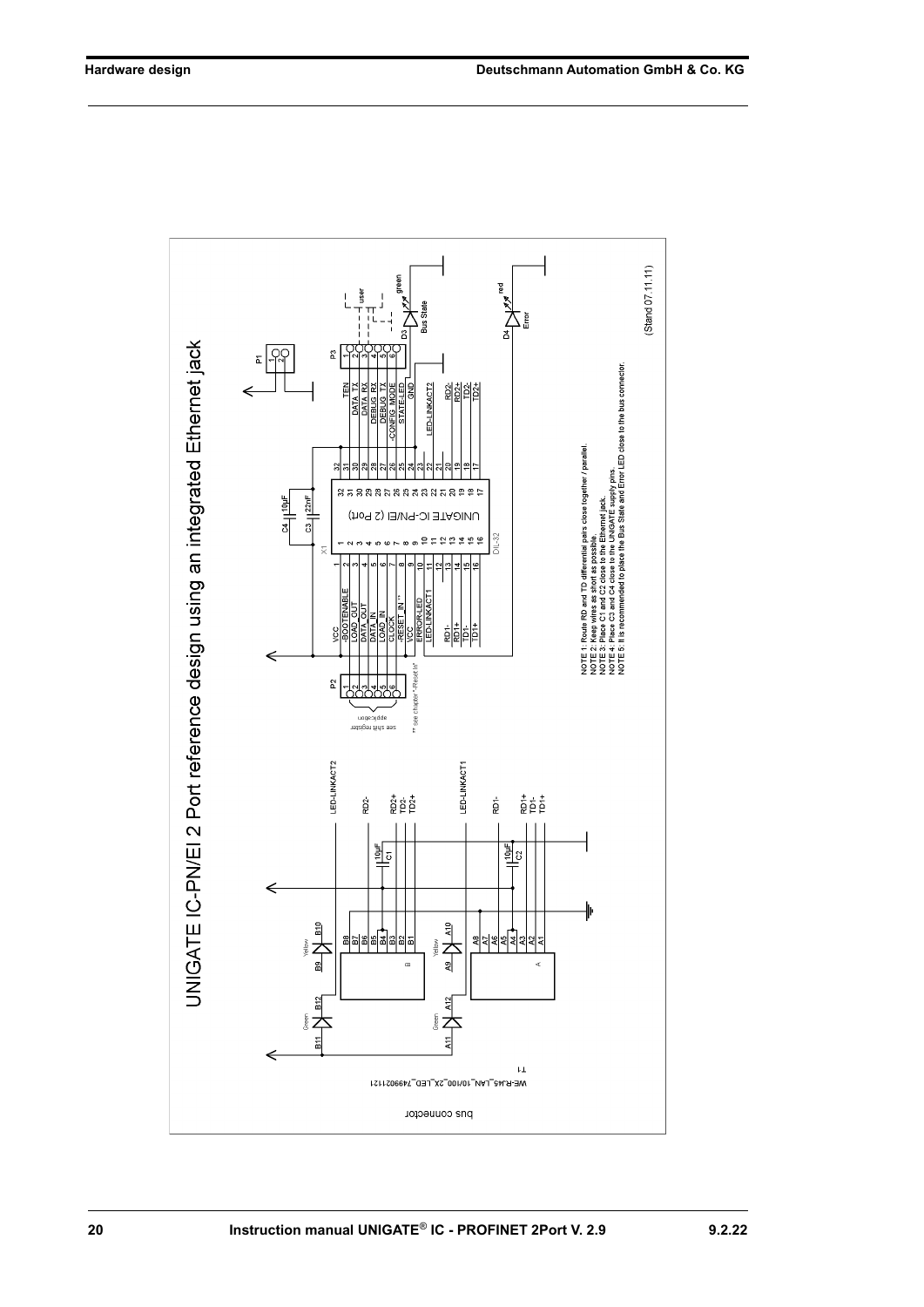

**When connecting the UG-IC and the RJ45-connector it is important to make sure the signal lines RD1-/RD1+ resp. TD1-/TD1+ also RD2-/RD2+ resp. TD2- /TD2+ run as short a possible, parallel and equal in length. Because this is for analog signals, it is also advisable not to place digital lines in close proximity.**



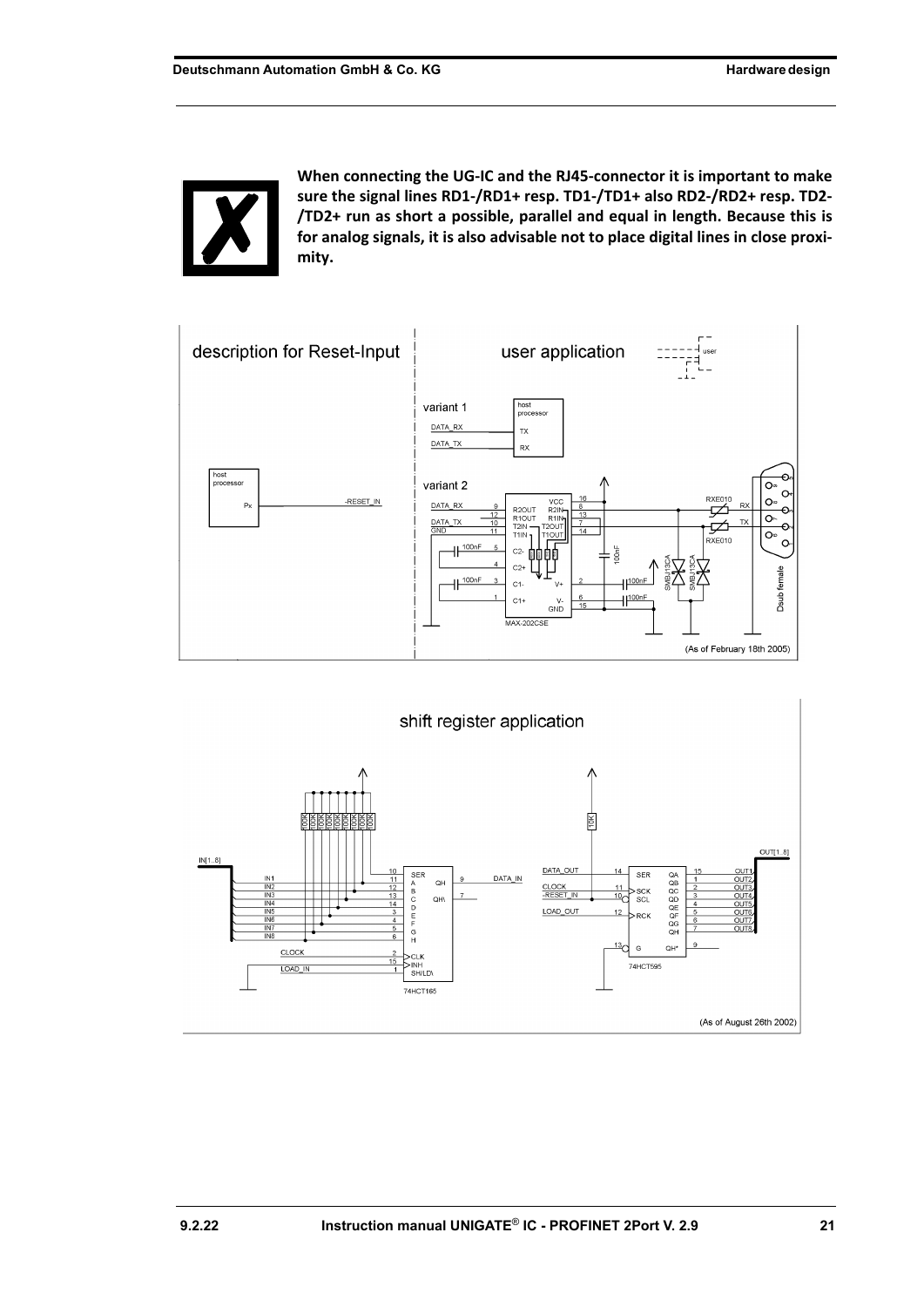

**The 74HCT595 used in this example has an undefined on-position, but therefor can set the outputs to the tri-state condition via the OutEnable-Pin 13. If it is more important to have a defined on-position in an application, and the OutEnable-pin is not necessary, the 74HCT594 can be used here.**

#### **Note:**

The following recommendations result from the reference design of the Micrel Switch used in the UNIGATE® IC-PN 2Port:

#### **Compatible isolation transformers:**

- **•** Pulse H1102
- **•** Transpower HB726
- **•** Bel Fuse S558-5999-U7
- **•** YCL PT163020
- **•** DELTA LF8505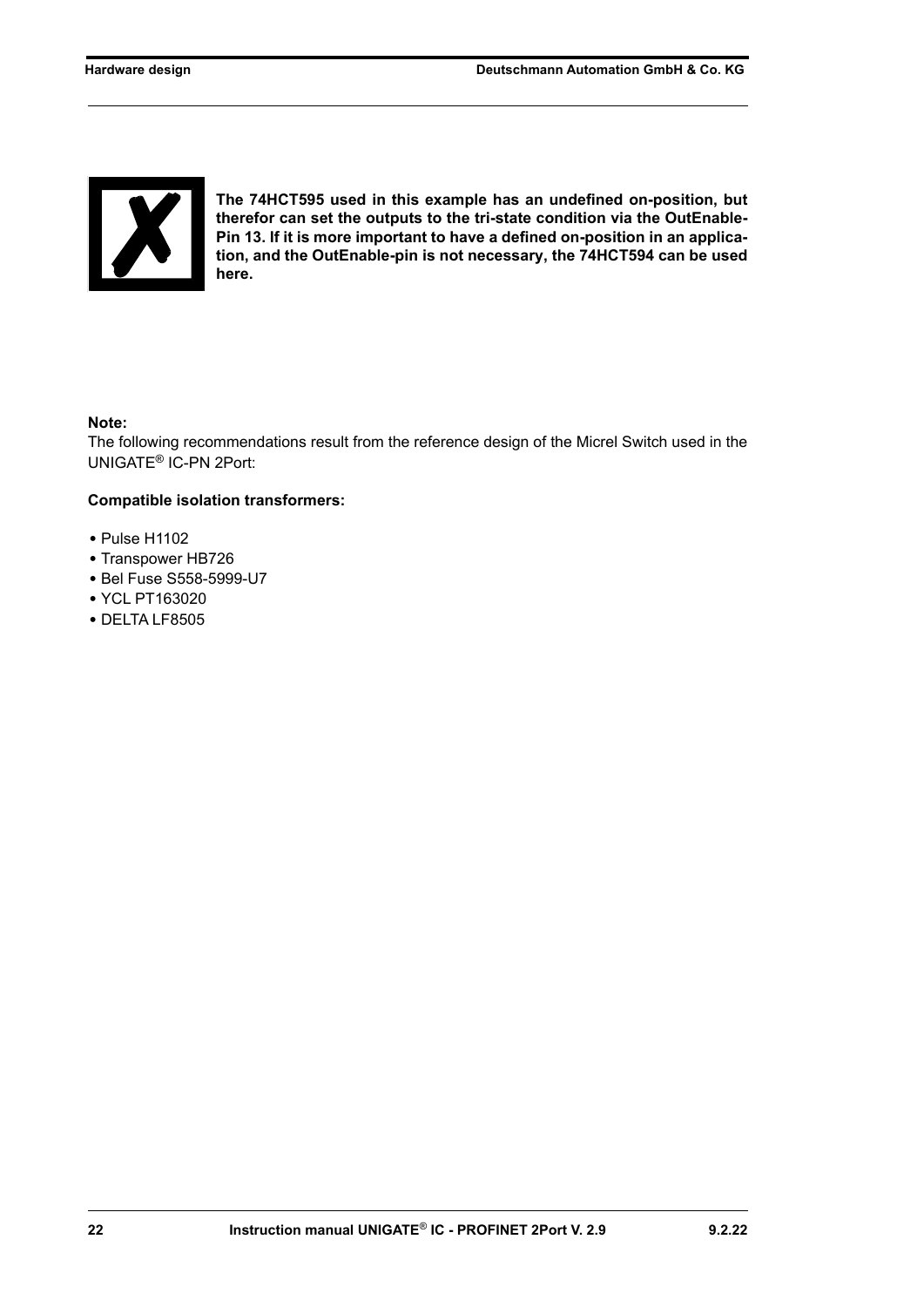# <span id="page-22-0"></span>**3.7 Handling (mounting the UNIGATE® IC on the carrier board)**

Depending on the application and the expected shock- and vibration-conditions you can generally choose from the following possibilities for the UNIGATE® IC's installation on the carrier board:

- **•** Mounting on a socket in the carrier board. If necessary solder the UNIGATE® IC to 2 or 4 pins in the socket. Normally the IC can easily be pulled out after the soldering points have been removed.
- Make arrangements for two holes next to the socket in the layout. After the UNIGATE<sup>®</sup> IC was plugged in the socket pull an isolated wire over the IC and solder it on the carrier board at the specified holes.
- **•** Fasten the UNIGATE® IC with a wire or a tie wrap on the socket.
- **•** Manual soldering directly on the carrier board.
- Automatic soldering directly on the carrier board, whereas "selective" soldering is essential (no wave soldering)

The advantage of the socketed variant is the easy download of Script- and Firmware-updates, if the carrier board is not designed for it. Besides, that way the Fieldbus can be changed easily by changing the UNIGATE® IC if the corresponding plug connectors are provided on the carrier board. Another advantage is, that - normally - only a reflow soldering of the carrier board is necessary.

The advantage of the soldered variant is, that the installation height is lower and a higher shockand vibration-safety is provided.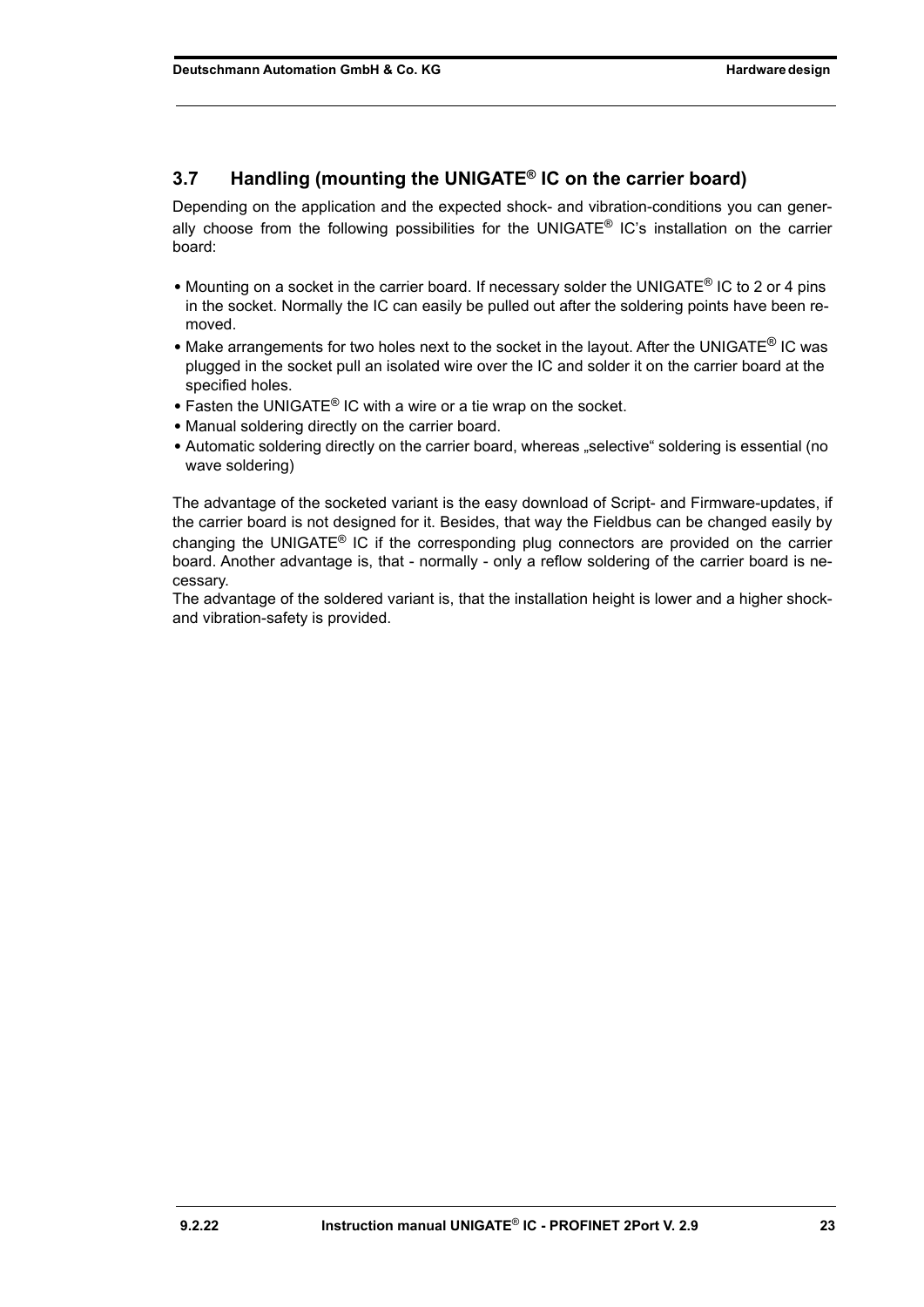### <span id="page-23-0"></span>**3.8 Requirement for Ethernet-Interface**

Since there is an extremly large number of suppliers for RJ45 connectors (with and without integrated Ethernet transformer), or single Ethernet transformers on the market, it is not possible for us to test all possibilities. If you consider that there are various qualities (SMD / THT, with / without LED, vertical / horizontal, with / without EMC springs tab at the top / bottom, single / multiple times, etc.) with RJ45 connectors alone, it is probably understandable.

In General, RJ45 connectors and the external or built-in Ethernet transformer must meet the following properties:

#### **Required parameters for Ethernet Transformer:**

Turns ratio 1 CT: 1 CT  $\pm$  5% Open Circuit Inductance 350 uH (min) @ 10 mV, 10 kHz Insertion Loss 1.1 dB (max) 1500 Vrms dielectric, 1 minute

#### **Required parameters for RJ45 connector:**

CAT5, shielded if possible

To enable a quick start in the selection of appropriate components, we have compiled a list of order numbers of Würth Elektronik below, where we source our components. Of course, other manufacturers are possible, so the following list is to be considered exemplary.

### **Ethernet transformer 10/100 Base-T 1:1**

We mainly use: Order-No. 749 010 014

#### **RJ45 connector with transformer**

We mainly use: Order-No. 615 008 140 121

#### **RJ45 connector (single or multiple) with integrated transformer**

To be cost-effective and more flexible we don't use RJ45 connectors with integrated transformers. Technically, however, nothing speaks against it. We exemplary tested: Order-No. 749 905 100 1

Further information:

We had bad experiences with SMT connectors in the past, because in the field they got demolished every now and then due to mechanical loads.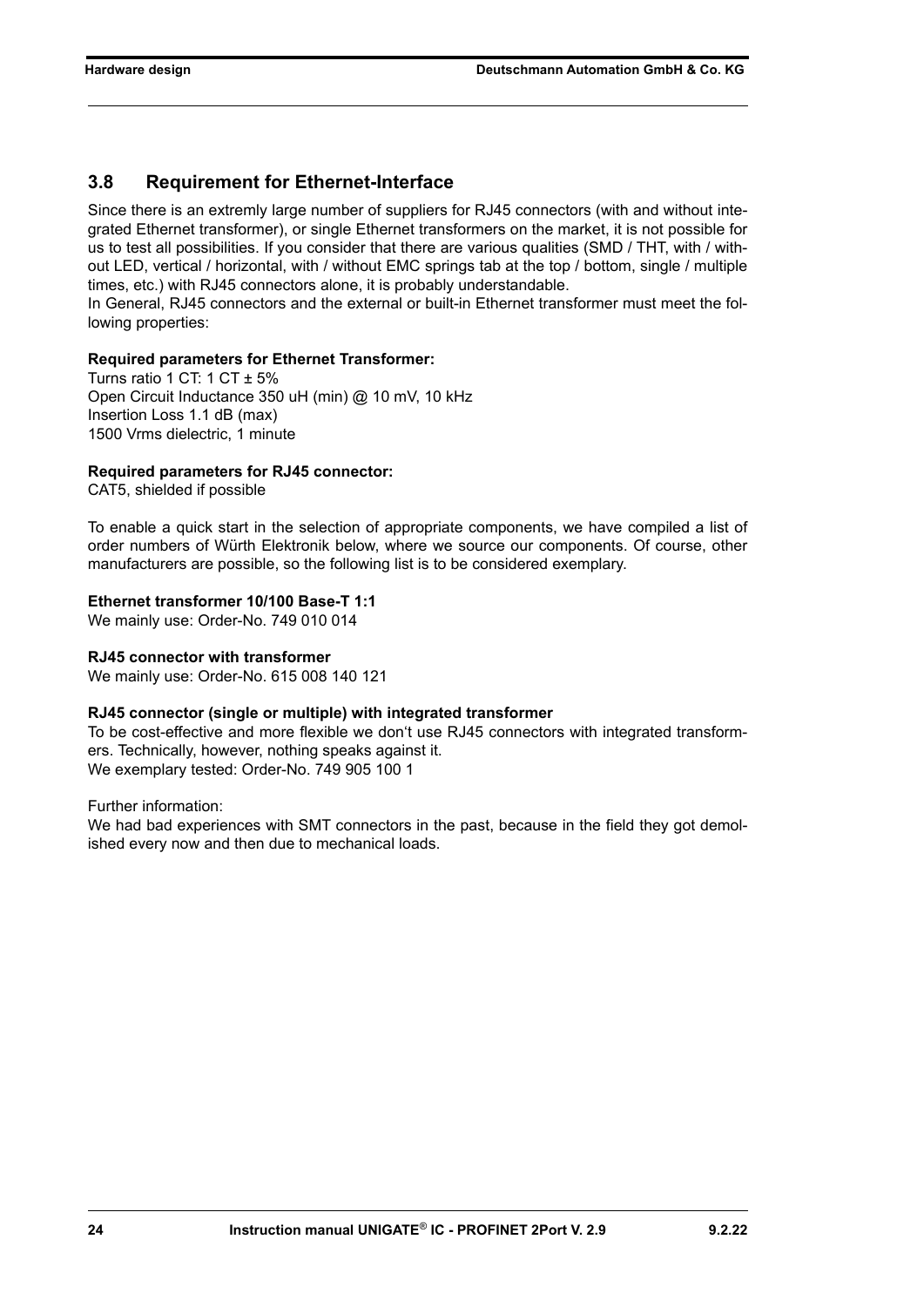# <span id="page-24-0"></span>**4 The serial interface**

# <span id="page-24-1"></span>**4.1 Overview**

The serial interface is the most important connection between the UNIGATE® IC and the microcontroller of your application. The interface is designed in a way so that your application at least does not have to be changed on the software-side. The wide range of services of the UNIGATE $^{\circledR}$ IC's serial interface constitutes the basis for it. The UNIGATE® IC allows to connect of controllers with a baudrate of 110 baud to 520 kbaud. The baudrate for the communication itself is permanently stored in the module. The maximum size for IO-data can be read-out with the Script command "Get RSOutBufFree16".

Depending on the read-in Script of the UNIGATE® IC, the module carries out actions independently, in order to identify data from the connected device. For customers who already have a software-adaptation at he company Deutschmann Automation, this protocol as well or a Script after an adaptation can be processed by the IC.

Anyway, the IC will take over the communication with the fieldbus independently.

# <span id="page-24-2"></span>**4.2 Initialization of the serial interface**

The initialization of the interface is carried out by script-commands, such as "Set baudrate", "Set databits", "Set parity". For a detailed description of these commands see the online documentation for the Protocol Developer or the instruction manual for the Protocol Developer.

# <span id="page-24-3"></span>**4.3 Use of the serial interface**

The serial interface can freely be programmed by the user. Efficient script-commands for sending and receiving data are available; just to mention some possibilities: such as waiting with timeout for a character, waiting for a fixed number of characters or also sending and receiving data in the Modbus RTU. A reference to these commands is offered in the online documentation for the Protocol Developer as well as in the instruction manual for the Protocol Developer.

# <span id="page-24-4"></span>**4.4 Further operation modes**

In the configuration mode the serial interface also serves to configure the standard software or to carry out a Script-update. More details on that can be found in [chapter 7.](#page-28-0)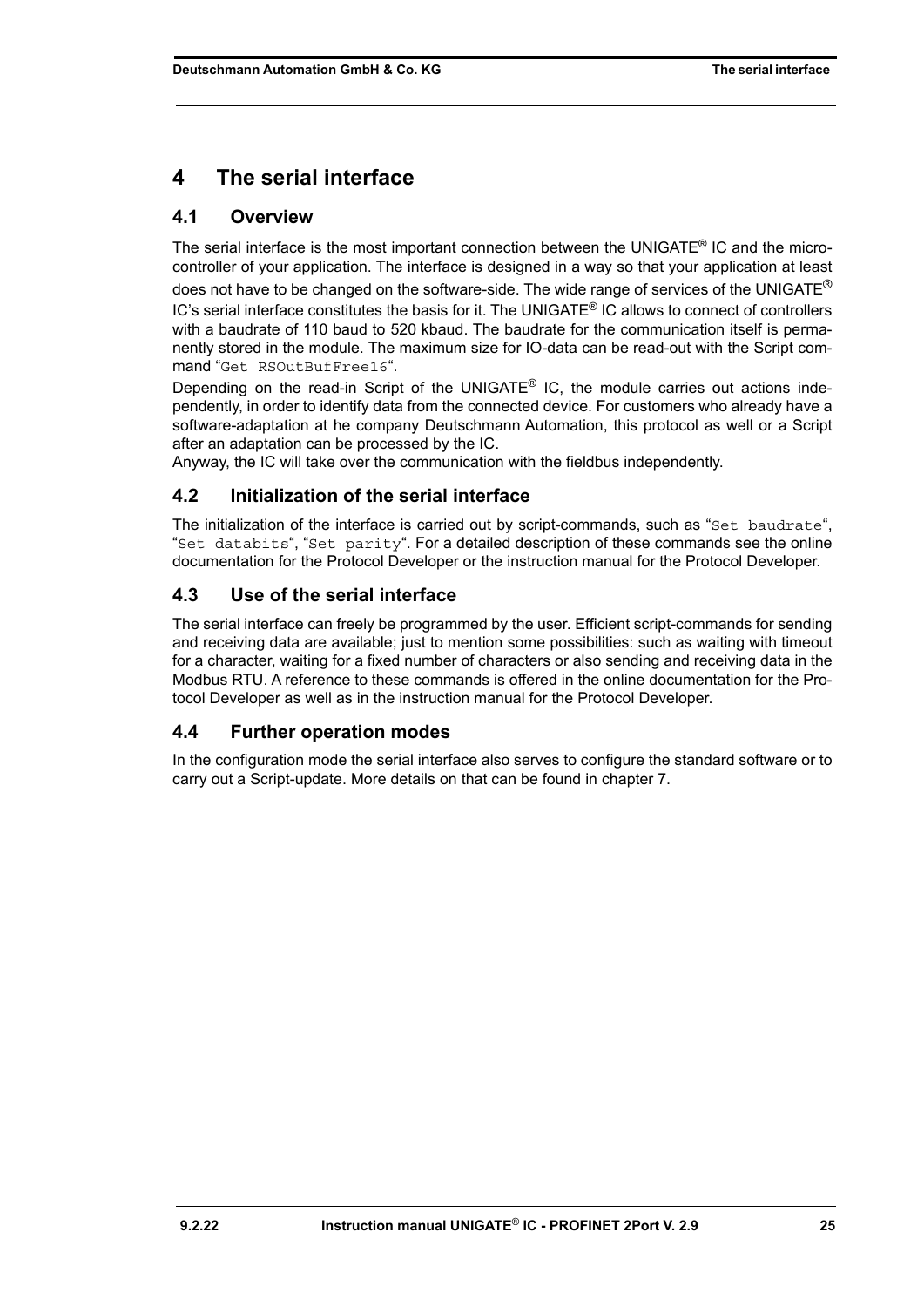# <span id="page-25-0"></span>**5 Synchronous serial interface**

The synchronous serial interface of the UNIGATE® IC is used to connect clocked shift registers or components that have a Serial Peripheral Interface (SPI).

It allows

- **•** the expansion of the IC for digital inputs and outputs (for example for driving LEDS or for reading switch positions)
- **•** communicate with microcontrollers or
- **•** the control of DA and AD converters.

Connection examples are give in [chapter 3](#page-11-0).

By using the synchronous serial interface can realize products that can work without another microcontroller (stand-alone mode). Examples are sensor products or digital IO modules

### <span id="page-25-1"></span>**5.1 Shift register operation**

Before the interface can be used, it has to be initialized by setting various Script parameters. (see [chapter 5.1.1](#page-25-2))

The parameters "ShiftRegisterInputType" and "ShiftRegisterOutputType" allow the use of different shift register types, which differ in the polarity of the shift register signals. To use the shift register types 74595 and 74165, for example, the values " $RiseClk$   $RiseLoad"$  and "RiseClk LowLoad" can be set.

The shift register width is set by the parameter "ShiftRegisterInputBitLength" and "ShiftRegisterOutputBitLength" The maximum width is 256 bits.

The data exchange with the connected shift registers ensues with the commands " $WriteShift$ tRegister", "ReadShiftRegister" or bidirectional with the command "ShiftRegisterDataExchange". The clock rate is approx. 45 kHz.

Further information on the commands and parameter values can be found in the Help section of the Protocol Developer Software. On request, the Deutschmann Script language can be complemented by additional parameter values in order to support other types of shift registers.

### <span id="page-25-2"></span>**5.1.1 Example-Script**

Note: The script example refers to the circuit example in [chapter 3.5](#page-15-0).

```
var InBuffer: Buffer[2];
var OutBuffer: Buffer[2];
MoveConst( OutBuffer[0], #0x58#0x21 );
Set( ShiftRegisterInputType, RiseClock FallLoad );
Set( ShiftRegisterOutputType, RiseClock RiseLoad );
```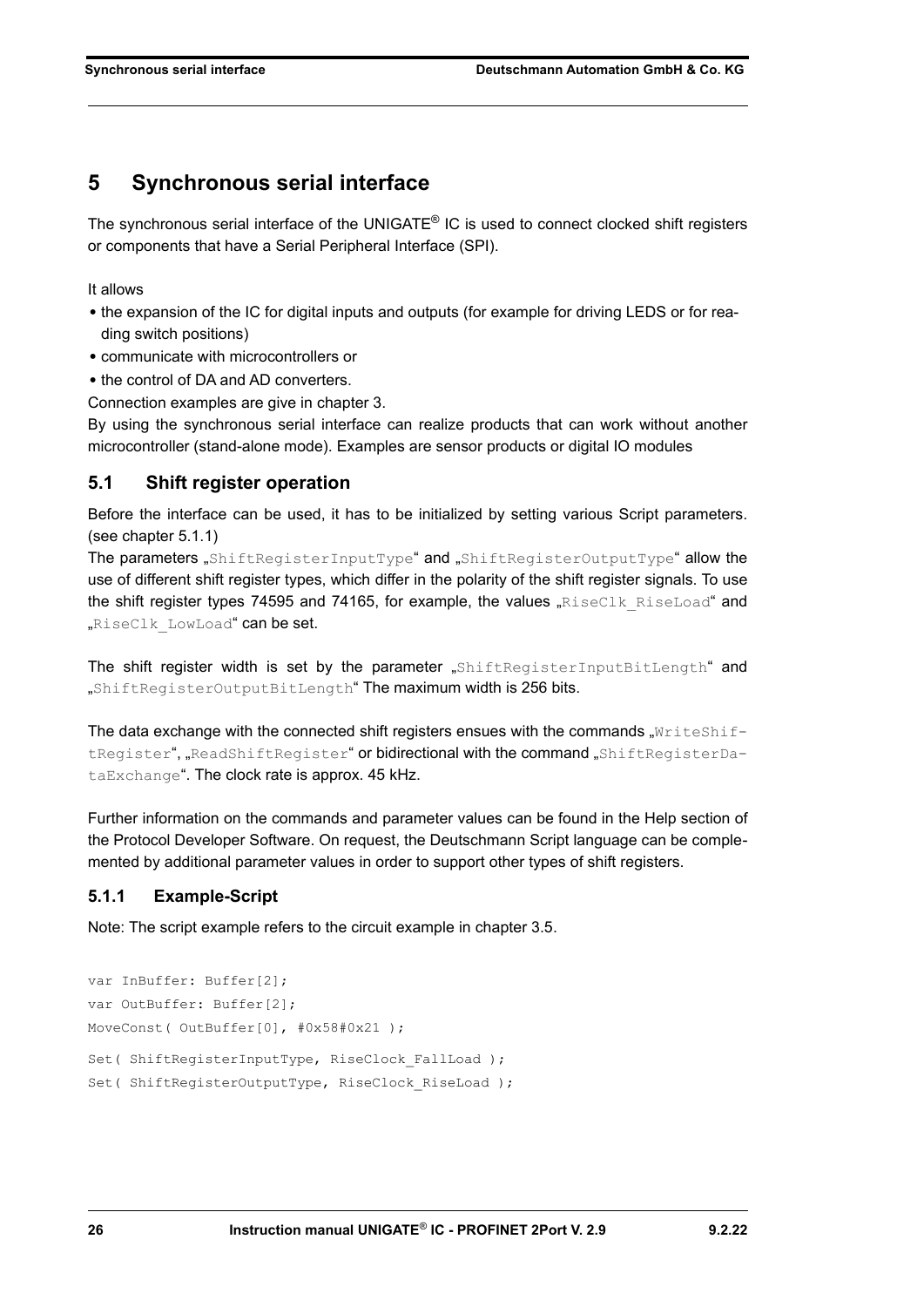Set( ShiftRegisterInputBitLength, 16 ); Set( ShiftRegisterOutputBitLength, 16 ); WriteShiftRegister( OutBuffer[0] ); ReadShiftRegister( InBuffer[0] ); // Input data is now in the INBuffer // 0x58 is applied to the outputs of the analog converter // 0x21 at the shift register's outputs

### <span id="page-26-0"></span>**5.2 SPI mode**

Before the interface can be used in SPI mode, this must be initialized. The command InitSPI sets the operating type, the mode (signal polarity and phase) and the clock frequency.

The data exchange ensues with the command ExchangeSPI. The maximum clock frequency is between 1 and 5 MHz, depending on the hardware. For details please see the IC-Pinout list in the download area of our website.

Please also refer to the script commands documentation in the online help of the Protocol Developer.

### <span id="page-26-1"></span>**5.2.1 Example-Script**

```
var L_Freq : long;
var b Channel : byte;
var w Len : word;
var a BufOut : buffer[100];
var a BufIn : buffer[100];
moveconst( L_Freq, 1000000); // 1 MHz
InitSPI( 1, 0, L Freq );
moveconst ( b Chanel, 0 );
moveconst (w Len, 11 );
moveconst( a_BufOut[0], "Hello World" ); 
ExchangeSPI( b_Channel , w_Len , a_BufOut[0] , a_BufIn[0] );
```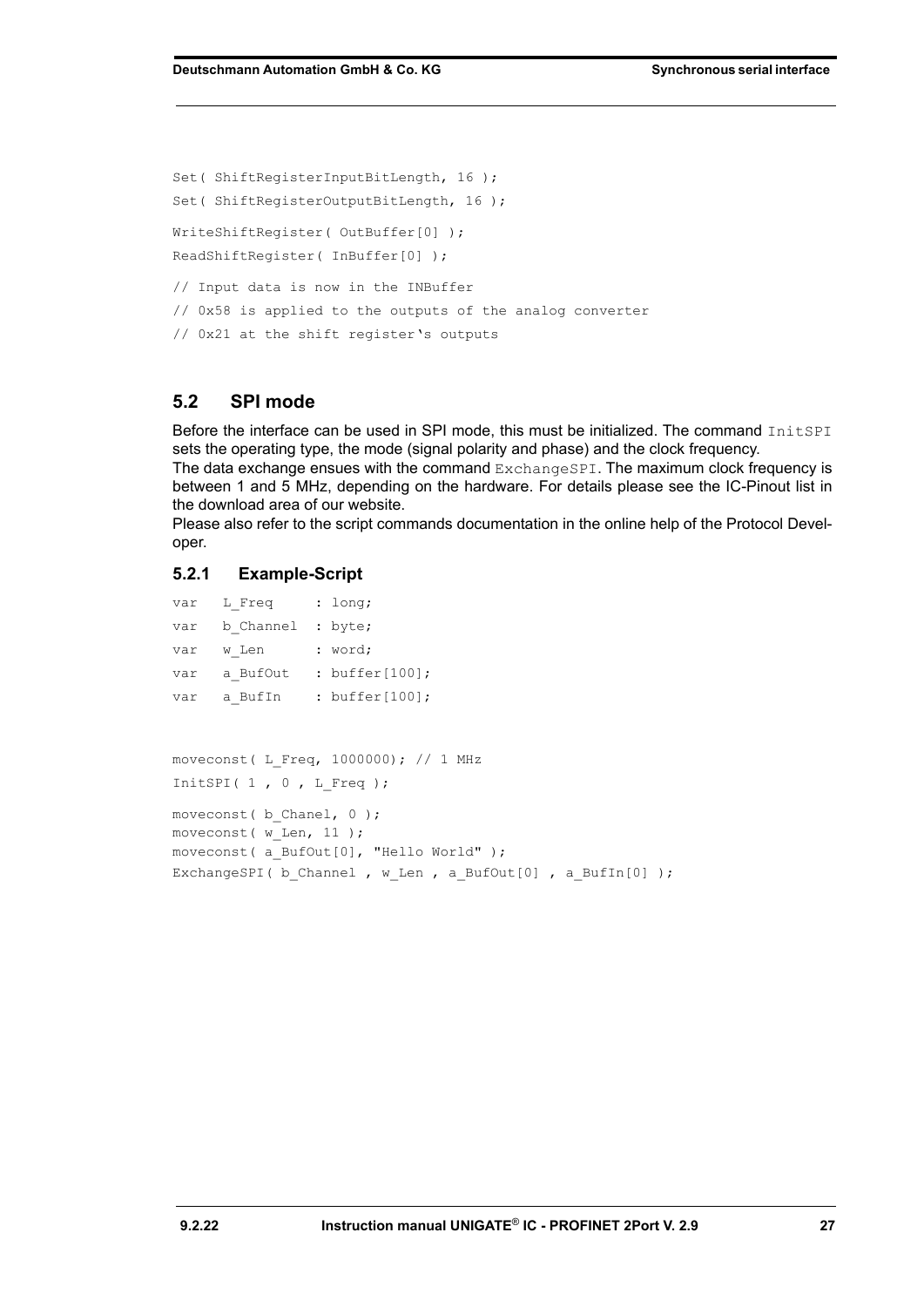# <span id="page-27-0"></span>**6 The Debug-interface**

### <span id="page-27-1"></span>**6.1 Overview of the Debug-interface**

The UNIGATE® IC features a Debug-interface, that allows a step-by-step processing of a script. Normally this interface is only required for the development of a script.

### <span id="page-27-2"></span>**6.2 Starting in the Debug-mode**

When applying power to the UNIGATE<sup>®</sup> IC (power up) the firmware will output the binary character 0 (0x00) after a self-test was carried out on this interface. If the IC receives an acknowledgement via this interface within 500 ms, it is in the Debug-mode. The acknowledgement is the ASCII-character O (0x4F).

With the start in the Debug-mode the further execution of script-commands will be put to a stop.

### <span id="page-27-3"></span>**6.3 Communication parameter for the Debug-interface**

The Debug-interface is always operating with 9600 baud, no parity, 8 data bit, 1 stop bit. It is not possible to change this parameter in the Protocol Developer. Please consider the fact that these settings have to be in accordance with those of the PC-COM-interface and that the flow control (protocol) has to be set on "none" there.

### <span id="page-27-4"></span>**6.4 Possibilities with the Debug-interface**

Usually the Protocol Developer is connected to the Debug-interface. With it a step-by-step processing of a script, monitoring jumps and decisions and looking at memory areas is possible. Moreover breakpoints can be set. It basically possesses all characteristics a software-development tool is typically supposed to have. However, it is also possible to carry out a Scrip-update via this interface.

### <span id="page-27-5"></span>**6.5 Commands of the Debug-interface**

The commands for the use of the Debug-interface are described in the online-documentation for the Protocol Developer as well as in the instruction manual Protocol Developer.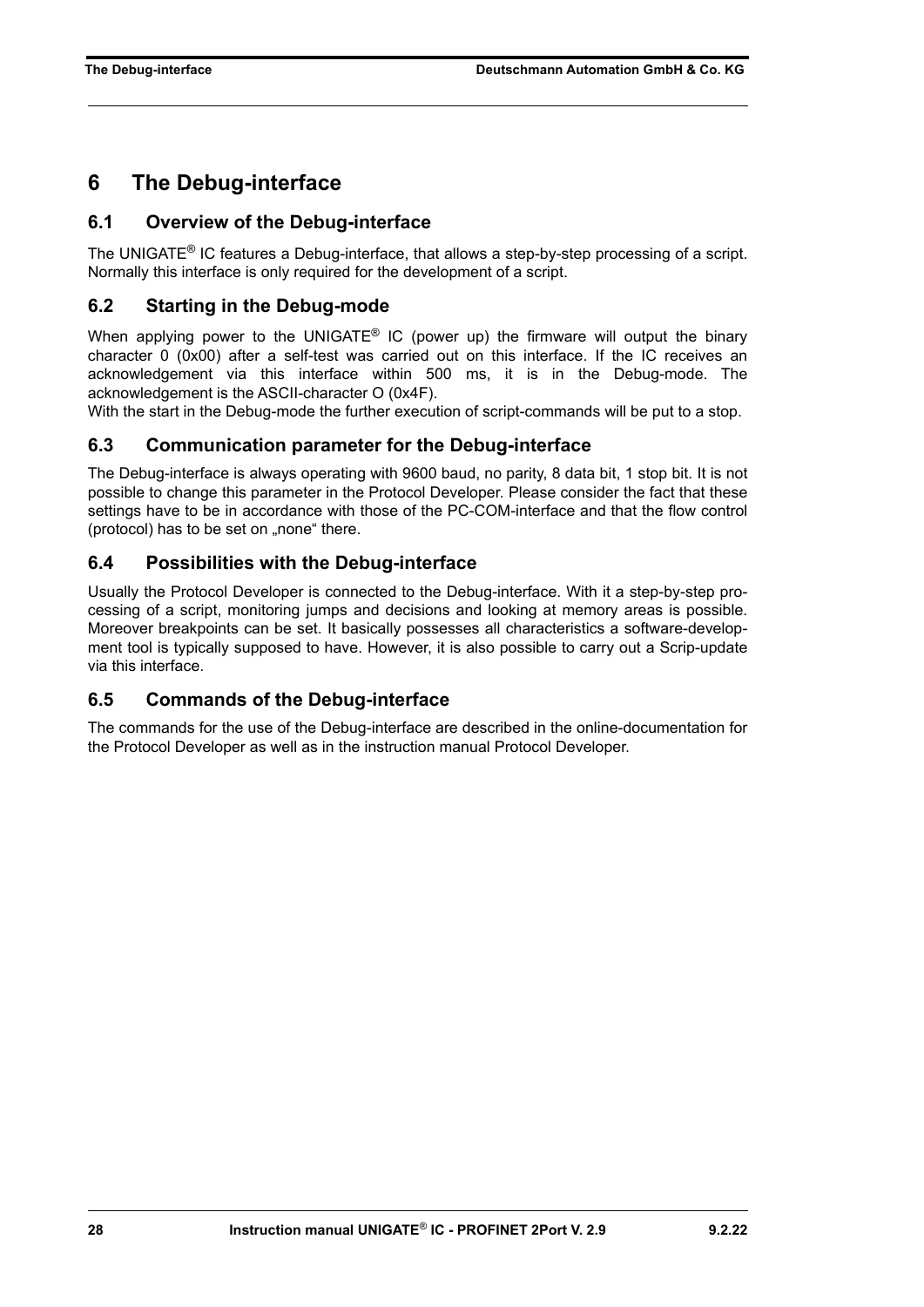# <span id="page-28-0"></span>**7 Script and configuration**

# <span id="page-28-1"></span>**7.1 Overview**

The script stored in the UNIGATE® IC, as well as the configuration, can be replaced or updated via the serial interface (application) in the configuration mode.

# <span id="page-28-2"></span>**7.2 The configuration mode**

If the pin . ConfigMode" pulled to GND during the PowerUp or Reset, then the UNIGATE<sup>®</sup> IC starts in the configuration mode. In this mode it is possible to communicate with the IC without processing the regular software. In this mode it is possible to change the UNIGATE® IC's settings of the standard software or to write a new script in the UNIGATE<sup>®</sup> IC. It shows its start in the configuration mode by issuing a status message (it may take up to 1 minute), which might look as follows:

IC-PN-SC V2.11 [35](c)dA Script(C:51/16320,V:0/8192)="Leer" Author="Deutschmann Automation GmbH" Version="1.0" Date=21.08.2001 SN=4711001 IP=10.10.10.10 MAC=00-14- 11-15-19-8B Name=""

# <span id="page-28-3"></span>**7.3 Update the script**

- **•** The preferred option is to insert the UNIGATE® IC into the base board from Deutschmann (Developer Board UNIGATE® IC-AB) and use the Deutschmann tools (software WINGATE with
	- "Write Script" under "File" or with the software ScriptProgramTool).
- **•** You can also automatically replace the script in your application from your host (see flowchart).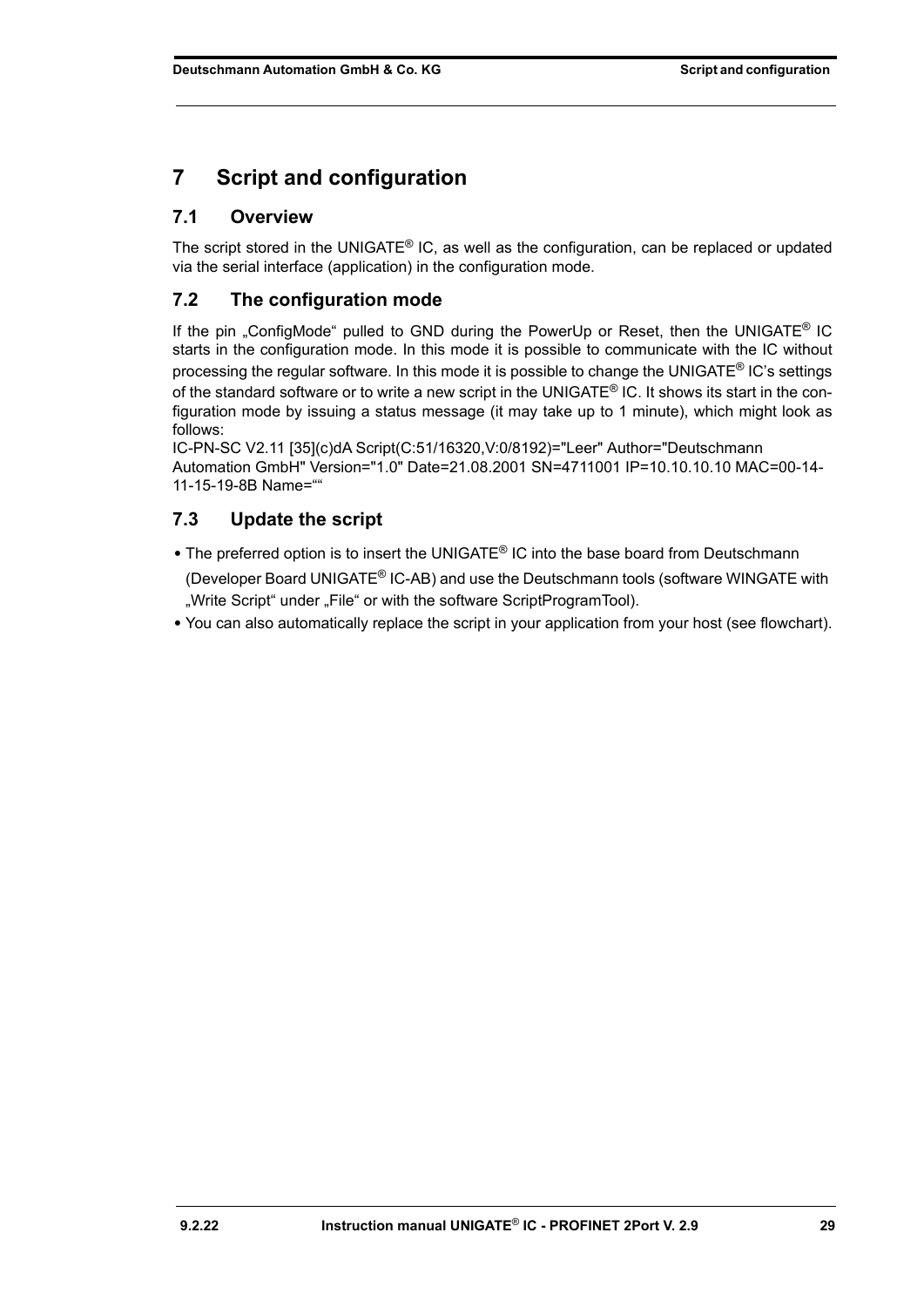**Script Download**

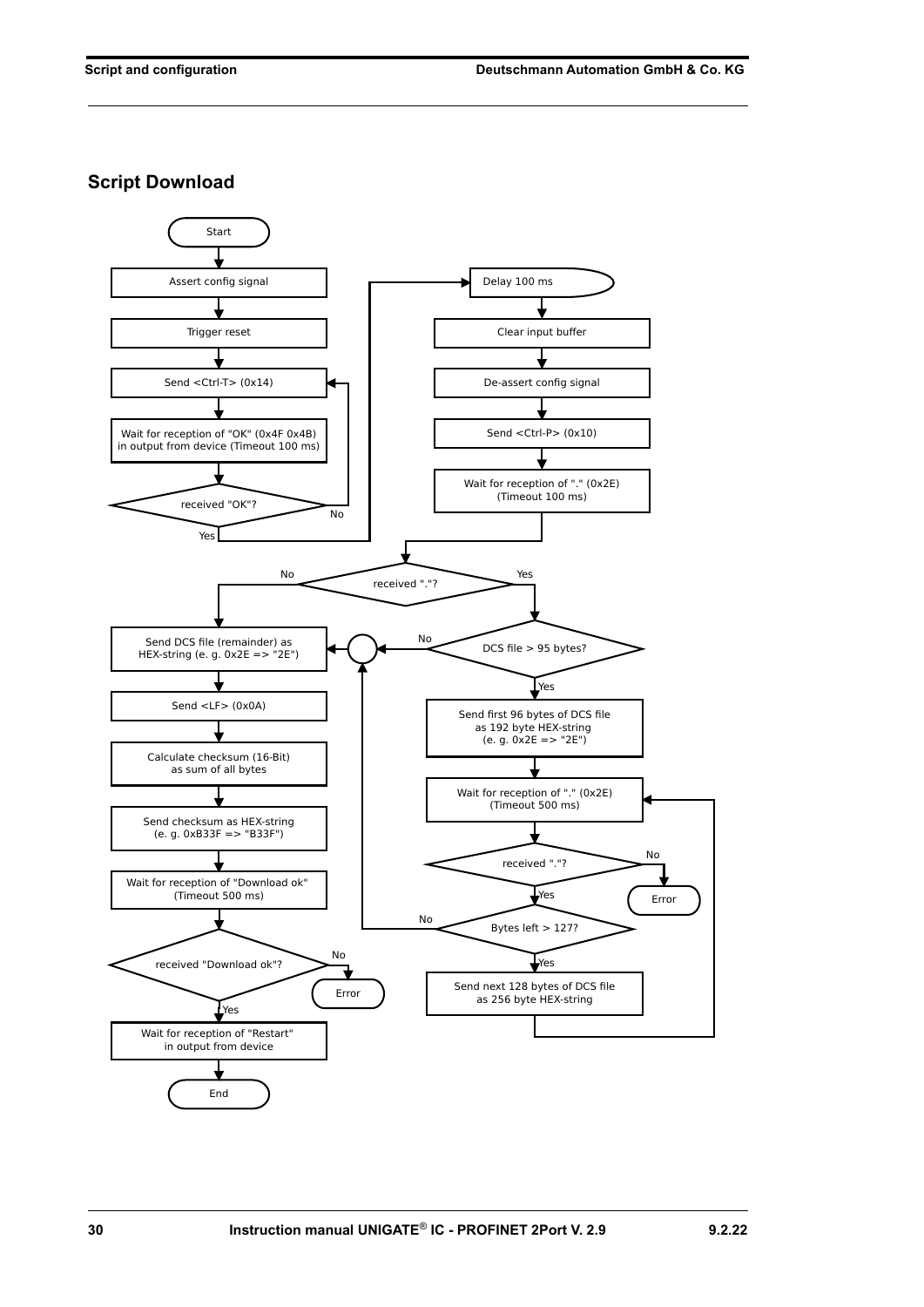#### **The operational sequence is as follows:**

The Gateway has to be in the config-mode. The script-download is initiated with "Ctrl-P (=0x10)". After that the data follows byte by byte as ASCII-hex-characters. The download is terminated with a "LF (=0x0A)". Afterwards the word-checksum follows as ASCII-hex-characters.

The Gateway responds with a clear text reply to that download and carries out a warm start.

#### Example:

The following 4-bytes script is supposed to be downloaded: 0x01 0x12 0x5A 0x23 The sum of the bytes is 0x0090 as checksum. Then the following sequence is to be sent:

| 1.  | 0x10 | Ctrl-P |
|-----|------|--------|
| 2.  | 0x30 | '0'    |
| 3.  | 0x31 | '1'    |
| 4.  | 0x31 | '1'    |
| 5.  | 0x32 | '2'    |
| 6.  | 0x35 | '5'    |
| 7.  | 0x41 | 'Α'    |
| 8.  | 0x32 | '2'    |
| 9.  | 0x33 | '3'    |
| 10. | 0x0A | LF     |
| 11. | 0x30 | '0'    |
| 12. | 0x30 | '0'    |
| 13. | 0x39 | פי'    |
| 14. | 0x30 | '0'    |

Gateway's reply: "Download ok"

# <span id="page-30-0"></span>**7.4 Configuration of the UNIGATE® IC**

UNIGATE® IC is delivered with an empty script. The configuration of the UNIGATE® IC - PROFINET is restricted to the setting of the Ethernetaddress. (see also [chapter 12.2](#page-38-2))

#### <span id="page-30-1"></span>**7.4.1 Ethernet**

- **•** Baud rate: 100 MBit/s
- **•** IP-address (Gateway)
- **•** Ethernet (MAC-address)
- **•** IP-destination host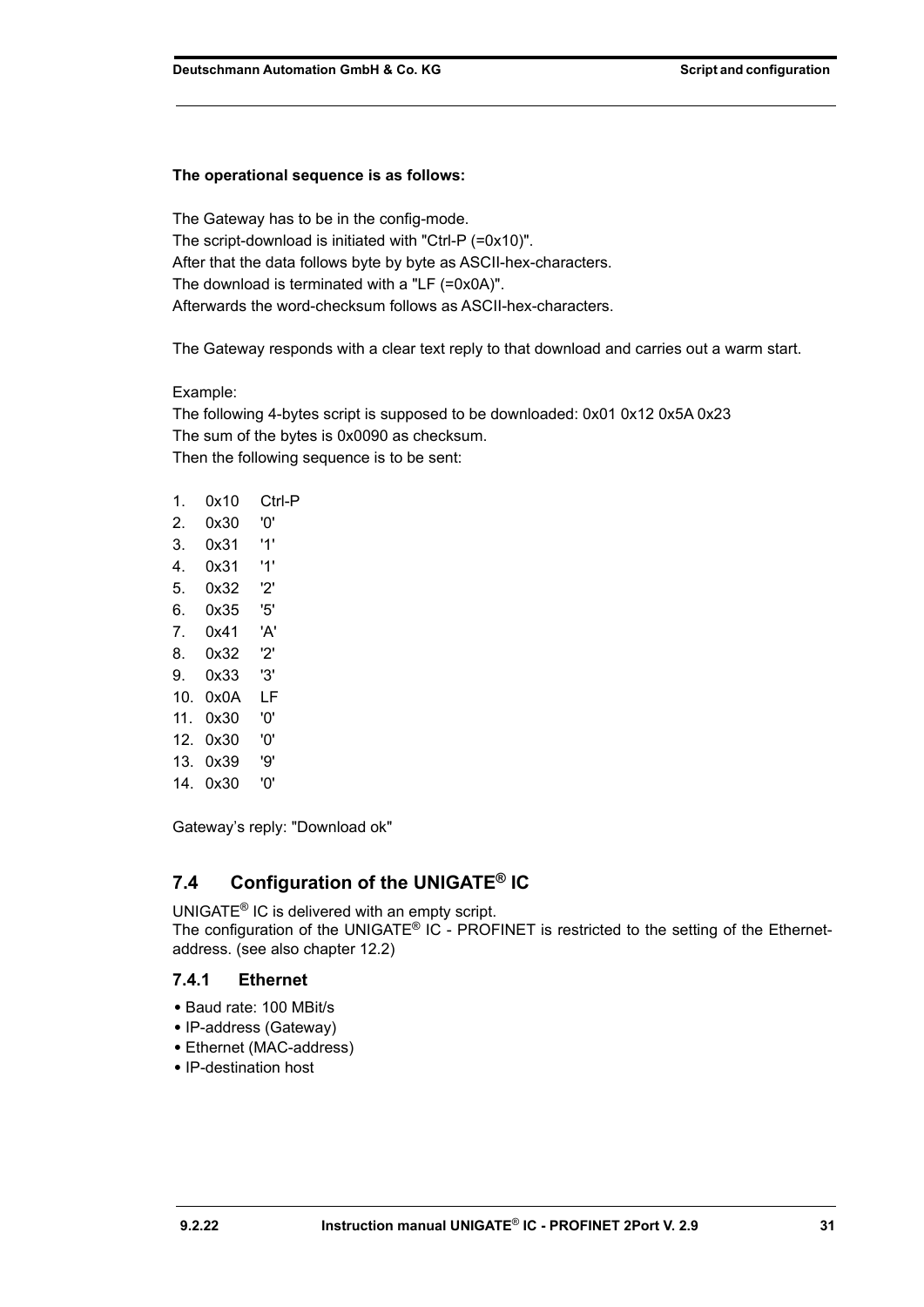# <span id="page-31-0"></span>**7.4.2 RS232/RS485/RS422**

- **•** RS-ype: RS232
- **•** Start bit: 1
- **•** Data bits: 8
- Stop bit: 1
- 
- **•** Parity: None • Baud rate:
- Default setting. This configuration can be changed via the Script.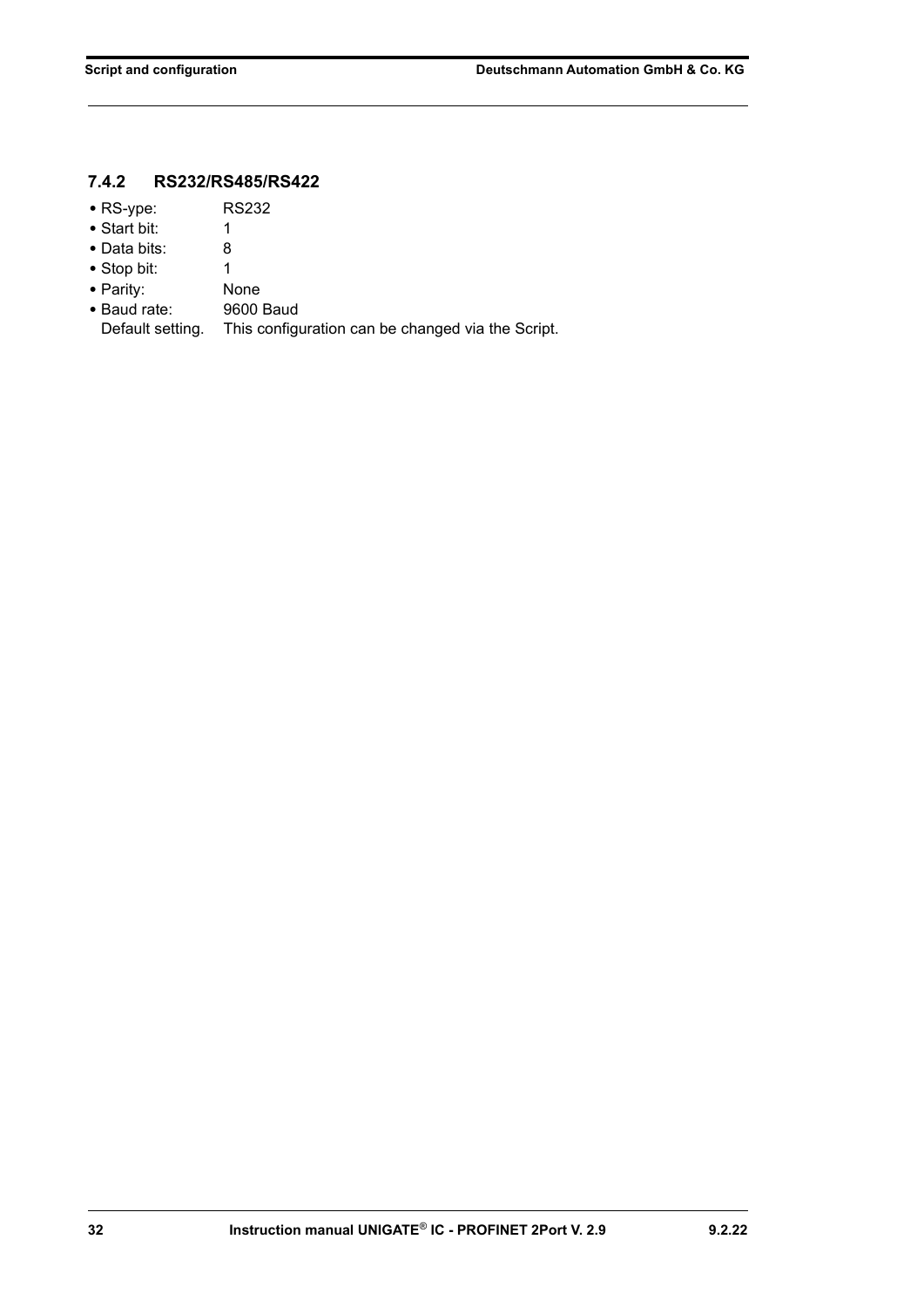# <span id="page-32-0"></span>**8 Generating a script**

# <span id="page-32-1"></span>**8.1 What is a script?**

A script is a sequence of commands, that are executed in that exact order. Because of the fact that also mechanisms are given that control the program flow in the script it is also possible to assemble more complex processes from these simple commands.

The script is memory-oriented. It means that all variables always refer to one memory area. While developing a script you do not have to take care of the memory management though. The Protocol Developer takes on this responsibility for you.

# <span id="page-32-2"></span>**8.2 Memory efficiency of the programs**

A script command can carry out e. g. a complex checksum like a CRC-16 calculation via data. For the coding of this command only 9 byte are required as memory space (for the command itself). This is only possible when these complex commands are contained in a library.

A further advantage of this library is, that the underlying functions have been in practical use for a couple of years and therefore can be described as 'void of errors'. As these commands are also present in the native code for the controller, at this point also the runtime performance of the script is favorable.

# <span id="page-32-3"></span>**8.3 What can you do with a script device?**

Our script devices are in the position to process a lot of commands. In this case a command is always a small firmly outlined task. All commands can be put into classes or groups. A group of commands deals with the communication in general. This group's commands enable the gateway to send and receive data on the serial side as well as on the bus-side.

# <span id="page-32-4"></span>**8.4 Independence of buses**

Basically the scripts do not depend on the bus, they are supposed to operate on. It means that a script which was developed on a PROFIBUS Gateway can also be operated on an Interbus without changes, since the functioning of these buses is very similar. In order to also process this script on an Ethernet Gateway, perhaps further adjustments have to be made in the script, so that the script can be executed reasonably.

There are no fixed rules how which scripts have to operate properly. When writing a script you should take into account on which target hardware the script is to be executed, so the necessary settings for the respective buses can be made.

# <span id="page-32-5"></span>**8.5 Further settings at the IC Gateway**

Most devices require no further adjustments, except for those made in the script itself. However, there are also exceptions to it. These settings are made by means of the software WINGATE. If you know our UNIGATE<sup>®</sup>-series, you are already familiar with the proceeding with it. An example is the adjustment of the IP-address and the net-mask of an Ethernet-Gateway. These values have to be known as fixed values and are not available for the runtime. Another reason for the configuration of the values in WINGATE is the following: After an update of the script these values remain untouched, i. e. the settings that were made once are still available after a change of the script.

Only this way it is also possible that the same script operates on different Ethernet-Gateways, that feature different IP-addresses.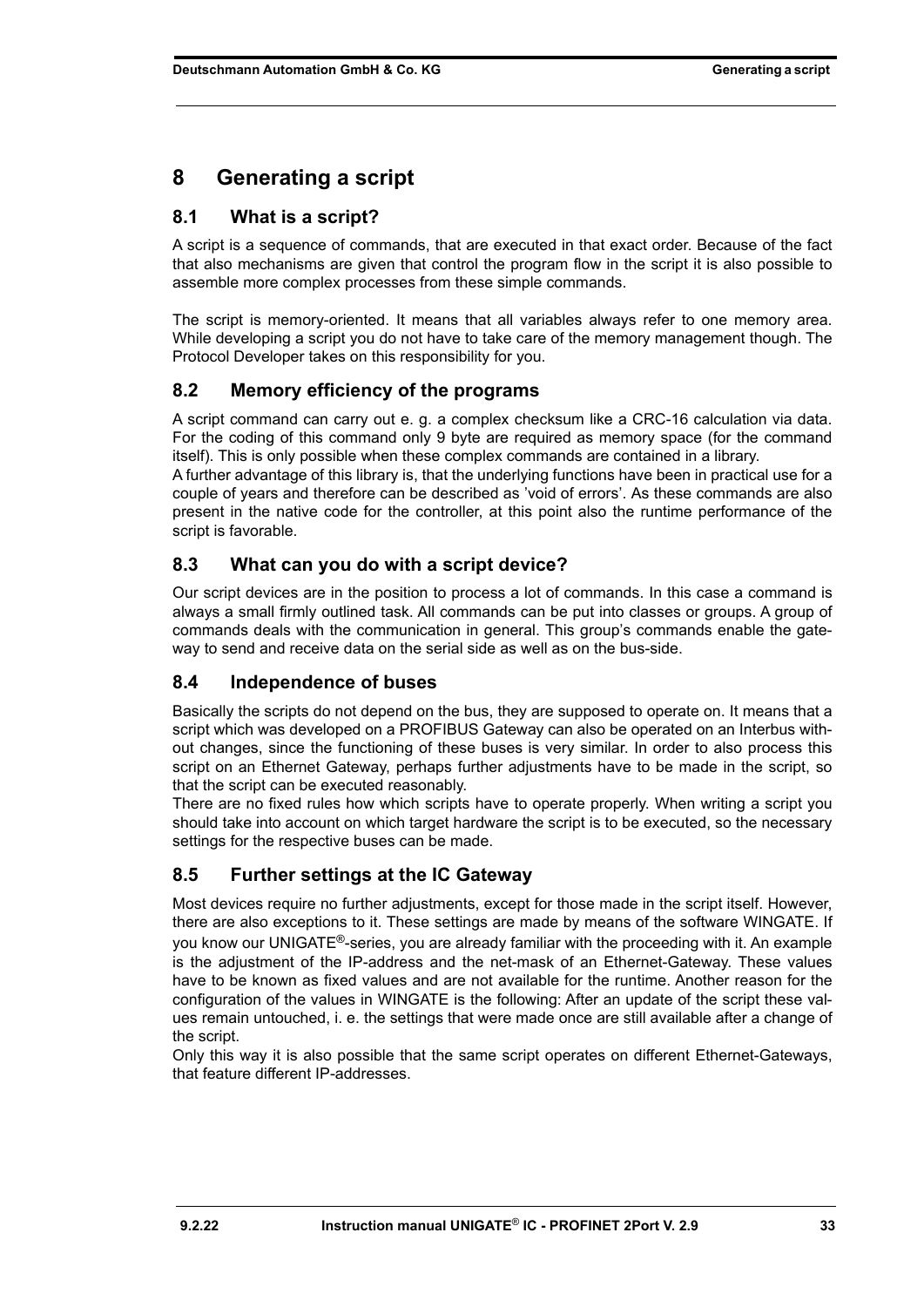# <span id="page-33-0"></span>**8.6 The use of the Protocol Developer**

The Protocol Developer is a tool for an easy generation of a script for our script gateways. Its operation is exactly aimed at this use. After starting the program the script that was loaded the last time is loaded again, provided that it is not the first start.

Typical for Windows script commands can be added by means of the mouse or the keyboard. As far as defined and required for the corresponding command, the dialog to the corresponding command is displayed, and after entering the values the right text is automatically added to the script. The insertion of new commands by the Protocol Developer is carried out in a way that existing commands will not be overwritten. Generally a new command is inserted in front of the one where the cursor is positioned. Of course the commands can also be written by means of the keyboard or already written commands can also be modified.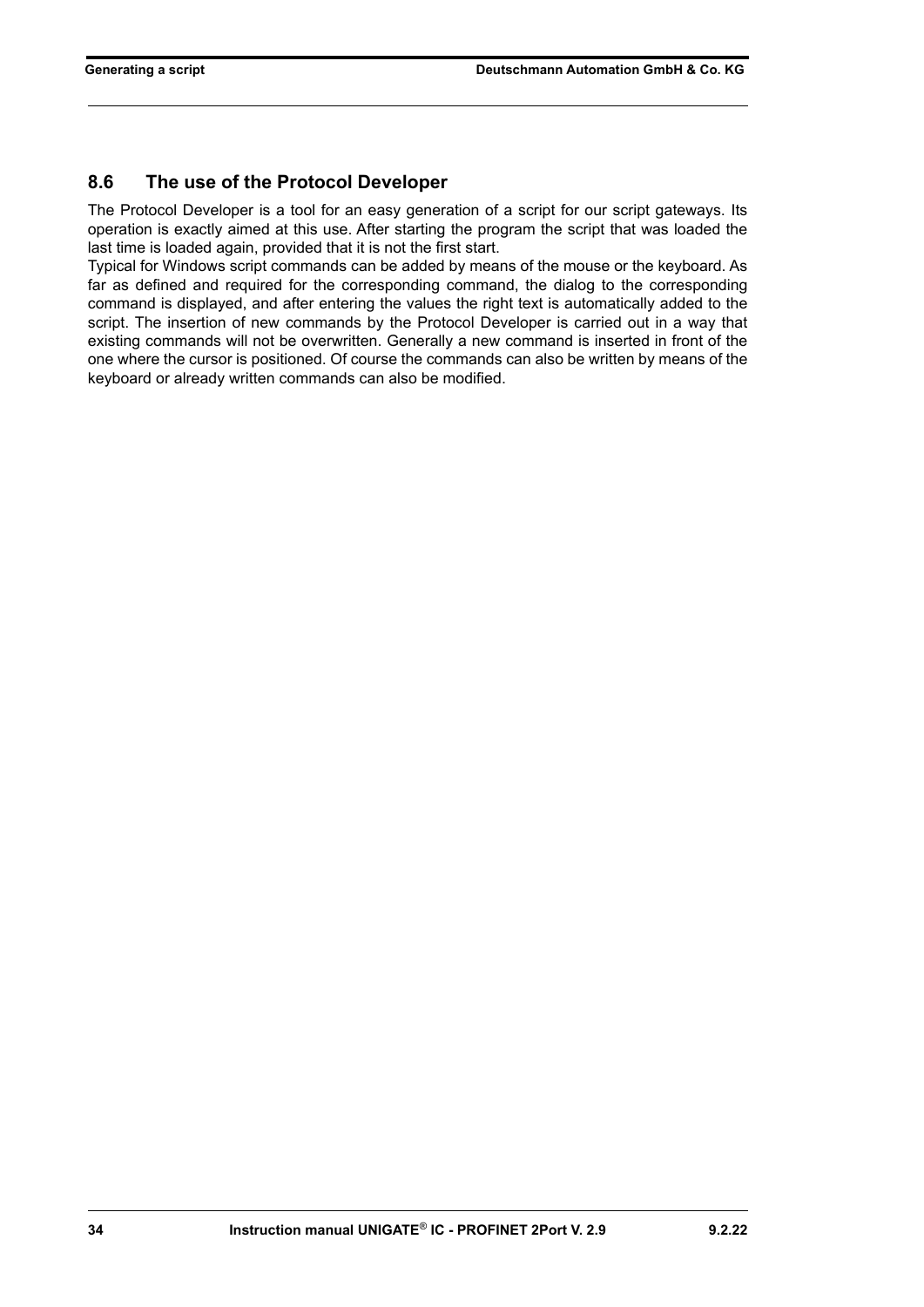# <span id="page-34-0"></span>**9 FTP-Server**

This UNIGATE® features an integrated FTP-Server, which allows access to the file system of the device. The FTP-Server is password protected. With the predefined user name "deutschmann" and the password "deutschmann" a connection can be established. Ever since the Firmware-Version 2.3.6 the login data can be defined by setting the Script parameters  $n$  FTP Password" and "FTP UserName".

**Note:** On write access to the file system the actual write process to the non-volatile memory is taking place delayed (5 seconds after the last write access to the file system or when disconnecting the FTP connection). Before restarting the device one must wait for the write process to the non-volatile memory to complete to prevent data loss.

# <span id="page-34-1"></span>**9.1 Script-update via FTP**

In the Protocol Developer save the compiled script (DCS file) using the file name "script.dcs". Transfer the file to the UNIGATE®. After completion of the write process, please disconnect from the FTP server and restart the device. Upon device startup the UNIGATE® takes over the script contained in the file and deletes the file afterwards.

# <span id="page-34-2"></span>**9.2 System configuration update via FTP**

In WINGATE save the configuration (GWC file) using the file name "system.gwc". Transfer the file to the UNIGATE<sup>®</sup>. After completion of the write process, please disconnect from the FTP server and restart the device. Upon device startup the UNIGATE<sup>®</sup> takes over the configuration contained in the file and deletes the file afterwards.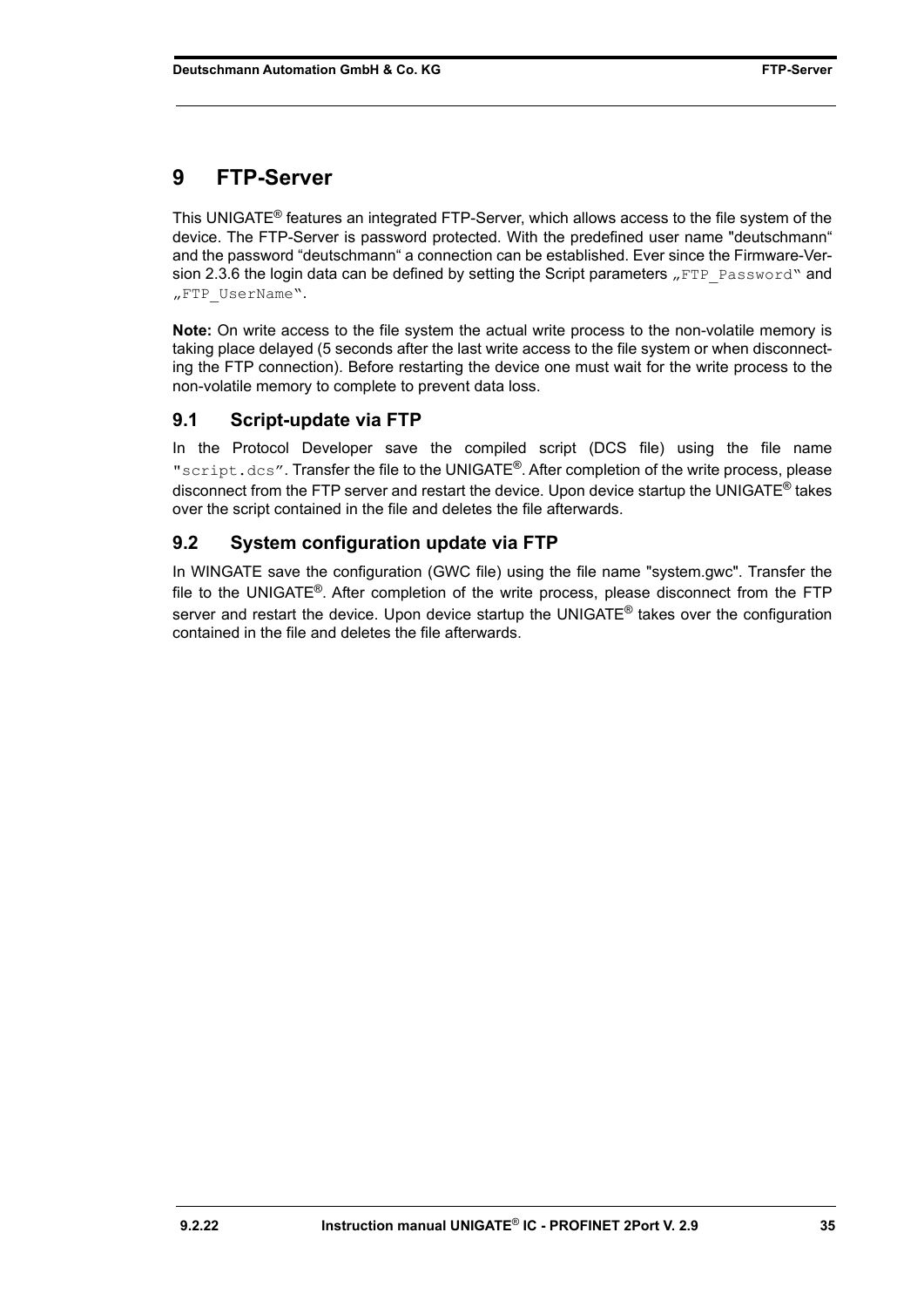# <span id="page-35-0"></span>**10 WEB-Server**

This UNIGATE® has an integrated web server. The delivery condition has a HTML-Page in the file system, which shows the system parameters of the device.

The Web Page can be changed by the customer as desired, or replaced with a self-created web page. It can be written into the file system via FTP (see [chapter 9](#page-34-0)).

### <span id="page-35-1"></span>**10.1 Server Side Includes (SSI)**

"*Server-side includes*" functionality (SSI) is available in order to generate dynamic web pages, which for example can portray process data.

The web server only scans the index.html file and files with the extensions "shtml" or "sml" for SSI directives. In all other HTML files the SSI directives are ignored.

If a client is asking for a web page with SSI directives the web server replaces the directives with the web server's instructions with the appropriate values and sends the generated page. SSI directives are listed within HTML comments and have the following syntax:

```
<!--#exec="command"-->
```
The following commands are a selection of supported commands. A complete list of all commands can be found in the Online help of the Protocol Developer.

| Command            | Instruction (incl.comment) is replaced by |
|--------------------|-------------------------------------------|
| DisplayFWVersion   | Firmware version                          |
| DisplayBLVersion   | Bootloader version                        |
| DisplaySerial      | Serial number                             |
| DisplayMacID       | <b>Ethernet MAC address</b>               |
| DisplayDeviceName  | Device name                               |
| DisplayStationName |                                           |
| DisplayStationType | Station type                              |
| DisplayVendorID    | Vendor ID                                 |
| DisplayDeviceID    | Device ID                                 |
| DisplayIP          | <b>UNIGATE's IP address</b>               |
| DisplaySubnet      | IP subnet mask                            |
| DisplayGateway     | IP address of the default Gateway         |

To issue any process data, additional Script variables can be given to the Web-Server with the Script-Commands "SetHTMLOutputString". The command assigns the variable a name, which then can be used in the following command:

| <b>Command</b>                                        | Instruction (incl. Commentary) is replaced with |
|-------------------------------------------------------|-------------------------------------------------|
| DisplayScriptVar, Variablenname   content of variable |                                                 |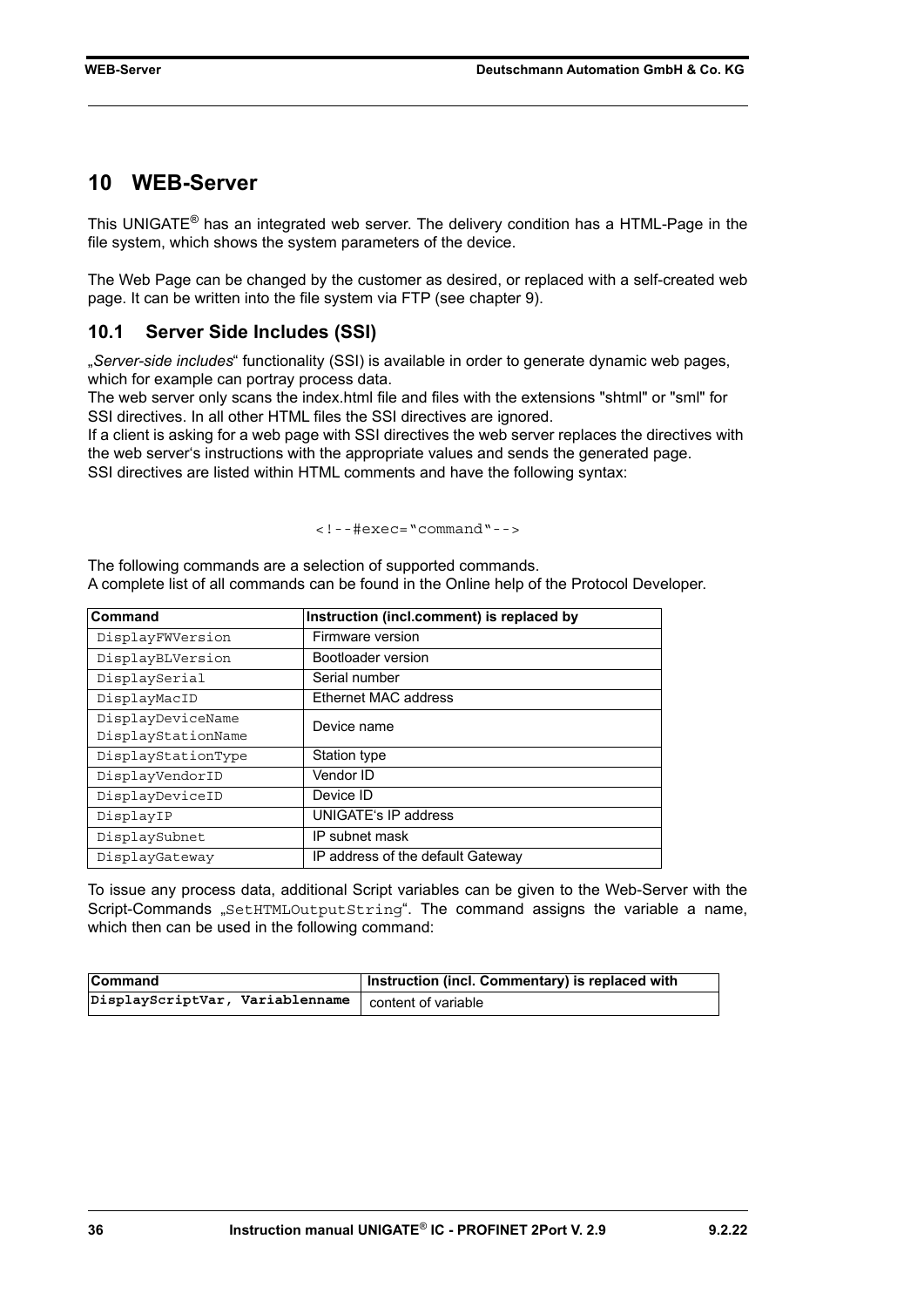### <span id="page-36-0"></span>**10.2 HTML-Forms**

The supporting of HTML Forms allows the Web Server to design interactive web pages. So, for example, input forms for process values can be realized. The script command "SetHTMLInput-String" assigns a name to a script variable, which then can be used in the HTML form.

### <span id="page-36-1"></span>**10.3 Example**

The interaction between Gateway-Script and HTML page can be taken from the example HTML page "ssi.shtml" and the example Script "example Set HTML String.dss". Both files are accessable in the download area of our website www.deutschmann.com.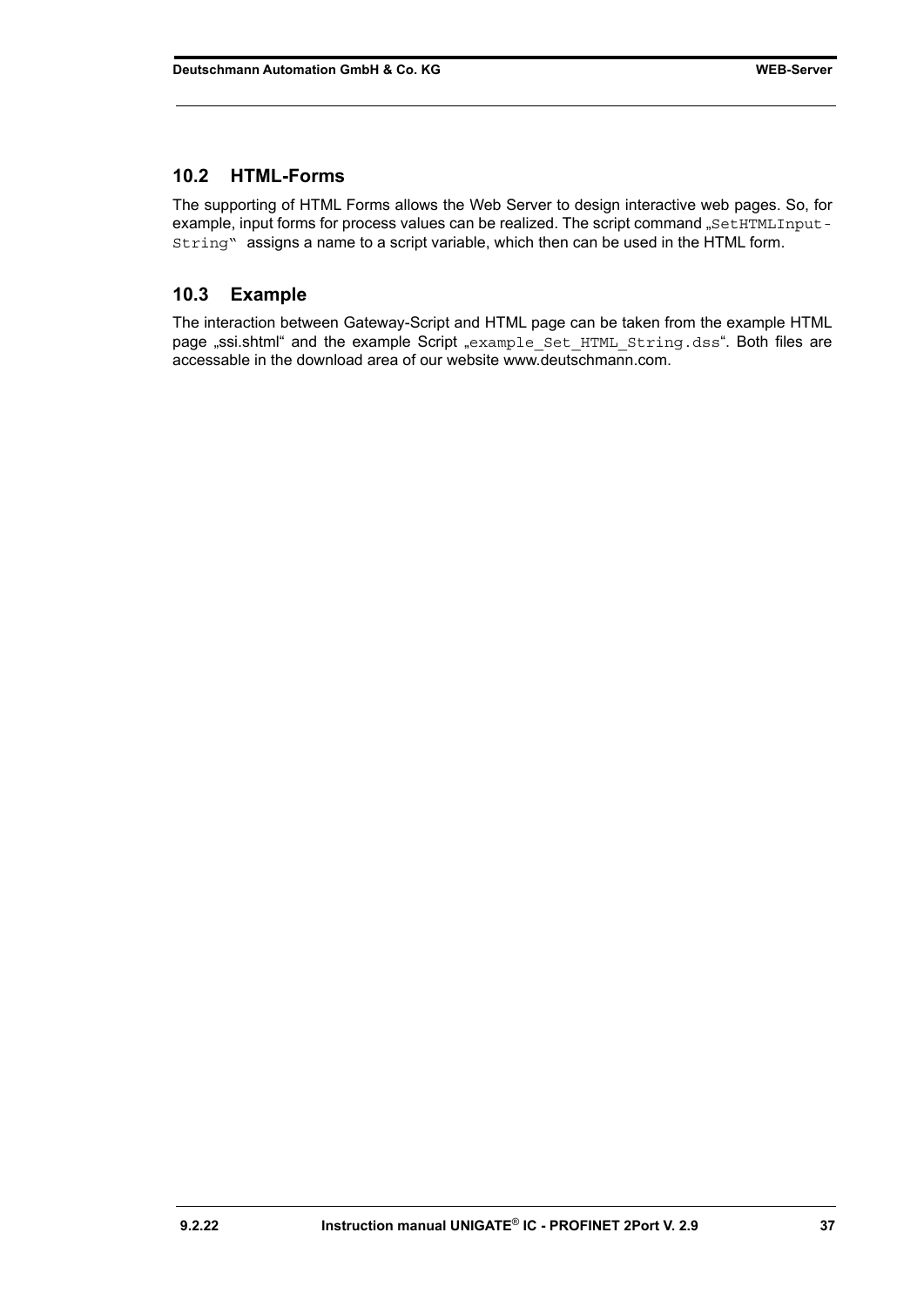# <span id="page-37-0"></span>**11 File System**

The UNIGATE<sup>®</sup> has a file system which is being used by the integrated FTP-Server and the integrated Web-Server (view [chapter 10](#page-35-0)). Furthermore it's also used by some devices for storing of device parameters.

If necessary the device parameter files can be created and initialized by the UNIGATE<sup>®</sup> automatically. The following table shows an example of the contents of the file system in delivery condition (contents may vary depending on the device, subject to change without prior notice).

| <b>File</b>         | Remark                        |
|---------------------|-------------------------------|
| devname.txt         | device name                   |
| nvdata              | non-volatile device parameter |
| bg.jpg              | device web site               |
| bg_container.jpg    |                               |
| bg_footer.jpg       |                               |
| bg_topnavi.gif      |                               |
| bottom.gif          |                               |
| da-logo.gif         |                               |
| deutschmann.css     |                               |
| down.gif            |                               |
| favicon.ico         |                               |
| h4_pre.gif          |                               |
| header_schatten.jpg |                               |
| headline.jpg        |                               |
| index.html          |                               |
| line.gif            |                               |
| profinet.gif        |                               |
| rnavmain_bg.gif     |                               |
| ssi.html            |                               |
| teaser header.jp    |                               |

**Table 1 File system content at delivery (example)**

Please note that

- files can not be overwritten or edited on the device. If you want to replace a file with a modified version, you must delete the file stored on the device first, and write the modified file again or transfer to the device.
- during a writing procedure, the execution of the firmware will cut out for a few seconds (depending on the length of the file). The access to the file system is buffered, so the actual writing access is delayed by several seconds.

It is possible to reformat the file system via FTP. It will lose all data stored in the file system. To perform the formatting of your command-line please use the FTP client on Microsoft<sup>®</sup> Windows<sup>®</sup> (Command Prompt -> ftp.exe). Make a connection to the FTP server of the UNIGATE<sup>®</sup> and then run the command "del\*.\*". The string "\*.\*" is understood as a request by UNIGATE<sup>®</sup> to format the file system.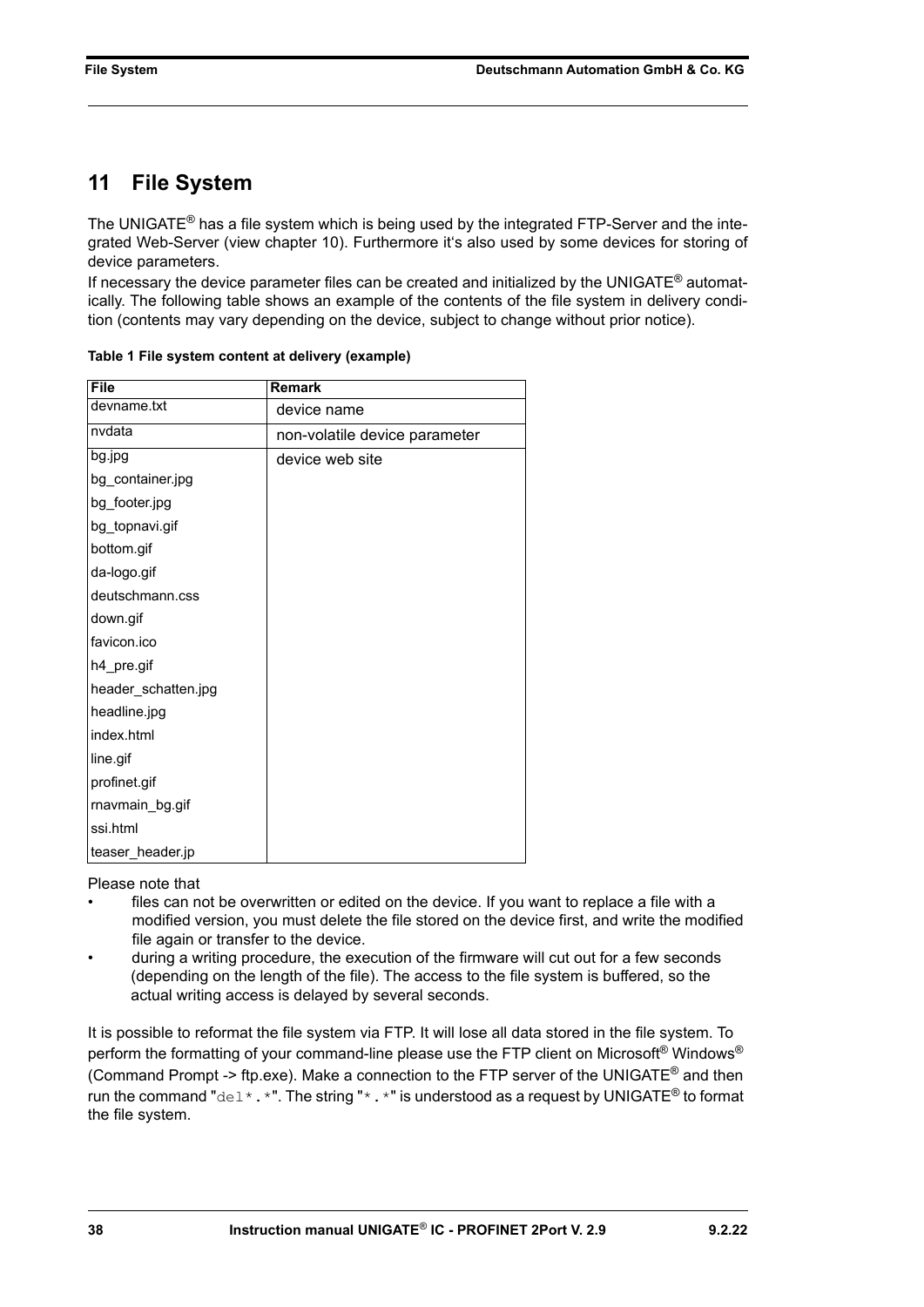# <span id="page-38-0"></span>**12 PROFINET**

If we are speaking of PROFINET, then the 100 MBit/s-version is automatically meant, full-duplex and switched Ethernet. The end device's protocol is being converted in the UNIGATE<sup>®</sup> via a Script.

The UNIGATE® supports PROFINET I/O-RT.

# <span id="page-38-1"></span>**12.1 Data exchange mode**

The Gateway has to be in the data exchange mode, so that a data exchange between the RSside of the gateway and the Fieldbus is possible. This mode is always active as long as the Gateway is not in the configuration mode, the firmware update- or Debugmode. In the data exchange mode the Gateway will carry out the downloaded Script.

# <span id="page-38-2"></span>**12.2 PROFINET address assignment**

Note: on delivery, the Gateway has no IP address!

During normal operation (data exchange mode) the IP address is assigned to the Gateway by the Profinet-IO-controller (PLC). For it the gateway has a device name on which it is addressed. (see [chapter 12.3](#page-38-3)). The IP address can be assigned manually or via a DHCP server.

# <span id="page-38-3"></span>**12.3 PROFINET device name**

Note: on delivery, the Gateway has no device name!

The device name is assigned via the configuration software of the Gateway. Alternatively the device name can be changed via FTP (file "devname.txt") or via Script.

Accordingly to the PROFINET specification, the following rules apply to the device name:

- \* It consists of one or more name parts seperated through a full stop
- \* the total length is from 1 up to 240 characters
- \* the length of a part of the name is 1 up to 63 characters
- \* a name consists only of lowercase letters, numbers and the hyphen.
- \* neither the first nor the last character of a part of the name is a hyphen.
- \* the first part of the name does not begin with "port-xyz or "port-xyz-abcde", whereas a, b, c, d, e, x, y and z are seen as numerals.
- \* it doesn't have the form "k, l, m, n", whereas k, l, m and n are numbers between 0 and 999

# <span id="page-38-4"></span>**12.4 Device description file**

The device description file provided (which is based on the XML-oriented GSDML standard) can be used as the basis for creating your own device description file. Deutschmann Automation also offers the creation as a service.

#### **Note:**

The sample device description file is sent once with the 1st order.

Further information regarding the creation of your own device description file can be found in the attached document 'gsdQuickStart'.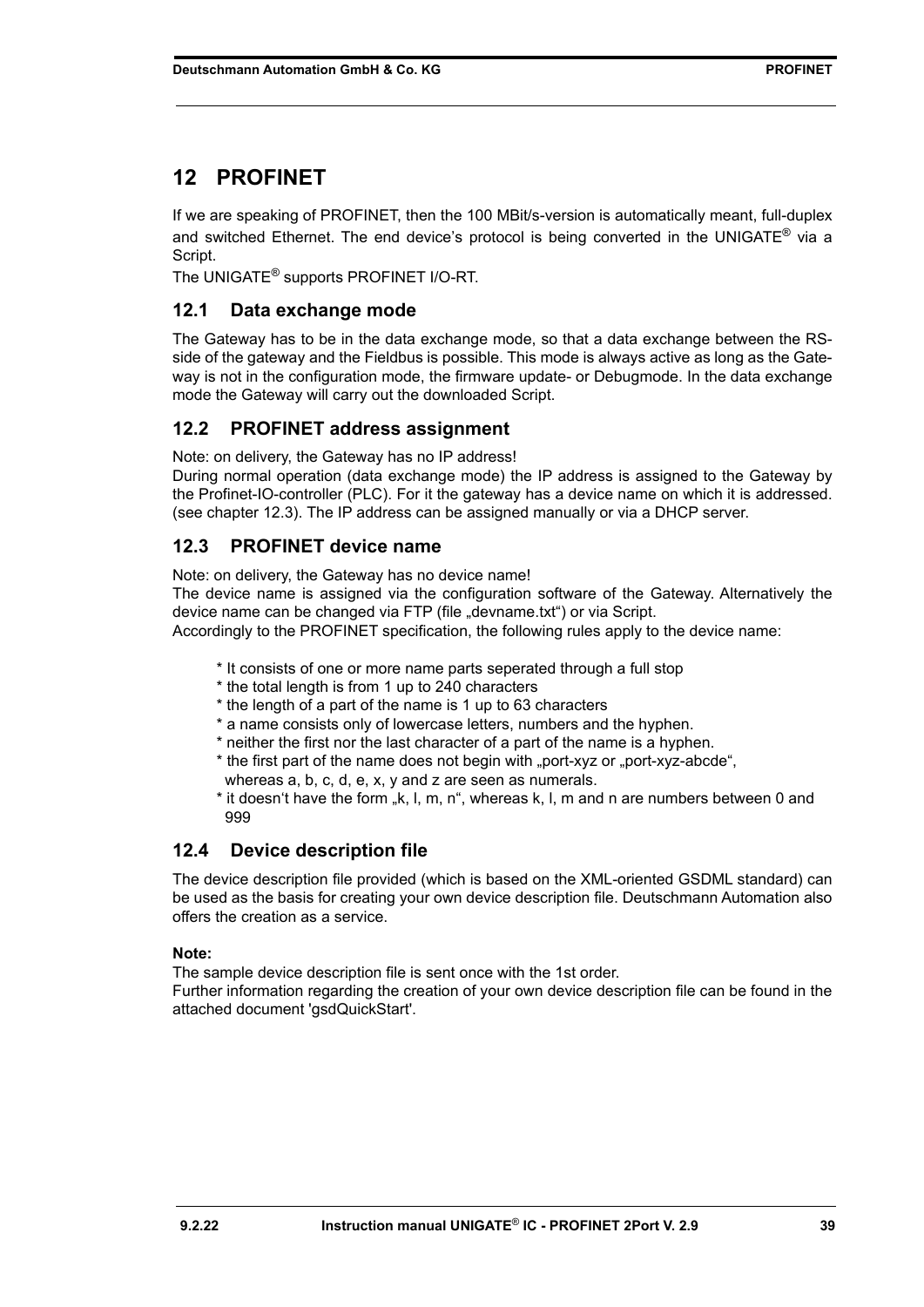# <span id="page-39-0"></span>**12.5 Possible data lengths**

The table below shows the maximum transferable data:

| Input data  | max. 1440 Bytes | Variable: maximum value in this case |
|-------------|-----------------|--------------------------------------|
| Output data | max. 1440 Bytes | Variable: maximum value in this case |

### <span id="page-39-1"></span>**12.6 Startup phase**

The Gateway is parameterized and configured by the PROFINET-IO-controller during the startup phase. Only after a correct termination of the startup phase the data exchange with external devices will take place.

### <span id="page-39-2"></span>**12.7 Literature**

We recommend the book "Der Schnelleinstieg in PROFINET", author M. Popp and K. Weber, to help you quickly get to grips with the subject of PROFINET. The book (German language) can be ordered from the PROFIBUS User Organisation, Order No. 4.181.

Address: PROFIBUS Nutzerorganisation e.V. Haid-und-Neu-Str. 7 D-76131 Karlsruhe **Germany** Phone: +49 (0) 721 9658 590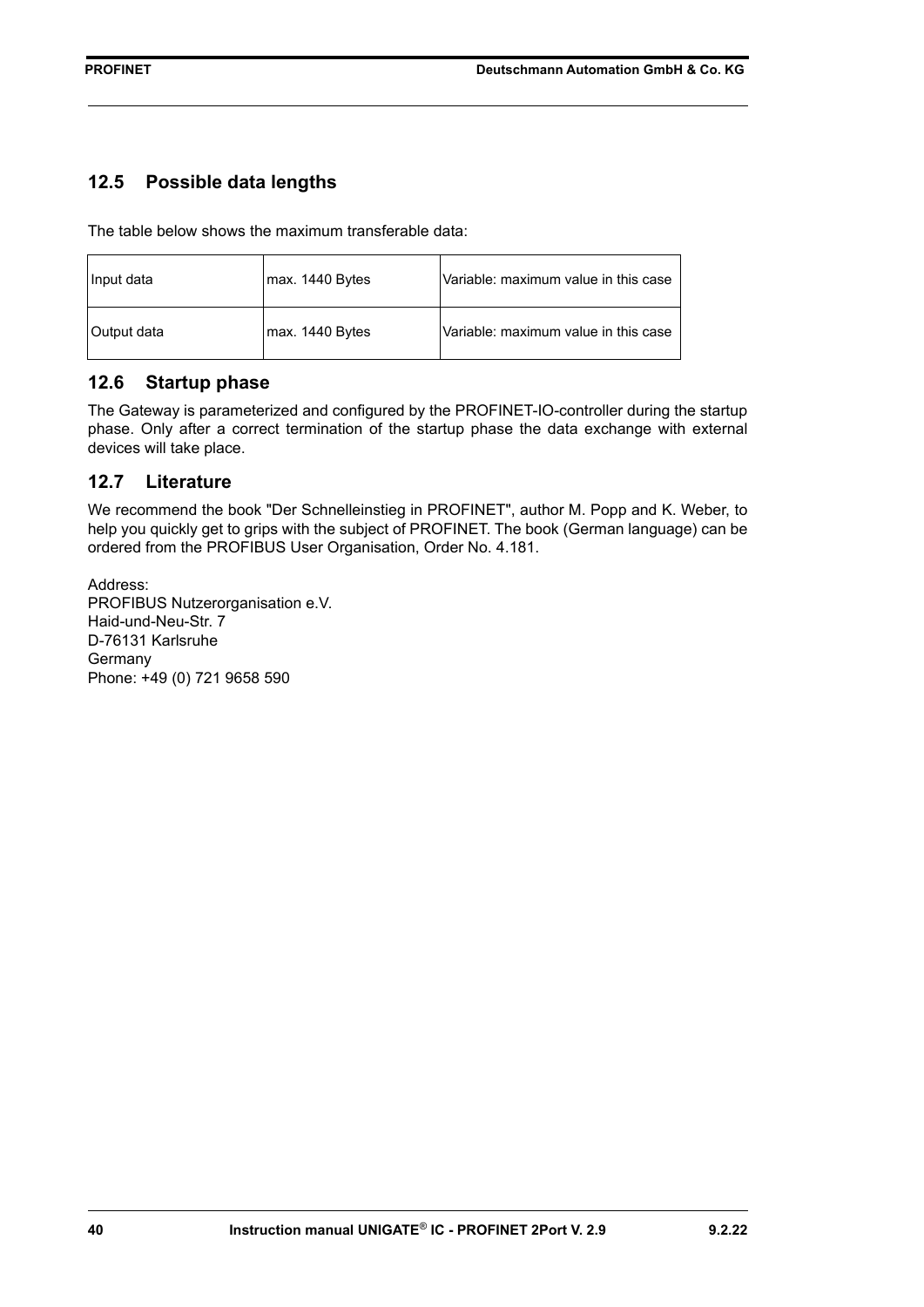# <span id="page-40-0"></span>**13 Error handling at UNIGATE® IC**

A distinction can be made between two categories of system-errors:

Serious errors (1-4): In this case, the Gateway must be switched off and switched back on again. If the error occurs again, the Gateway must be exchanged and returned for repair. Warnings (6-15): These warnings are displayed for one minute simply for information purposes and are then automatically reset. If such warnings occur frequently, please inform After-Sales Service.

The system-error can be read-out via the Script.

In the configuration mode these displays are not valid and only meant for internal use.

|                | Error no. Error description                  |
|----------------|----------------------------------------------|
| 0              | Reserved                                     |
|                | Hardware fault                               |
| $\overline{2}$ | <b>EEROM</b> error                           |
| 3              | <b>Internal memory error</b>                 |
| 4              | Fieldbus hardware error or wrong Fieldbus ID |
| 5              | Script error                                 |
| 6              | Reserved                                     |
| 7              | RS-transmit buffer overflow                  |
| 8              | RS-receive buffer overflow                   |
| 9              | <b>RS</b> timeout                            |
| 10             | General fieldbus error                       |
| 11             | Parity-or frame-check-error                  |
| 12             | Reserved                                     |
| 13             | Fieldbus configuration error                 |
| 14             | Fieldbus data buffer overflow                |
| 15             | Reserved                                     |

Table 1: Error handling at UNIGATE<sup>®</sup> IC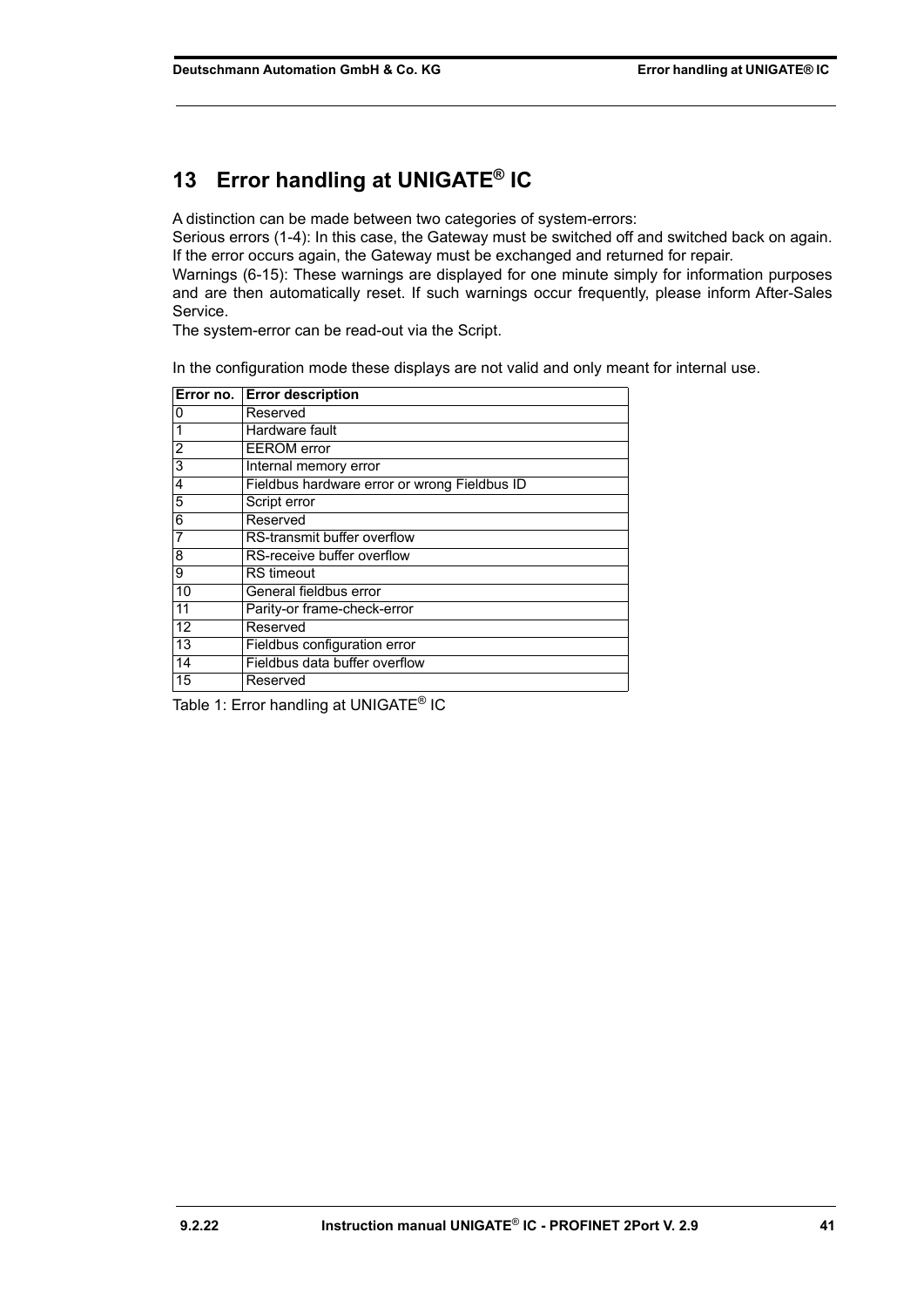# <span id="page-41-0"></span>**14 Firmware-update**

# <span id="page-41-1"></span>**14.1 Overview**

UNIGATE® IC has a memory for the firmware. It can be replaced via the UNIGATE® IC's Ethernet-(PROFINET)-interface.

# <span id="page-41-2"></span>**14.2 Execution of the firmware-update**

The safest way for the firmware-update is the use of the basic board combined with the software "FDT.EXE" (firmware-download-tool). These tools are available from Deutschmann Automation (see [chapter 16](#page-45-0)).

A Firmware-update can be carried out in the following operational modes:

Konfiguration mode (via the IP-address UNIGATE®)

Firmware-update-mode (via the fixed IP-address 10.10.10.10)

# <span id="page-41-3"></span>**14.3 Adjusting the firmware-update-mode**

### <span id="page-41-4"></span>**14.3.1 Adjustment by hardware**

UNIGATE<sup>®</sup> IC can be brought to the firmware-update-mode by the hardware. For it the signal BE (boot enable) has to be pulled to the potential GND during the Power-up-process.

# <span id="page-41-5"></span>**14.4 Note on safety**

The firmware-update should only be carried out when there is no other possibility left. A firmware-update-process that has already been started CANNOT be undone. With it the previously used firmware is permanently unusable.

# <span id="page-41-6"></span>**14.5 Operation mode of the IC**

### **Data exchange mode**

This mode is required for the regular use of the IC. In this mode the IC will process all script-commands and normally exchange the corresponding user data. The bus as well is operated in this mode through the IC.

### **Configuration mode**

In the configuration mode the UNIGATE® IC will carry out a self-test after the start (or after a reset). After a successful self-test it will wait for further commands. Here it is possible to load a translated Script into the unit or to configure the device.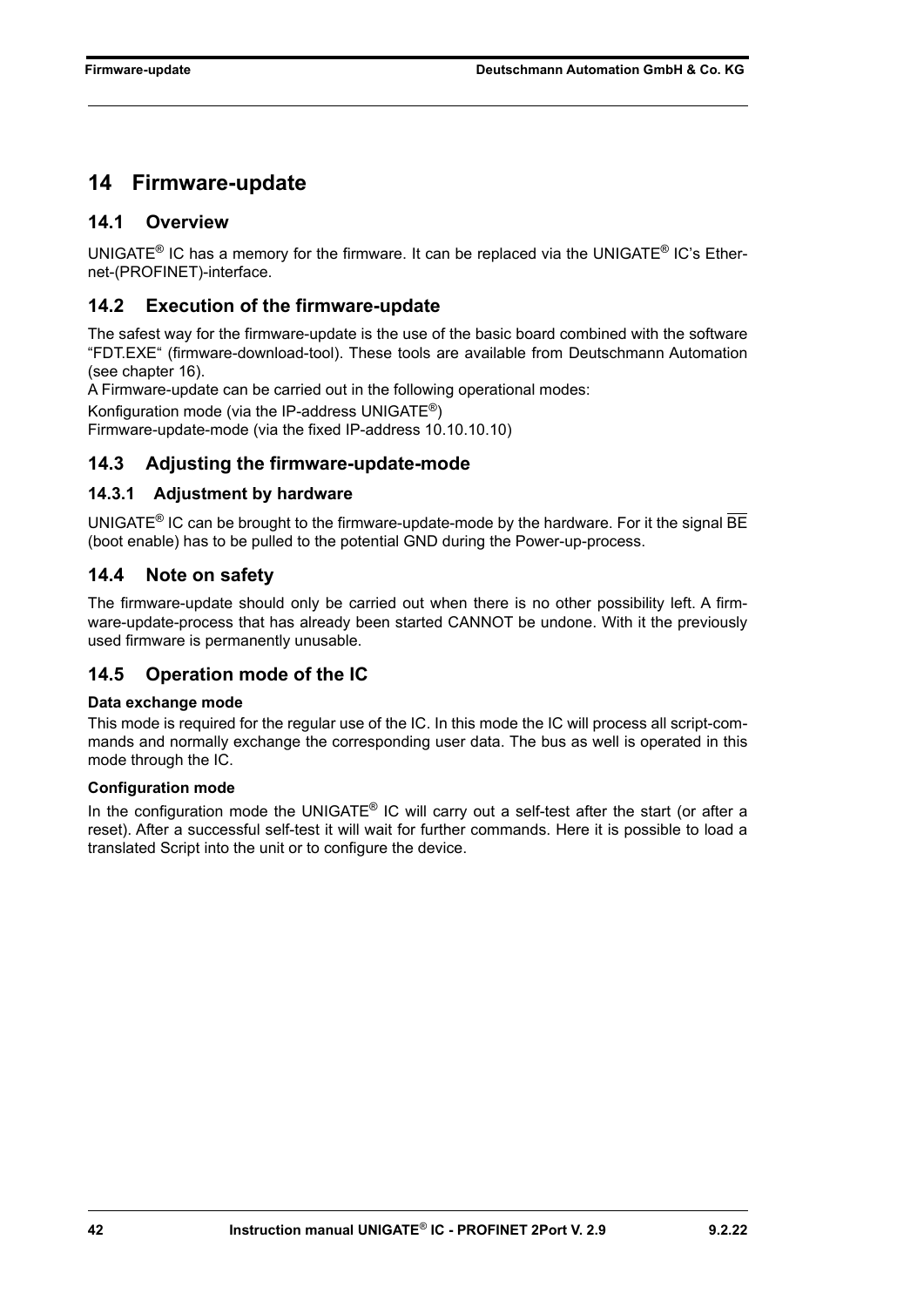# <span id="page-42-0"></span>**15 Technical data**

In this chapter you will find all necessary technical data on UNIGATE<sup>®</sup> IC. All measurements in mm.

# <span id="page-42-1"></span>**15.1 Mechanics of the UNIGATE® IC**

# <span id="page-42-2"></span>**15.1.1 General dimensions of UNIGATE**® **IC**



|                               |         |                  |          |                |                      |                            |                                    | <b>UNIGATE<sup>®</sup> IC</b>            |          |                |                            |                                       |                |                       |    |
|-------------------------------|---------|------------------|----------|----------------|----------------------|----------------------------|------------------------------------|------------------------------------------|----------|----------------|----------------------------|---------------------------------------|----------------|-----------------------|----|
|                               | CANopen | <b>DeviceNet</b> | EtherCAT | EtherCAT (wt*) | 1Port<br>EtherNet/IP | 2Port (wt*)<br>EtherNet/IP | TCP<br>+ Modbus<br>Ethernet TCP/IP | Ethernet TCP/IP (wt*) + Modbus TCP (wt*) | LONWorks | $\overline{P}$ | DP-DPV1<br><b>PROFIBUS</b> | (PBL/PBX/PBY)<br>å<br><b>PROFIBUS</b> | PROFINET 1Port | PRROFINET 2Port (wt*) | RS |
| $A = total$<br>height<br>(mm) | 12      | 9,5              | 11       | 8              | 11                   | 8                          | 11                                 | 8                                        | 13       | 12             | 9,5                        | 12                                    | 11             | 8                     | 12 |

\*wt = without magnetics

**Note:** The total height of all UNIGATE® ICs can be found in the "Pinout list for UNIGATE® IC and UNIGATE[® IC2". \(Download PDF\)](https://www.deutschmann.de/downloads//Support/Unigate-IC/UNIGATE%20IC%20and%20IC2%20device%20family%20pinout.pdf)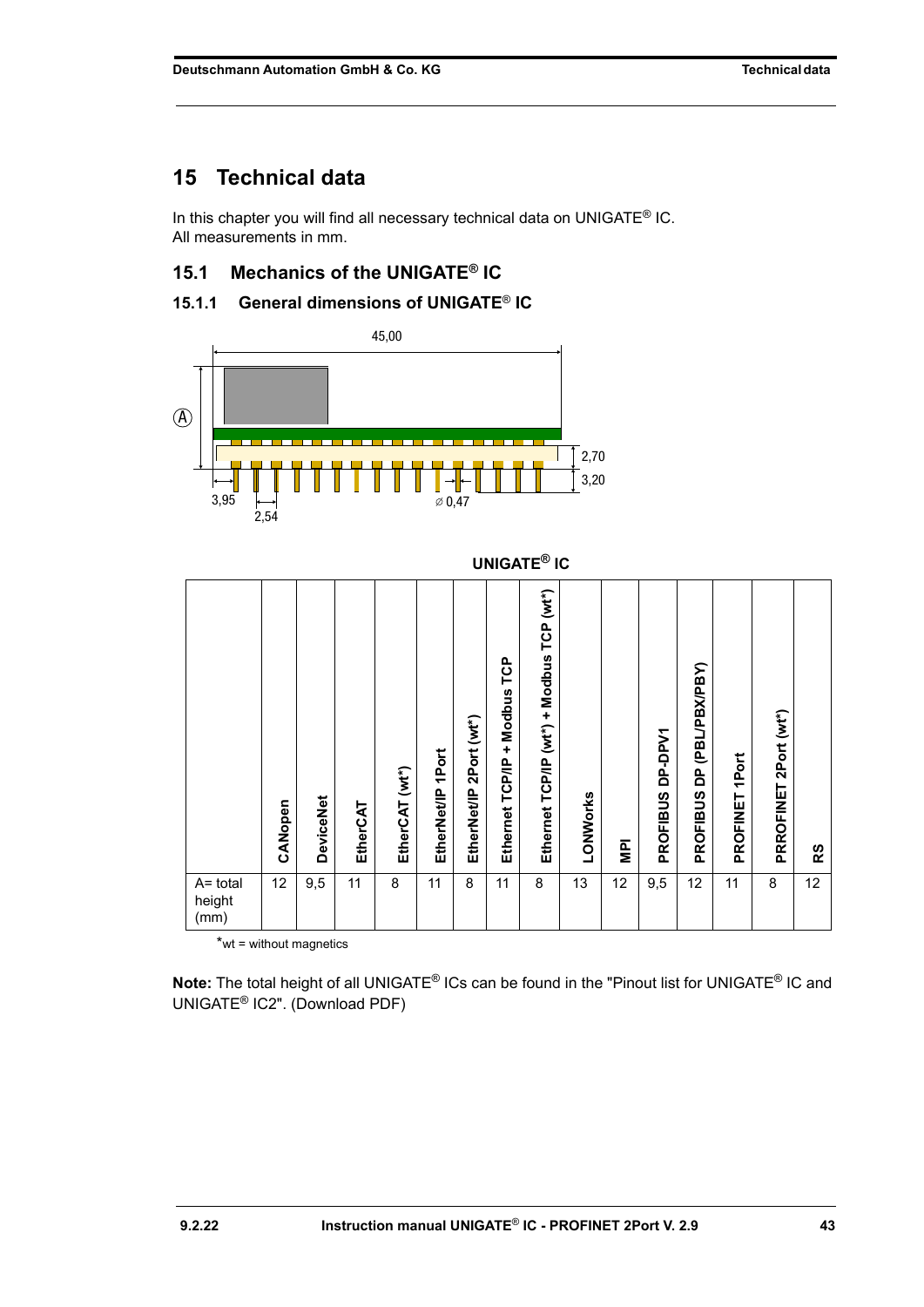The pins of the UNIGATE® ICs are arranged in a grid dimension of 2.54 mm



DIP-Spacing Code 6

In case you intend to use other fieldbus ICs, the maximum overall height of  $\leq$  20 mm (including pins) has to be taken into consideration.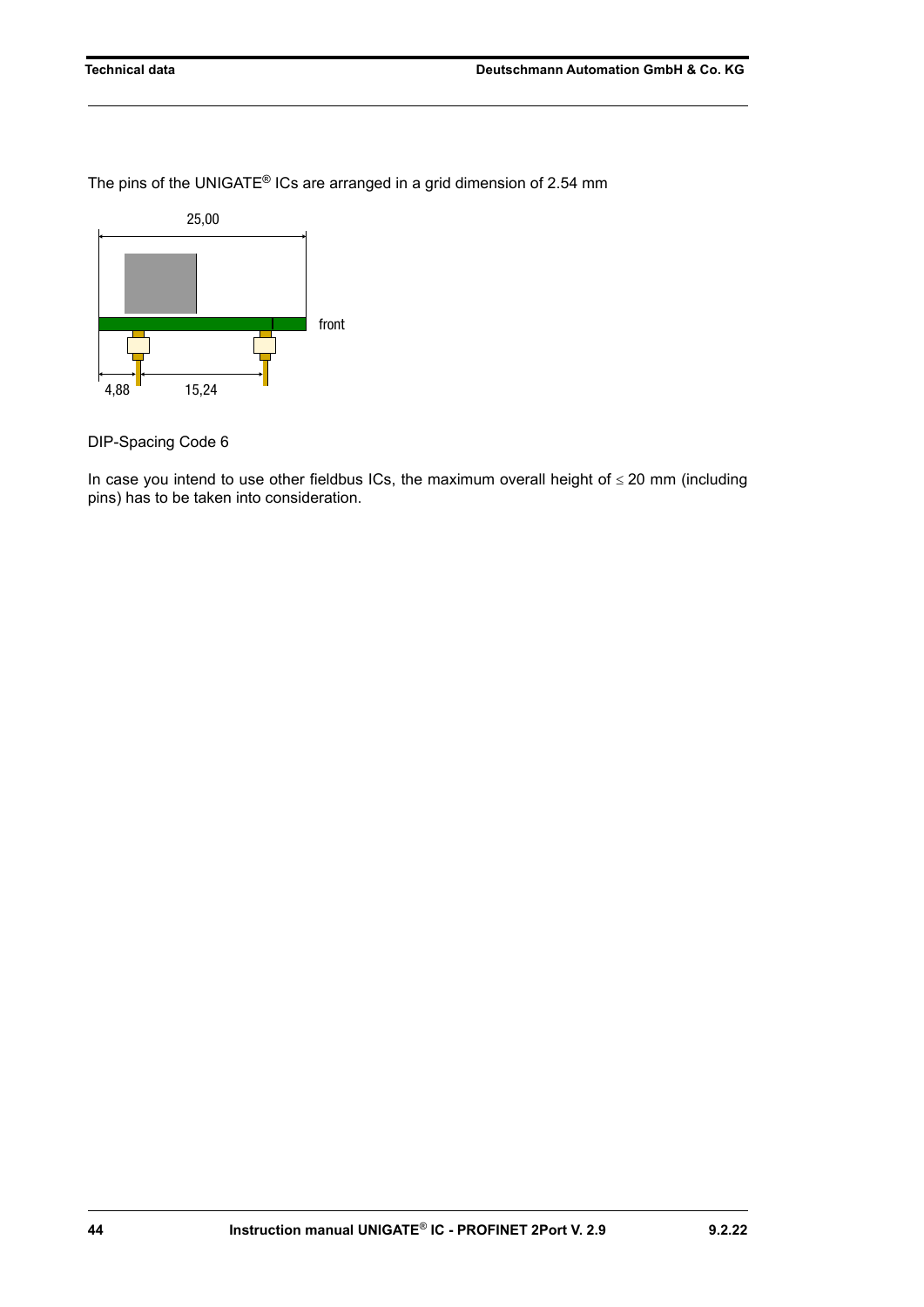| <b>Characteristics</b>                      | <b>Explanation</b>                                                        |  |  |  |
|---------------------------------------------|---------------------------------------------------------------------------|--|--|--|
| Supply voltage                              | $3.3V \pm 5$ %, max. 460 mA DC                                            |  |  |  |
| Reverse polarity protection                 | No.                                                                       |  |  |  |
| power supply                                |                                                                           |  |  |  |
| Interface                                   | 2 UART interfaces, 1 synchronous serial interface                         |  |  |  |
| <b>IP-address</b>                           | Assigned by the PROFINET-IO-controller (PLC) see chapter 12.2             |  |  |  |
| Bus-baud rate                               | 100 MBit/s                                                                |  |  |  |
| UART-baud rate                              | Up to 520 Kbaud (adjustable via script)                                   |  |  |  |
| <b>Supported Ethernet protocols</b>         | <b>UDP/IP. TCP/IP</b>                                                     |  |  |  |
| Technology                                  | 32-bit-processor                                                          |  |  |  |
| <b>Others</b>                               | I/Os, analogous signals, shift registers, LEDs, switches and so on can be |  |  |  |
|                                             | connected externally                                                      |  |  |  |
| <b>Dimensions</b>                           | 45 x 25 x 8 mm (WxDxH)                                                    |  |  |  |
| Installation                                | 32 DIL                                                                    |  |  |  |
| Weight                                      | Approx. 9 g                                                               |  |  |  |
| Ambient temperature*                        | $-40^{\circ}$ C+85 $^{\circ}$ C                                           |  |  |  |
| Storage / transport temperature -40°C+100°C |                                                                           |  |  |  |
| Built-in position                           | Any                                                                       |  |  |  |

# <span id="page-44-0"></span>**15.2 Technical data UNIGATE® IC - PROFINET 2Port**

\* When implementing a UNIGATE® IC in your electronics, not only the mechanical dimensions but also the thermal management must be taken into account. The ambient temperature specified in the manual does not take into account the specific installation situation (e.g. closed housing). External factors have a major influence on how well the heat is dissipated from the heat sources. When using the UNIGATE<sup>®</sup> IC in your electronics, adequate heat dissipation must therefore be ensured.

With the UNIGATE<sup>®</sup> IC-PROFINET 2Port, the greatest heat development comes from the two components "fido 1100" and "MICREL KSZ8873MLLI", both on the top of the module.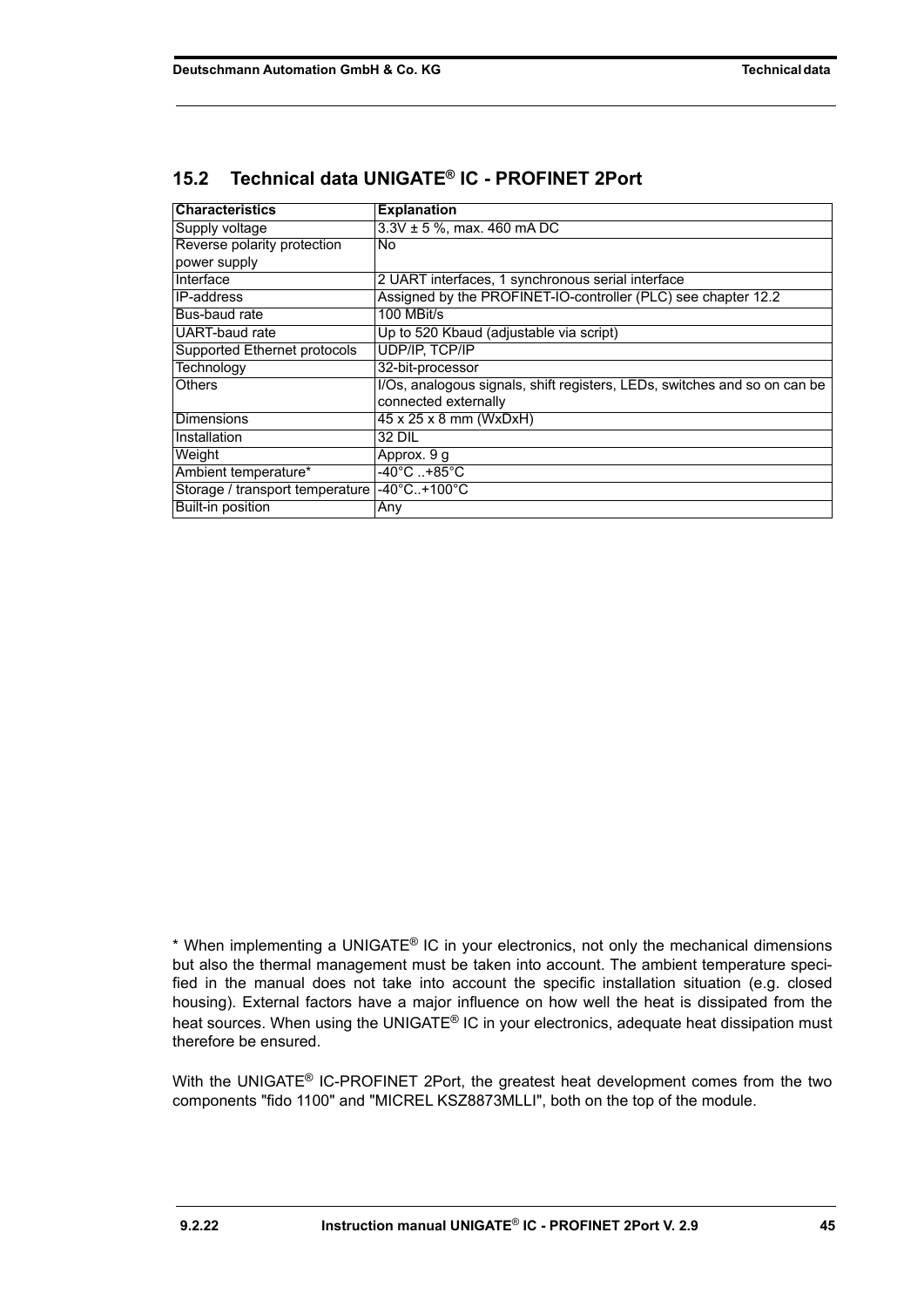# <span id="page-45-0"></span>**16 Accessory**

The following tools are available from Deutschmann Automation.

# <span id="page-45-1"></span>**16.1 FirmwareDownloadTool (FDT)**

The FirmwareDownloadTool is available for download from our homepage: it is required for an update of the firmware. Condition for it is, that a PC can be connected to the serial of the IC. The software describes the procedure of an update itself.

# <span id="page-45-2"></span>**16.2 Protocol Developer**

The Protocol Developer is the development environment for scripts, that also contain the Debug[ger. This software package also contains the documentation to all script-commands. This soft](http://www.deutschmann.com)ware is available for download from our homepage at http://www.deutschmann.com. The instruction manual for the Protocol Developer, which is available in pdf-format, gives further advise on how to use the software.

# <span id="page-45-3"></span>**16.3 Developer Kit UNIGATE® IC-AB IC**

### **The Devloper Kit IC contains**

- **•** a Developer Board UNIGATE® IC-AB (see [chapter 16.3.1\)](#page-45-4)
- **•** a plug-in power pack to supply the Developer Board
- **•** connection cables for appl. RS232, Debug RS232 and appl. RS422/485
- **•** USB-cable
- **•** Software and documentation to complete the packet.

### <span id="page-45-4"></span>**16.3.1 Developer Board UNIGATE® IC-AB**

The Developer Board was developed so that the fast implementation of the Deutschmann All-inone bus node UNIGATE<sup>®</sup> IC into your electronic system can be quaranteed. The board is suitable for all Fieldbuses and Industrial Ethernet Buses supported by Deutschmann Automation.



The required UNIGATE<sup>®</sup> ICs are ordered separately. The required voltage (5V or 3.3V, depending on the version) can be adjusted. An RS232-interface or a USB-connection is available for the connection to the PC (Debug-interface).

The application can be connected either through the USB, RS232, RS485 or the RS422.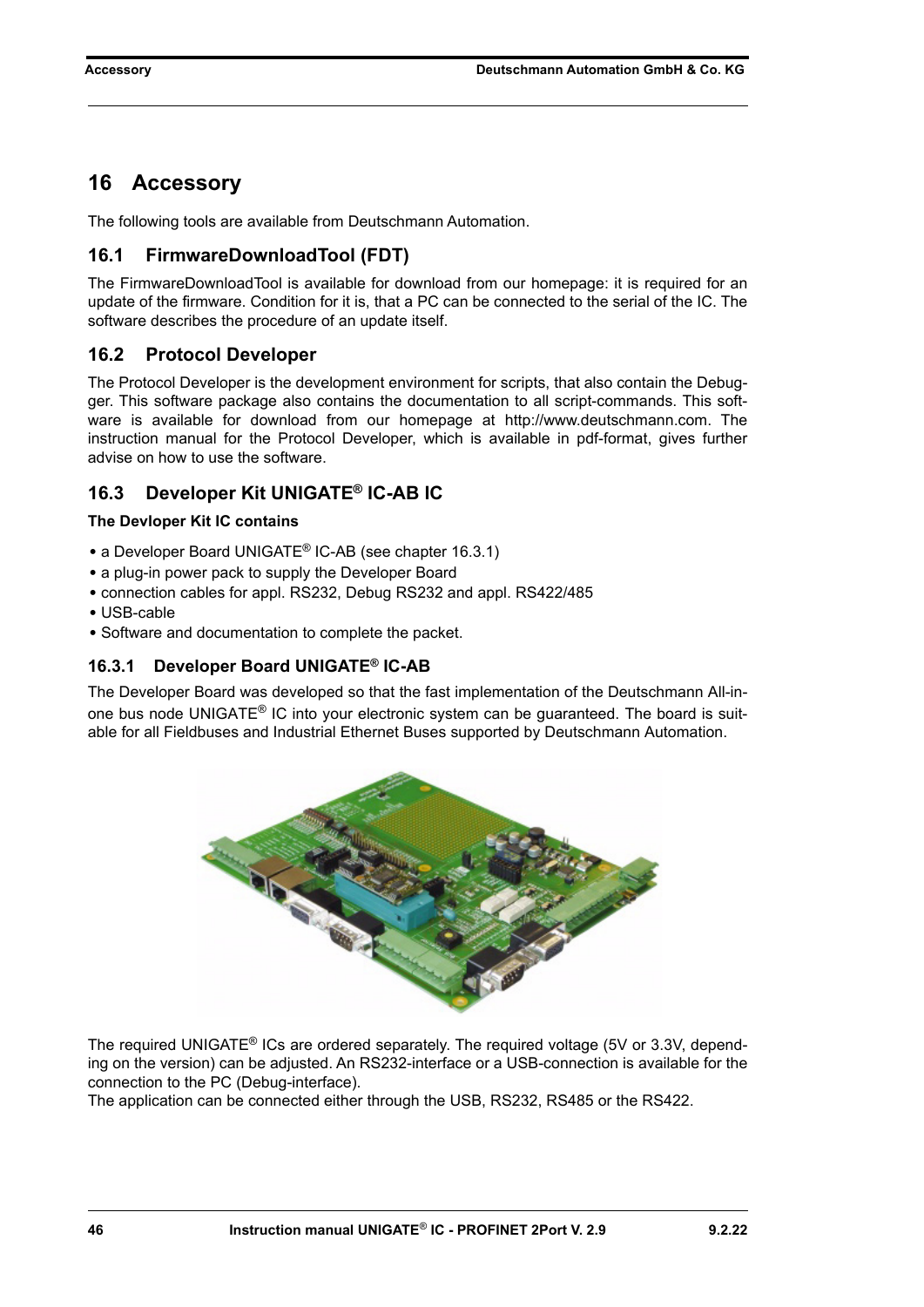The bus-connections according to standard or market standard are available to test the respective bus-side. Optionally Deutschmann Add-on packages (bus-master simulation) are available. The board contains 32 bit input and 16 bit output, provided with one LED each. Different connectors allow an easy coupling to your processor. A hole matrix field with the most important signals (voltage, IOs) allows a customized hardware extension (e. g. to connect a D/A converter).



### <span id="page-46-0"></span>**16.3.2 Quick start**

For a transparent data exchange you will find example scripts for the respective Fieldus under "File->New" in the Protocol Developer.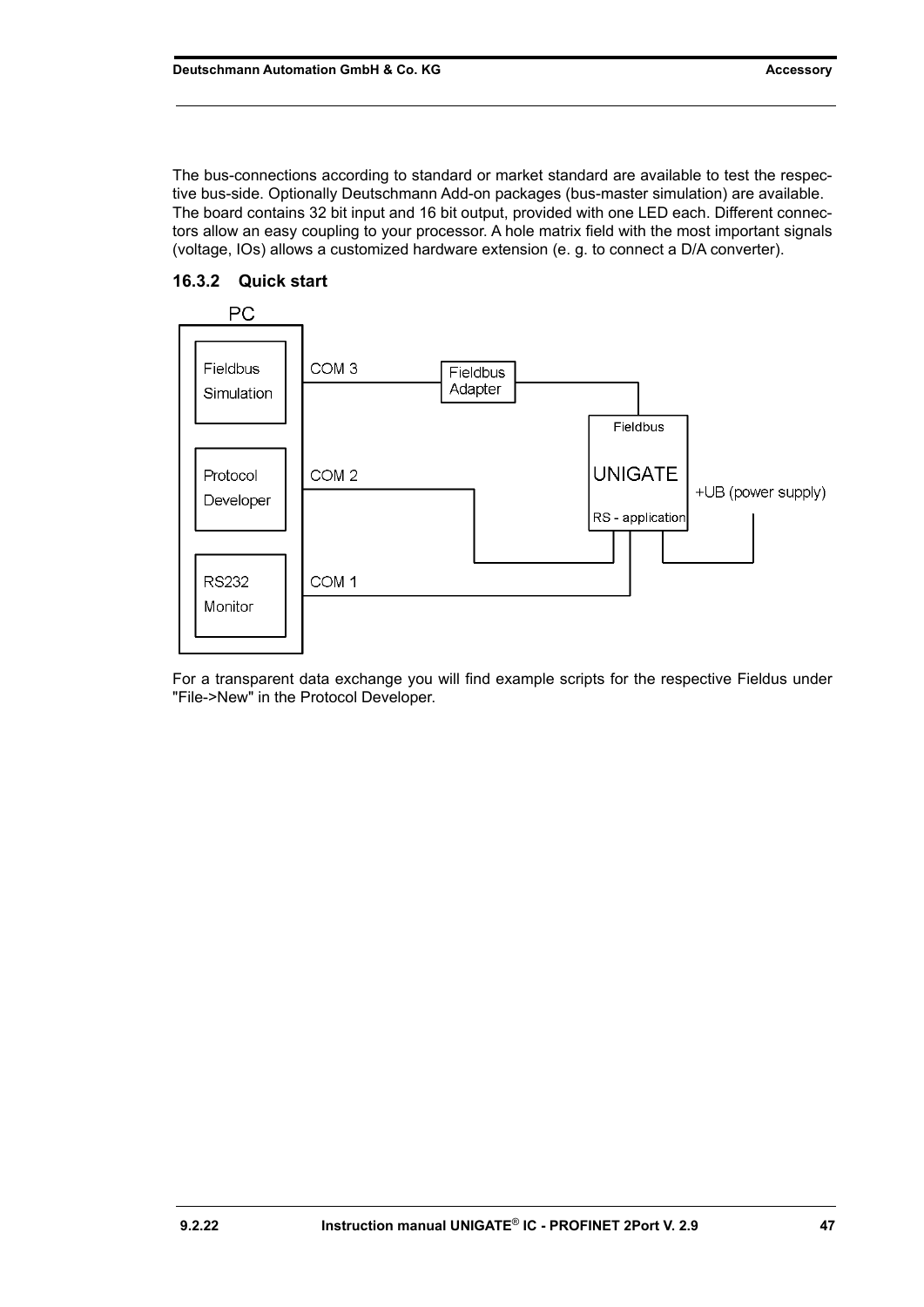# <span id="page-47-0"></span>**17 Appendix**

# <span id="page-47-1"></span>**17.1 Explanations of the abbreviations**

| <b>CL</b><br><b>CM</b><br><b>CX</b><br>EL.<br>FC<br><b>GT</b><br><b>GY</b><br>MВ                                                                                         | Ξ<br>$=$<br>$=$<br>$=$<br>$=$<br>$=$<br>$=$<br>$=$                                             | Product group CL (Compact Line)<br>Product group CM (CANopen Line)<br>Product group CX<br>Product group EL (Ethernet Line)<br>Product group FC (Fast Connect)<br>Galvanic separation RS-side<br>Housing color gray<br>Product group MB                                                                                                                                                                                                                                                                                                                                                                                                                                 |
|--------------------------------------------------------------------------------------------------------------------------------------------------------------------------|------------------------------------------------------------------------------------------------|------------------------------------------------------------------------------------------------------------------------------------------------------------------------------------------------------------------------------------------------------------------------------------------------------------------------------------------------------------------------------------------------------------------------------------------------------------------------------------------------------------------------------------------------------------------------------------------------------------------------------------------------------------------------|
| <b>RS</b><br><b>SC</b><br>$232/485 =$<br>$232/422 =$<br>DB<br>D <sub>9</sub><br>PL<br>PD.<br>AG<br>EG<br>IC.<br>IC <sub>2</sub><br>IO <sub>8</sub><br>16<br>5V<br>3, .3V | $=$<br>$=$<br>$=$<br>$=$<br>$=$<br>$=$<br>$=$<br>$=$<br>$=$<br>$=$<br>$=$<br>$=$<br>$=$<br>$=$ | Product group RS<br>Product group SC (Script)<br>Interface RS232 and RS485 switchable<br>Interface RS232 and RS422 switchable<br>Additional RS232 DEBUG-interface<br>Connection of the RS through 9-pin D-SUB instead of 5-pin screw-plug connector<br>Board only without DIN-rail module and without housing cover<br>Board only without DIN-rail module and with housing cover<br>Gateway installed in a die-cast aluminum housing<br>Gateway installed in a stainless steel housing<br>Product group IC (IC-design DIL32)<br>Product group IC2 (IC-design DIL32)<br>Option I/O8<br>Script memory expanded to 16KB<br>Operating voltage 5V<br>Operating voltage 3.3V |
| <b>Fieldbus</b>                                                                                                                                                          |                                                                                                |                                                                                                                                                                                                                                                                                                                                                                                                                                                                                                                                                                                                                                                                        |
| CO                                                                                                                                                                       | Ξ                                                                                              | CANopen                                                                                                                                                                                                                                                                                                                                                                                                                                                                                                                                                                                                                                                                |
| C4<br>C4X                                                                                                                                                                | $=$<br>$=$                                                                                     | CANopen V4<br>CANopen V4-version X (see comparison table UNIGATE <sup>®</sup> IC for the respective                                                                                                                                                                                                                                                                                                                                                                                                                                                                                                                                                                    |
|                                                                                                                                                                          |                                                                                                | product)                                                                                                                                                                                                                                                                                                                                                                                                                                                                                                                                                                                                                                                               |
| DN                                                                                                                                                                       | $=$                                                                                            | <b>DeviceNet</b>                                                                                                                                                                                                                                                                                                                                                                                                                                                                                                                                                                                                                                                       |
| EC                                                                                                                                                                       | $=$                                                                                            | <b>EtherCAT</b>                                                                                                                                                                                                                                                                                                                                                                                                                                                                                                                                                                                                                                                        |
| EL                                                                                                                                                                       | $=$                                                                                            | Ethernet/IP                                                                                                                                                                                                                                                                                                                                                                                                                                                                                                                                                                                                                                                            |
| FE                                                                                                                                                                       | $=$                                                                                            | Ethernet 10/100 MBit/s                                                                                                                                                                                                                                                                                                                                                                                                                                                                                                                                                                                                                                                 |
| <b>FEX</b>                                                                                                                                                               | $=$                                                                                            | Ethernet 10/100 MBit/s-version X (see comparison table UNIGATE <sup>®</sup> IC for the<br>respective product)                                                                                                                                                                                                                                                                                                                                                                                                                                                                                                                                                          |
| IB                                                                                                                                                                       |                                                                                                | Interbus                                                                                                                                                                                                                                                                                                                                                                                                                                                                                                                                                                                                                                                               |
| <b>IBL</b>                                                                                                                                                               | $=$                                                                                            | Interbus                                                                                                                                                                                                                                                                                                                                                                                                                                                                                                                                                                                                                                                               |
| <b>LN62</b>                                                                                                                                                              | $=$                                                                                            | LONWorks62                                                                                                                                                                                                                                                                                                                                                                                                                                                                                                                                                                                                                                                             |
| LN512                                                                                                                                                                    | $=$                                                                                            | LONWorks512                                                                                                                                                                                                                                                                                                                                                                                                                                                                                                                                                                                                                                                            |
| $ModTCP =$                                                                                                                                                               |                                                                                                | ModbusTCP                                                                                                                                                                                                                                                                                                                                                                                                                                                                                                                                                                                                                                                              |
| <b>MPI</b>                                                                                                                                                               | $=$                                                                                            | Siemens MPI <sup>®</sup>                                                                                                                                                                                                                                                                                                                                                                                                                                                                                                                                                                                                                                               |
|                                                                                                                                                                          | $=$                                                                                            | Powerlink                                                                                                                                                                                                                                                                                                                                                                                                                                                                                                                                                                                                                                                              |
| PL                                                                                                                                                                       |                                                                                                |                                                                                                                                                                                                                                                                                                                                                                                                                                                                                                                                                                                                                                                                        |
| <b>PN</b>                                                                                                                                                                | $=$                                                                                            | PROFINET-IO                                                                                                                                                                                                                                                                                                                                                                                                                                                                                                                                                                                                                                                            |
| <b>PBDP</b>                                                                                                                                                              | $=$                                                                                            | PROFIBUS DP<br>PROFIBUS DP-version L (see comparison table UNIGATE <sup>®</sup> IC for the respective                                                                                                                                                                                                                                                                                                                                                                                                                                                                                                                                                                  |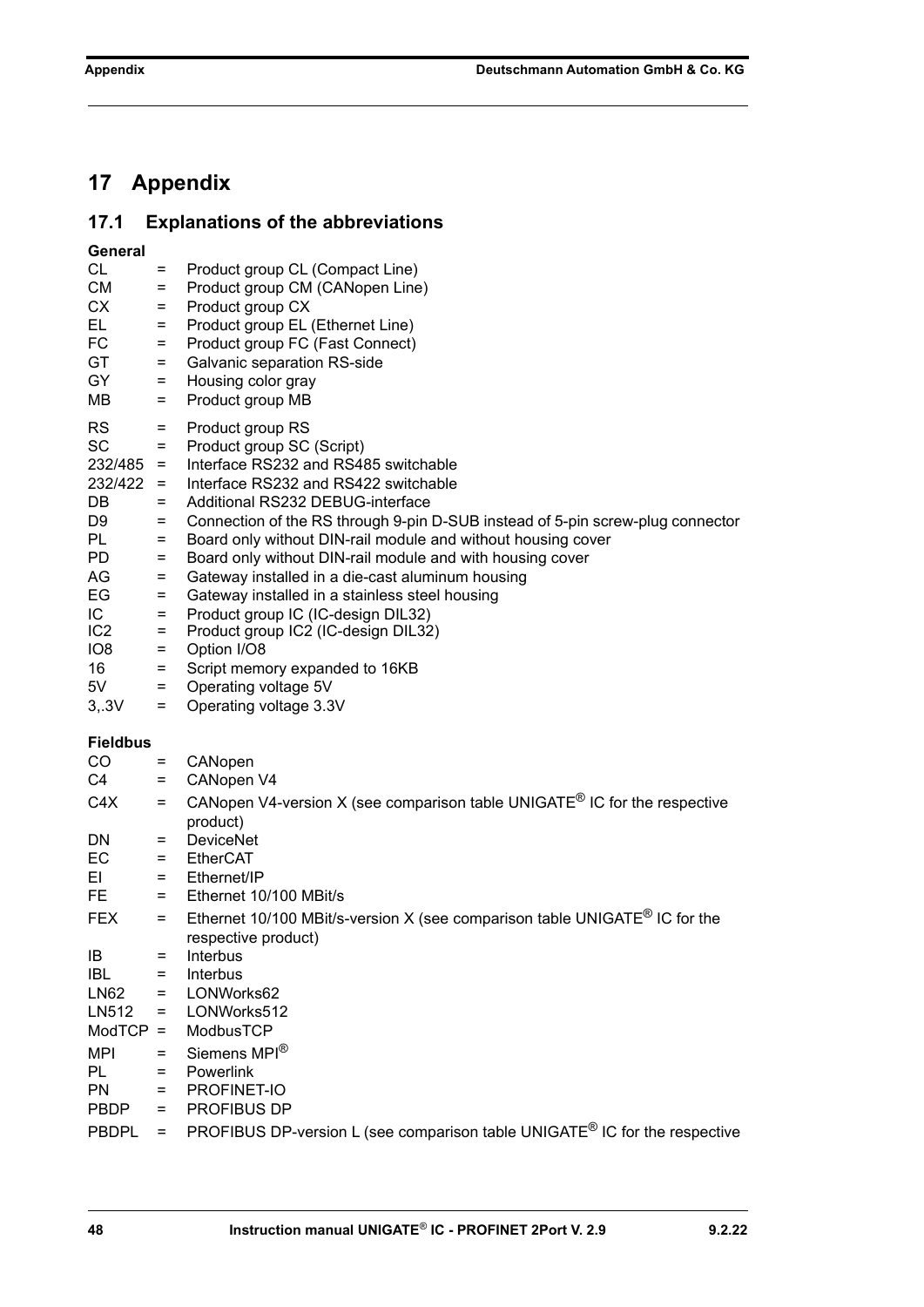product)

|  | PBDPX = PROFIBUS DP-version X (see comparison table UNIGATE <sup>®</sup> IC for the respective<br>product) |
|--|------------------------------------------------------------------------------------------------------------|
|  | PBDPV0 = PROFIBUS DPV0                                                                                     |
|  | PBDPV1 = PROFIBUS DPV1                                                                                     |

RS = Serial RS232/485/422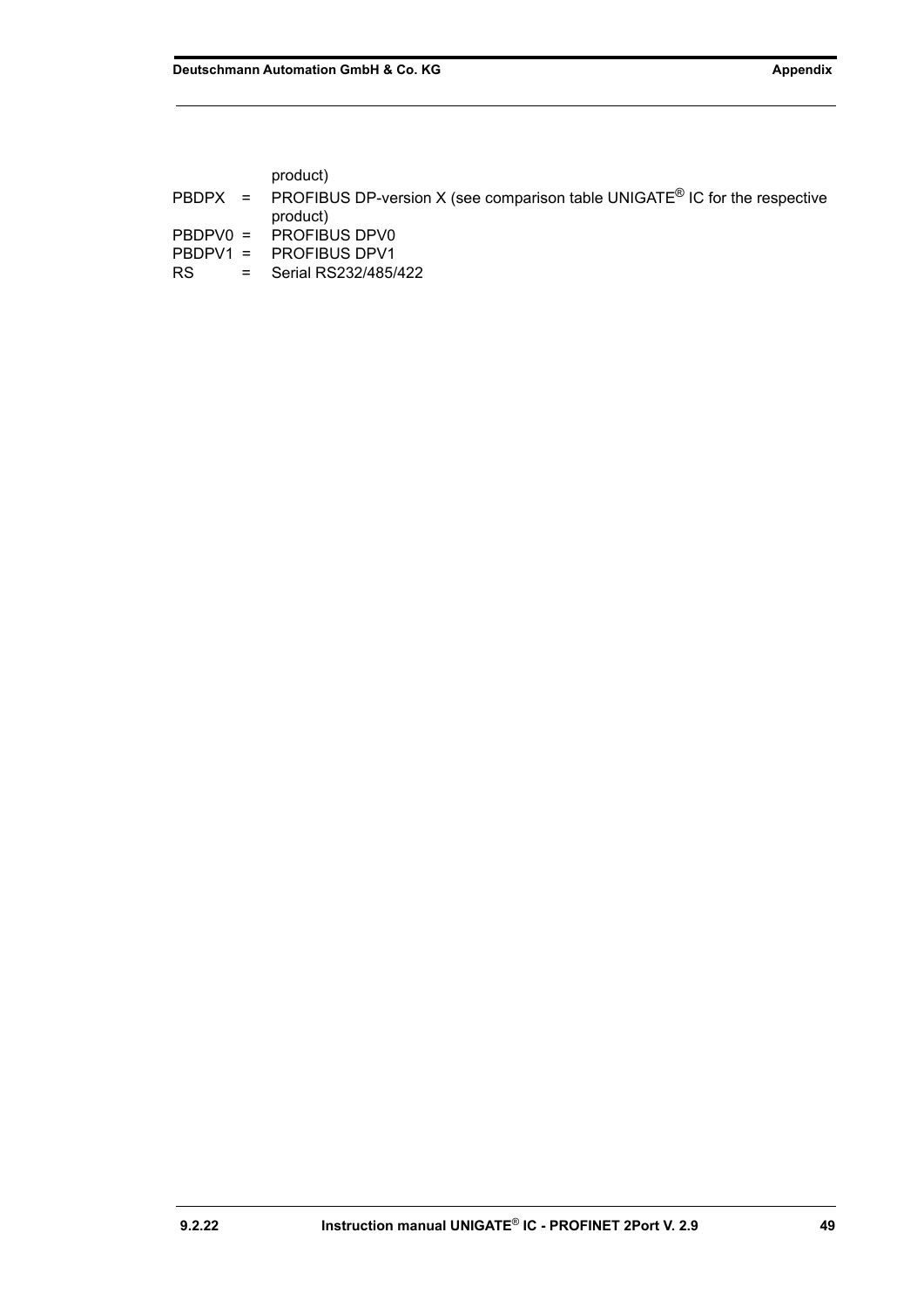# <span id="page-49-0"></span>**18 Servicing**

Should questions arise that are not covered in this manual you can find further information in our

**•** [FAQ/Wiki area on our homepage www.deutschmann.com or directly in our Wiki on](http://www.deutschmann.com)  [www.wiki.deutschmann.de](http://wiki.deutschmann.de/index.php?title=Deutschmann_Wiki/en)

If your questions are still unanswered please contact us directly.

#### **Please note down the following information before calling:**

- **•** Device designation
- **•** Serial number (S/N)
- **•** Article number
- **•** Error number and error description

Your request will be recorded in the Support center and will be processed by our Support Team as quickly as possible (Usually in 1 working day, rarely more than 3 working days.).

Technical Support hours are as follows: Monday to Thursday from 8 am to midday and from 1 pm to 4 pm, Friday from 8 am to midday (CET).

Deutschmann Automation GmbH & Co. KG Carl-Zeiss-Straße 8 D-65520 Bad-Camberg **Germany** 

| Central office and sales department | +49 6434 9433-0  |
|-------------------------------------|------------------|
| <b>Technical Support</b>            | +49 6434 9433-33 |
| Fax sales department                | +49 6434 9433-40 |
| <b>Fax Technical Support</b>        | +49 6434 9433-44 |

[E-mail Technical Support support@deutschmann.de](mailto:hotline@deutschmann.de)

### <span id="page-49-1"></span>**18.1 Returning a device**

If you return a device, we require as comprehensive a fault/error description as possible. We require the following information in particular:

- **•** What error number was displayed?
- **•** What is the supply voltage (±0.5 V) with Gateway connected?
- What were you last doing or what last happened on the device (programming, error on powerup, ...)?

The more precise information a fault/error description you provide, the more exactly we will be able to pinpoint the possible causes.

# <span id="page-49-2"></span>**18.2 Downloading PC software**

You can download current information and software free of charge from our Internet server. <http://www.deutschmann.com>